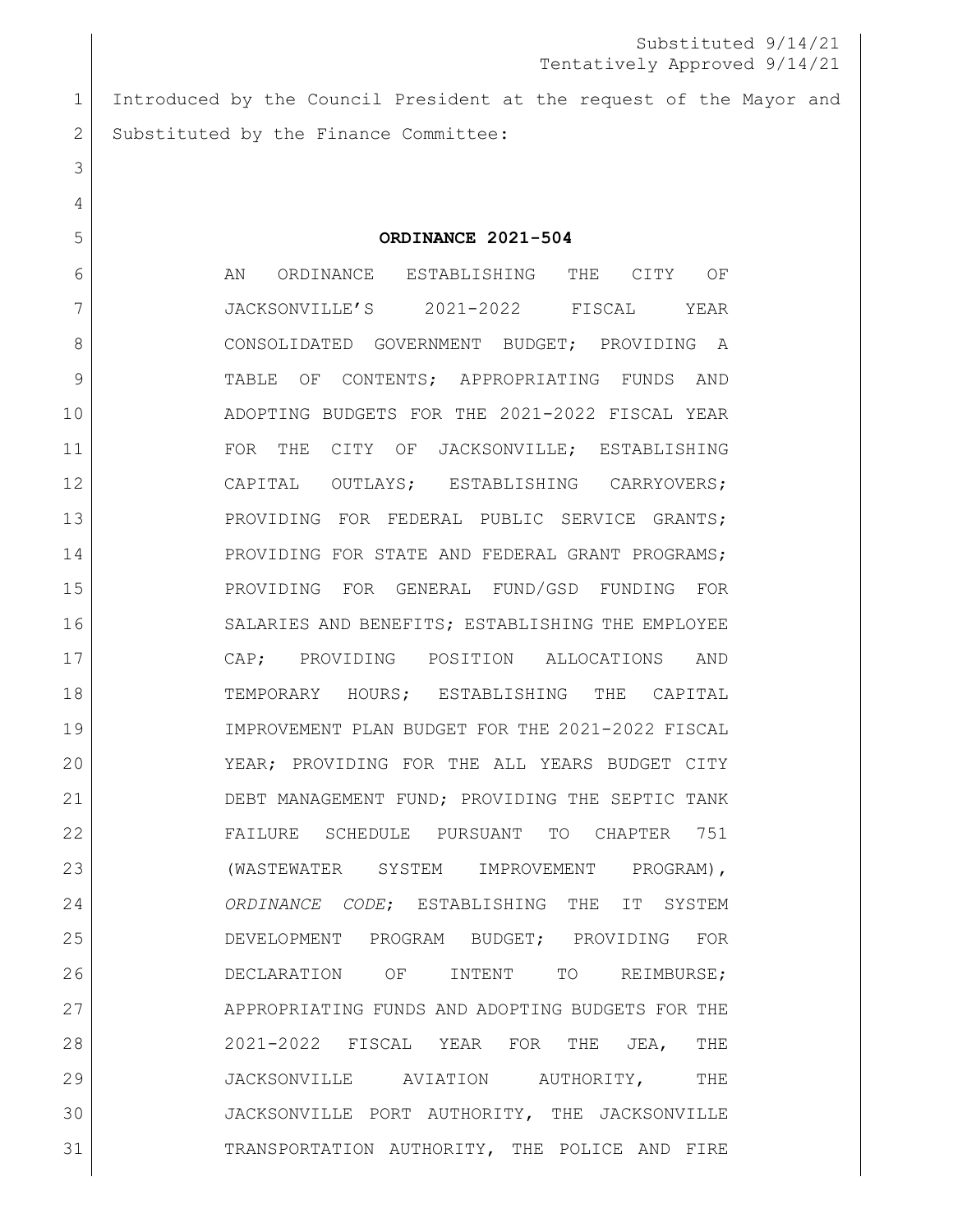1 PENSION FUND, THE JACKSONVILLE HOUSING FINANCE 2 AUTHORITY AND THE DOWNTOWN VISION BUSINESS 3 IMPROVEMENT DISTRICT; PROVIDING FOR THE APPROVAL OF NON-AD VALOREM ASSESSMENT FOR THE DOWNTOWN VISION BUSINESS IMPROVEMENT DISTRICT AND AN 6 ANNUAL HEARING BEFORE CITY COUNCIL; ESTABLISHING 7 BUDGET RESTRICTIONS; PROVIDING FOR CAPITAL 8 | PROJECTS; PROVIDING FOR AUTO ALLOWANCE 9 RESTRICTIONS; PROVIDING FOR PENSION CONTRIBUTIONS; PROVIDING FOR THE APPROVAL OF NON-AD VALOREM ASSESSMENT FOR STORMWATER MANAGEMENT AND AN ANNUAL HEARING BEFORE CITY COUNCIL; PROVIDING FOR APPROVAL OF NON-AD VALOREM ASSESSMENT FOR SOLID WASTE SERVICES AND 15 AN ANNUAL HEARING BEFORE CITY COUNCIL; WAIVING SECTION 10.105 (POSTAGE AND COMMUNICATION EXPENSES OF COUNCIL MEMBERS), *ORDINANCE CODE*, AS TO POSTAGE AND COMMUNICATION EXPENSES OF COUNCIL MEMBERS; WAIVING SECTION 126.605 (MINIMUM PROGRAM FUNDING REQUIREMENT), *ORDINANCE CODE*, AS 21 | TO JSEB/MBE FUNDING REQUIREMENTS; WAIVING SECTION 111.183 (TAYÉ BROWN REGIONAL PARK IMPROVEMENT TRUST FUND), *ORDINANCE CODE*, TO ALLOW TRUST FUNDS TO BE USED FOR OPERATIONAL COSTS AT THE EQUESTRIAN CENTER; WAIVING THE PROVISIONS OF CHAPTER 126 (PROCUREMENT CODE), *ORDINANCE CODE*, AS TO ASM GLOBAL PROCUREMENT POLICIES; PROVIDING FOR WAIVER OF ORDINANCE 2000-1079-E, AS AMENDED BY ORDINANCE 2001-795- E, AND RELATED EXHIBITS, TO ALLOW FUNDS RECEIVED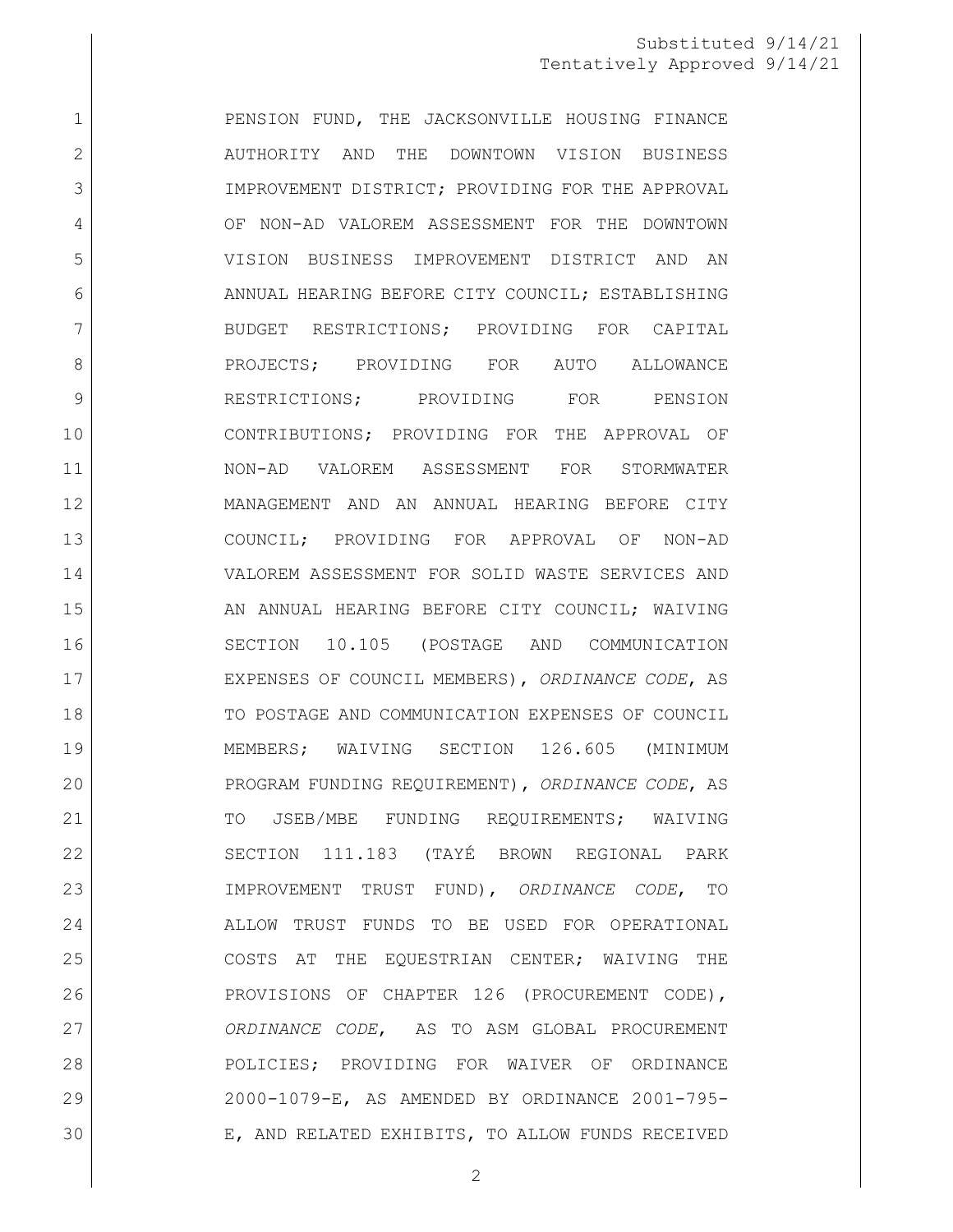1 FOR CERTAIN LOAN REPAYMENTS OF VCP-LYNCH, LTD. 2 TO BE DEPOSITED INTO THE NORTHEAST TAX INCREMENT DISTRICT – USD1C, FUND 10801; PROVIDING FOR 4 WAIVER OF 715.208 (ANNUAL ADOPTION PROCEDURES), *ORDINANCE CODE*, AS TO THE REQUIREMENT OF A PRELIMINARY RATE ORDINANCE; PROVIDING FOR A WAIVER FOR SCHEDULE B-3, GENERAL FUND REVENUE 8 AND EXPENDITURE PROJECTIONS; PROVIDING FOR PUBLIC WORKS CHARGE BACK LIMITATIONS; ESTABLISHING A MUNICIPAL PURPOSE IN COMPLIANCE WITH SECTION 106.203(B), REGARDING FOOD AND BEVERAGE PURCHASING; PROVIDING FOR LIMITS ON PAYMENTS TO JACKSONVILLE AREA LEGAL AID; 14 PROVIDING FOR EXPENDITURES OF STORMWATER FEE FOR TIME, EQUIPMENT, MATERIAL AND PERSONNEL; PROVIDING FOR PAYMENT BY THE CITY OF JACKSONVILLE TO SHANDS JACKSONVILLE IN THE 18 AMOUNT NOT TO EXCEED \$30,275,594 FOR INDIGENT CARE FOR 2021-2022; PROVIDING FOR TRANSMITTAL OF COMMUNITY REDEVELOPMENT AREA BOARD RESOLUTIONS 21 TO THE CHIEF ADMINISTRATIVE OFFICER FOR THE CITY; PROVIDING FOR 2021-2022 RECAPTURE REVIEW FOR CONTRIBUTION TO FUNDS WITH NEGATIVE CASH 24 BALANCES; PROVIDING FOR USE OF EMERGENCY FUNDS FROM PUBLIC BUILDINGS; PROVIDING FOR ALLOTMENT 26 OF CITY COUNCIL POSTAGE; PROVIDING FOR APPROVAL 27 OF AGREEMENTS BETWEEN THE CITY OF JACKSONVILLE OFFICE OF GENERAL COUNSEL AND CONFLICT COUNSEL 29 | FOR JACKSONVILLE SHERIFF'S OFFICE; PROVIDING FOR AN AMENDMENT TO THE FLORIDA THEATRE PERFORMING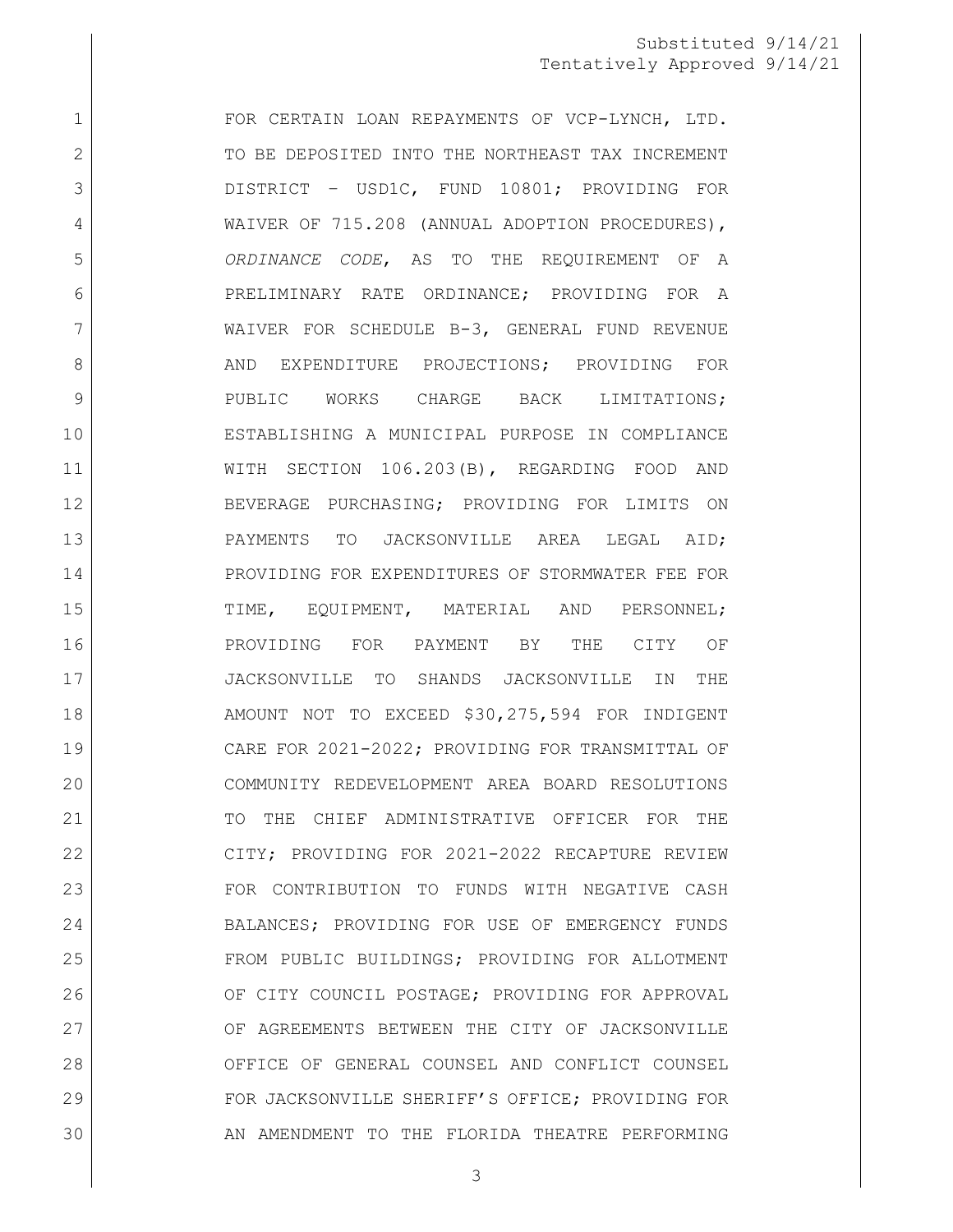1 | ARTS CENTER, INC. AGREEMENT; PROVIDING FOR THE 2 ARP ACT FUNDING TABLE; PROVIDING FOR LISTING OF 3 VETERANS MEMORIAL ARENA TRUST FUND RECIPIENTS; 4 PROVIDING \$1,128,348 TO GATEWAY COMMUNITY 5 SERVICES AND UP TO SEVEN EMERGENCY DEPARTMENTS, 6 AUTHORIZING DIRECT CONTRACTING AND INVOKING THE EXCEPTION TO 126.107(G), *ORDINANCE CODE*, AND DESIGNATING THE JACKSONVILLE FIRE AND RESCUE DEPARTMENT AND THE CHIEF FINANCIAL OFFICER TO OVERSEE THE AGREEMENTS; PROVIDING \$400,000 TO 11 PRISONERS OF CHRIST, INC., AUTHORIZING DIRECT CONTRACTING AND INVOKING THE EXCEPTION TO 126.107(G), *ORDINANCE CODE,* AND DESIGNATING THE OFFICE OF GRANTS AND CONTRACT COMPLIANCE TO OVERSEE THE PROJECT; PROVIDING \$100,000 TO NEW 16 HOPE EDUCATION AND ADDICTION SERVICES, INC., 17 AUTHORIZING DIRECT CONTRACTING AND INVOKING THE EXCEPTION TO 126.107(G), *ORDINANCE CODE,* AND DESIGNATING THE OFFICE OF GRANTS AND CONTRACT COMPLIANCE TO OVERSEE THE PROJECT; PROVIDING 21 | \$600,000 TO OPERATION NEW HOPE, AUTHORIZING DIRECT CONTRACTING AND INVOKING THE EXCEPTION TO 126.107(G), *ORDINANCE CODE,* AND DESIGNATING THE OFFICE OF GRANTS AND CONTRACT COMPLIANCE TO OVERSEE THE PROJECT; PROVIDING \$161,300 TO EDWARD WATERS UNIVERSITY FOR THE NEW TOWN 27 SUCCESS ZONE, AUTHORIZING DIRECT CONTRACTING AND INVOKING THE EXCEPTION TO 126.107(G), *ORDINANCE CODE,* AND DESIGNATING THE OFFICE OF GRANTS AND CONTRACT COMPLIANCE TO OVERSEE THE PROJECT;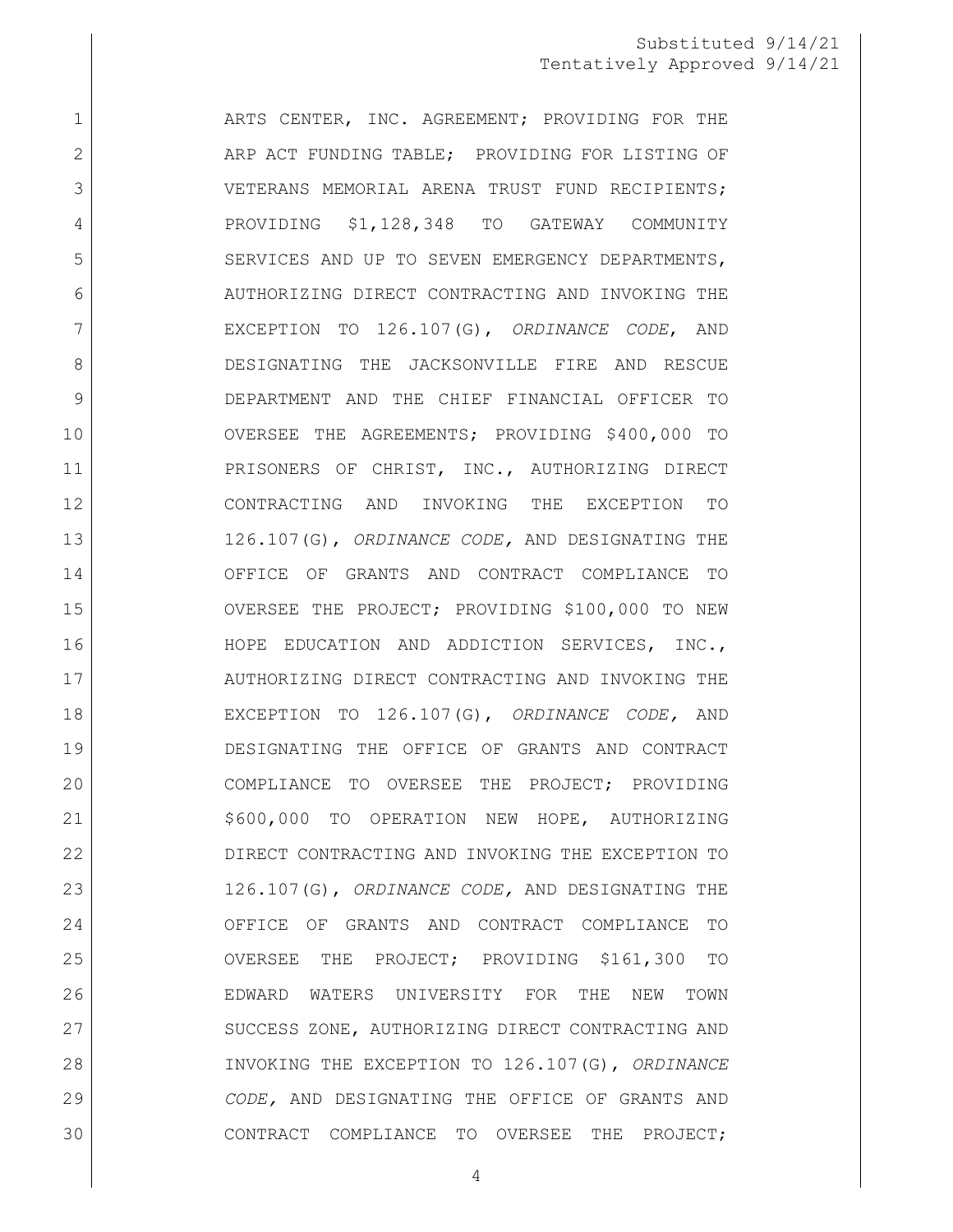1 | PROVIDING \$50,000 TO GROUNDWORK JACKSONVILLE, 2 AUTHORIZING DIRECT CONTRACTING AND INVOKING THE EXCEPTION TO 126.107(G), *ORDINANCE CODE,* AND DESIGNATING THE PUBLIC WORKS DEPARTMENT TO OVERSEE THE PROJECT; PROVIDING \$150,000 TO UNITED WAY, AUTHORIZING DIRECT CONTRACTING AND INVOKING THE EXCEPTION TO 126.107(G), *ORDINANCE CODE,* AND DESIGNATING THE OFFICE OF GRANTS AND 9 CONTRACT COMPLIANCE TO OVERSEE THE PROJECT; PROVIDING \$160,000 TO AGAPE COMMUNITY HEALTH 11 CENTER, INC., AUTHORIZING DIRECT CONTRACTING AND INVOKING THE EXCEPTION TO 126.107(G), *ORDINANCE CODE,* DESIGNATING THE OFFICE OF GRANTS AND CONTRACT COMPLIANCE TO OVERSEE THE PROJECT; PROVIDING \$270,000 TO I.M. SULZBACHER CENTER FOR 16 THE HOMELESS, INC. FOR THE URBAN REST PROGRAM, AUTHORIZING DIRECT CONTRACTING, INVOKING THE EXCEPTION TO 126.107(G), *ORDINANCE CODE*, DESIGNATING THE OFFICE OF GRANTS AND CONTRACT COMPLIANCE TO OVERSEE THE PROJECT, AND WAIVING CONFLICTING PROVISIONS OF SECTION 118.805 (ELIGIBILITY TO APPLY FOR PUBLIC SERVICE GRANTS), *ORDINANCE CODE*; PROVIDING \$300,000 TO 24 I.M. SULZBACHER CENTER FOR THE HOMELESS, INC. 25 FOR CHARITY CARE HEALTH SERVICES, PROVIDING FOR AUTHORIZATION TO EXECUTE AN AGREEMENT WITH THE 27 STATE OF FLORIDA AGENCY FOR HEALTH CARE ADMINISTRATION ("AHCA") AND A GRANT AGREEMENT BETWEEN THE CITY AND I.M. SULZBACHER CENTER FOR THE HOMELESS, INC. ("SULZBACHER") AND ALLOWING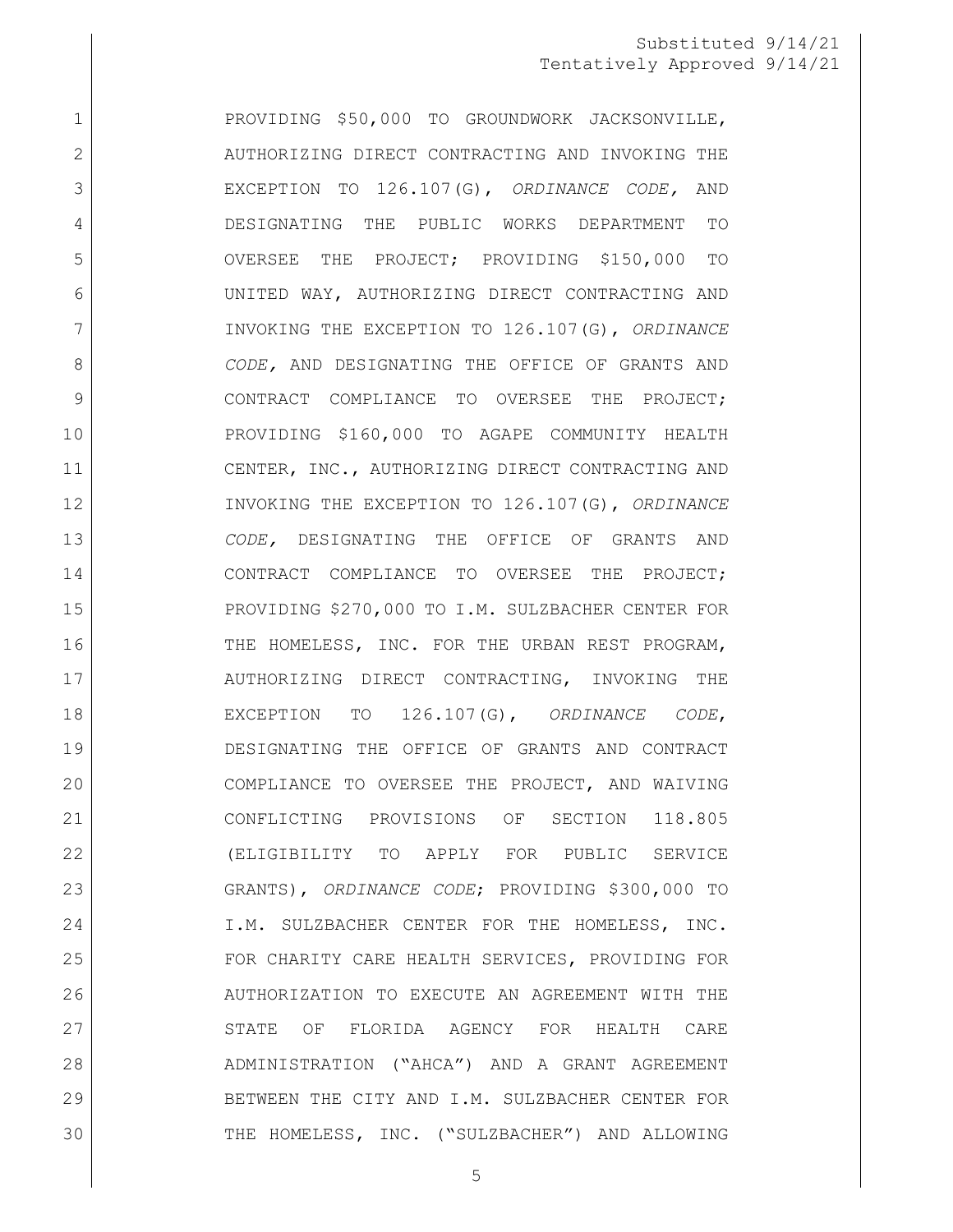1 UP TO \$300,000 OF CITY FUNDS TO BE REMITTED TO 2 AHCA FOR SULZBACHER PROGRAMS; PROVIDING \$773,322 3 TO MENTAL HEALTH RESOURCE CENTER, INC. FOR 4 MENTAL HEALTH RESOURCE CENTER, INC. PROGRAMS, PROVIDING FOR AUTHORIZATION TO EXECUTE AN 6 AGREEMENT WITH THE STATE OF FLORIDA AGENCY FOR HEALTH CARE ADMINISTRATION ("AHCA") AND A GRANT 8 AGREEMENT BETWEEN THE CITY AND MENTAL HEALTH RESOURCE CENTER ("MHRC") AND ALLOWING UP TO \$773,322 OF CITY FUNDS TO BE REMITTED TO AHCA 11 | FOR MHRC PROGRAMS, DESIGNATING THE SOCIAL SERVICES DIVISION OF THE DEPARTMENT OF PARKS, RECREATION AND COMMUNITY SERVICES AND THE OFFICE 14 OF GRANTS AND CONTRACT COMPLIANCE OF THE DEPARTMENT OF FINANCE AND ADMINISTRATION TO OVERSEE THE PROJECT; PROVIDING \$225,000 TO GOODWILL INDUSTRIES OF NORTH FLORIDA, INC., 18 AUTHORIZING DIRECT CONTRACTING AND INVOKING THE EXCEPTION TO 126.107(G), *ORDINANCE CODE,*  DESIGNATING THE OFFICE OF GRANTS AND CONTRACT COMPLIANCE TO OVERSEE THE PROJECT; PROVIDING 22 | S150,000 TO FIRST COAST CRIME STOPPERS, INC., 23 AUTHORIZING DIRECT CONTRACTING AND INVOKING THE EXCEPTION TO 126.107(G), *ORDINANCE CODE,*  DESIGNATING THE OFFICE OF GRANTS AND CONTRACT COMPLIANCE TO OVERSEE THE PROJECT AND WAIVING CONFLICTING PROVISIONS OF SECTION 118.805 (ELIGIBILITY TO APPLY FOR PUBLIC SERVICE GRANTS), *ORDINANCE CODE*; PROVIDING \$2,730,000 TO THE CURE VIOLENCE PROGRAM AND FIVE CONTRACTORS,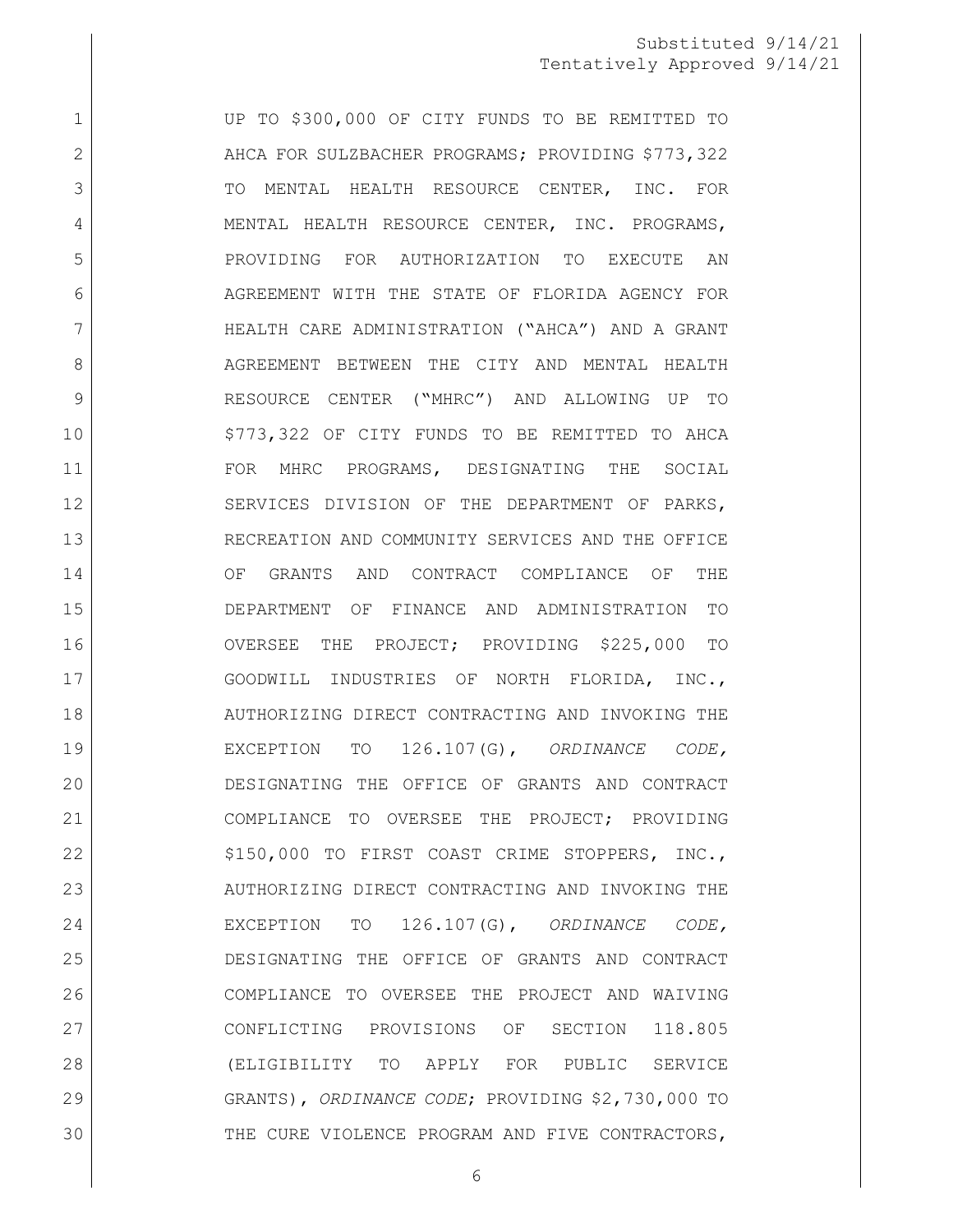1 AUTHORIZING DIRECT CONTRACTING AND INVOKING THE EXCEPTION TO 126.107(G), *ORDINANCE CODE,*  DESIGNATING THE OFFICE OF GRANTS AND CONTRACT 4 COMPLIANCE TO OVERSEE THE PROJECT, AND PROVIDING FOR EXPENDITURE OF PUBLIC FUNDS ON FOOD PURSUANT TO SECTION 106.203(B), *ORDINANCE CODE*; PROVIDING 7 | \$1,000,000 TO THE JACKSONVILLE LOCAL INITIATIVES 8 SUPPORT CORPORATION ("LISC") FOR ITS SMALL 9 BUSINESS GRANT PROGRAM ("PROGRAM"), AUTHORIZING DIRECT CONTRACTING AND INVOKING THE EXCEPTION TO 126.107(G), *ORDINANCE CODE,* DESIGNATING THE OFFICE OF GRANTS AND CONTRACT COMPLIANCE TO OVERSEE THE PROJECT AND WAIVING CONFLICTING PROVISIONS OF SECTION 118.805 (ELIGIBILITY TO APPLY FOR PUBLIC SERVICE GRANTS), *ORDINANCE CODE*; PROVIDING \$144,065 TO THE VOLUNTEERS IN 17 MEDICINE JACKSONVILLE, INC., AUTHORIZING DIRECT CONTRACTING AND INVOKING THE EXCEPTION TO 126.107(G), *ORDINANCE CODE,* DESIGNATING THE OFFICE OF GRANTS AND CONTRACT COMPLIANCE TO OVERSEE THE PROJECT AND WAIVING CONFLICTING PROVISIONS OF SECTION 118.805 (ELIGIBILITY TO APPLY FOR PUBLIC SERVICE GRANTS), *ORDINANCE CODE*; PROVIDING \$100,000 TO THE FIRE WATCH PROJECT, INC. ("PROJECT"), AUTHORIZING DIRECT CONTRACTING AND INVOKING THE EXCEPTION TO 126.107(G), *ORDINANCE CODE,* DESIGNATING THE OFFICE OF GRANTS AND CONTRACT COMPLIANCE TO OVERSEE THE PROJECT AND WAIVING CONFLICTING PROVISIONS OF SECTION 118.805 (ELIGIBILITY TO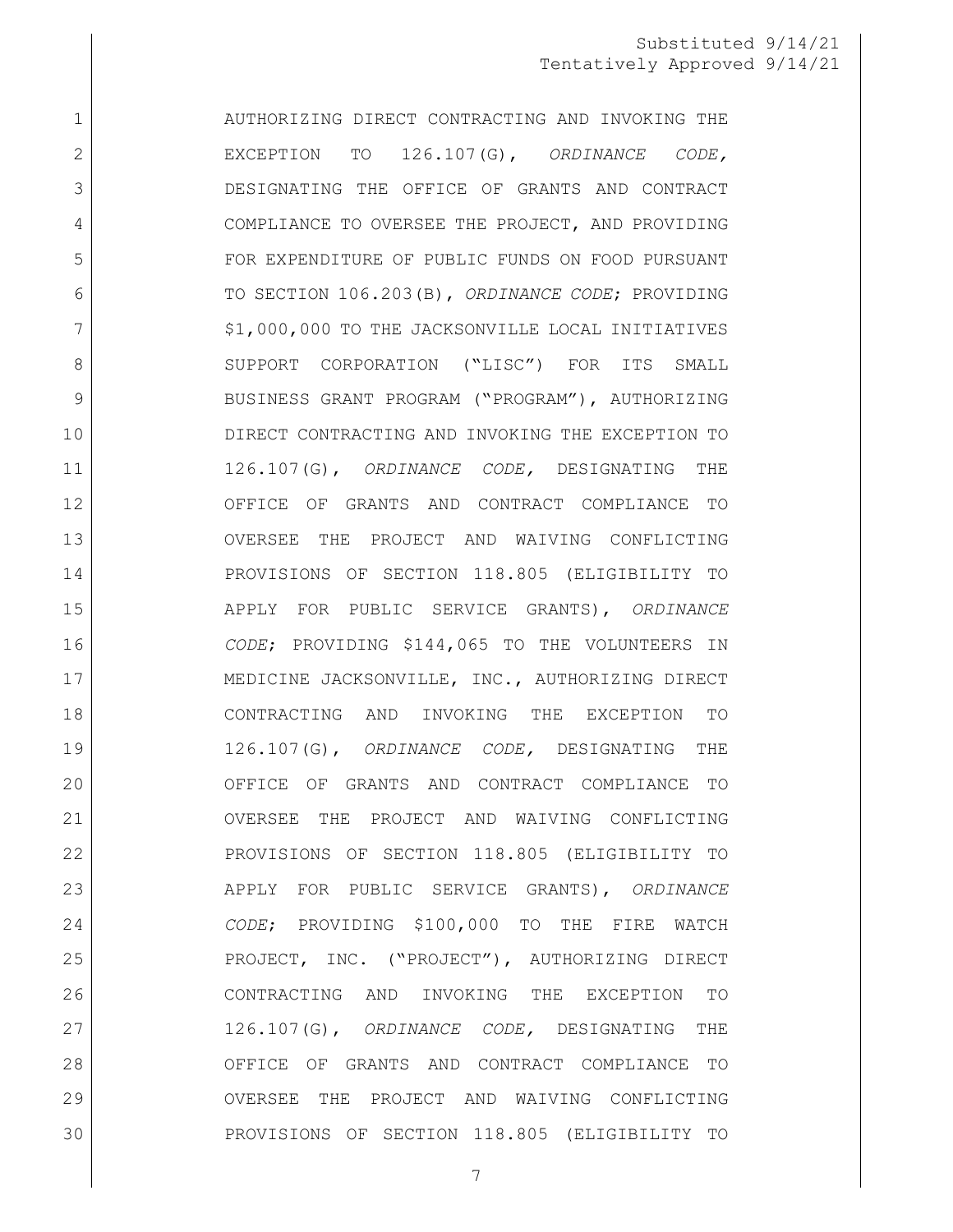APPLY FOR PUBLIC SERVICE GRANTS), *ORDINANCE CODE*; PROVIDING \$25,000 TO THE POLLOCK GROUP, 3 LLC FOR THE FLORIDA BLACK EXPO ("PROGRAM"), 4 AUTHORIZING DIRECT CONTRACTING AND INVOKING THE EXCEPTION TO 126.107(G), *ORDINANCE CODE,* DESIGNATING THE OFFICE OF GRANTS AND CONTRACT COMPLIANCE TO OVERSEE THE PROJECT AND WAIVING 8 CONFLICTING PROVISIONS OF SECTION 118.805 (ELIGIBILITY TO APPLY FOR PUBLIC SERVICE GRANTS), *ORDINANCE CODE*; PROVIDING \$1,100,000 TO 11 FARM SHARE, INC., AUTHORIZING DIRECT CONTRACTING 12 AND INVOKING THE EXCEPTION TO 126.107(G), *ORDINANCE CODE,* AND DESIGNATING THE OFFICE OF ECONOMIC DEVELOPMENT TO OVERSEE THE PROJECT; PROVIDING \$1,200,000 TO REGIONAL FOOD BANK OF NORTHEAST FLORIDA, INC. D/B/A FEEDING NORTHEAST FLORIDA, AUTHORIZING DIRECT CONTRACTING AND INVOKING THE EXCEPTION TO 126.107(G), *ORDINANCE CODE,* AND DESIGNATING THE OFFICE OF ECONOMIC DEVELOPMENT TO OVERSEE THE PROJECT; PROVIDING 21 \$25,000 TO THE FRIENDS OF BRENTWOOD PUBLIC LIBRARY, INC. FOR THE JAMES WELDON JOHNSON WRITER'S FESTIVAL, AUTHORIZING DIRECT CONTRACTING AND INVOKING THE EXCEPTION TO 126.107(G), *ORDINANCE CODE,* PROVIDING FOR EXPENDITURE OF PUBLIC FUNDS ON FOOD PURSUANT TO SECTION 106.203(B), *ORDINANCE CODE;* DESIGNATING THE JACKSONVILLE PUBLIC LIBRARY TO OVERSEE THE PROJECT AND WAIVING CONFLICTING PROVISIONS OF SECTION 118.805 (ELIGIBILITY TO APPLY FOR PUBLIC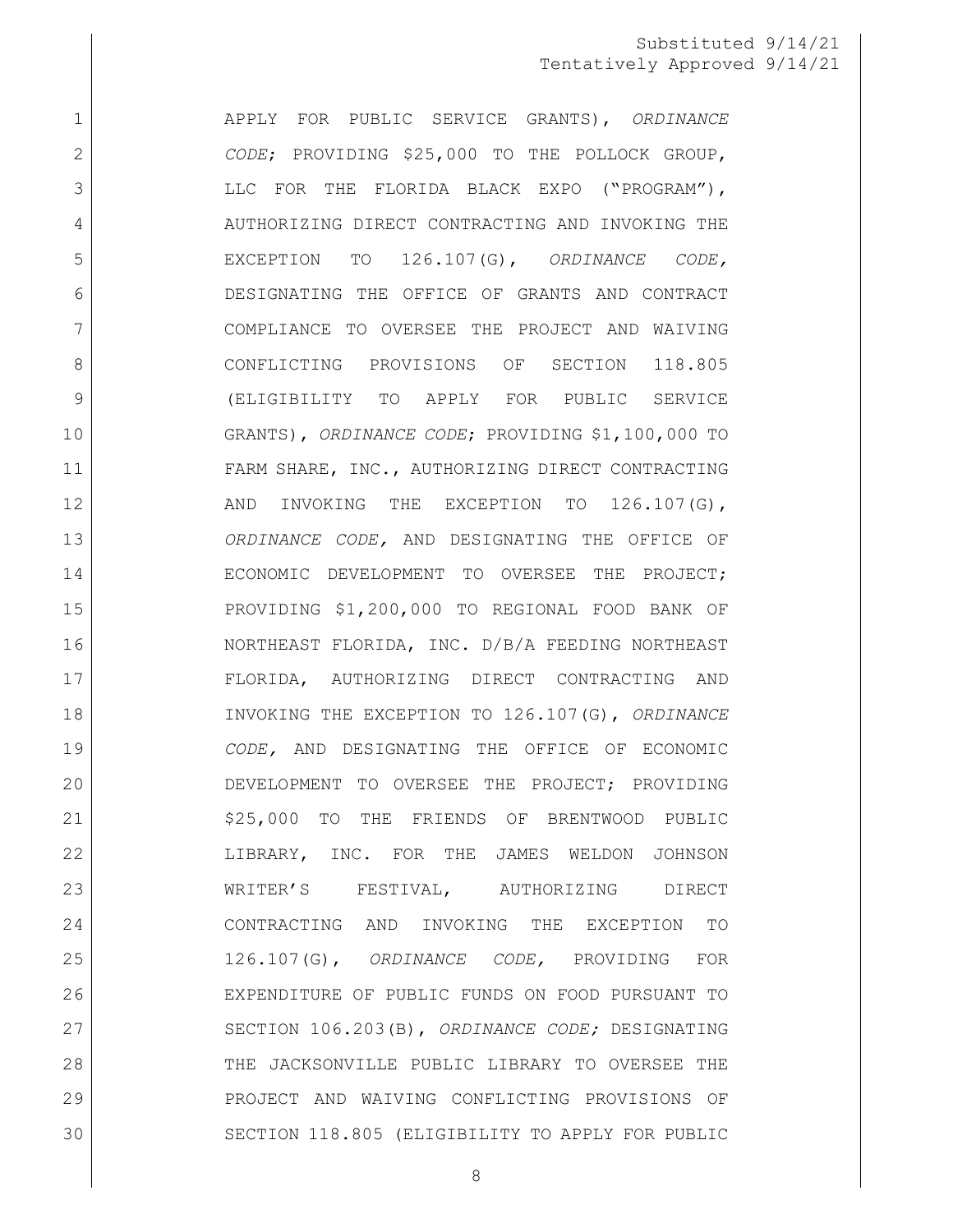SERVICE GRANTS), *ORDINANCE CODE;* PROVIDING 2 | S25,000 TO NE FLORIDA SOBER LIVING ALLIANCE, 3 INC. FOR THE JUMP START PROGRAM, AUTHORIZING DIRECT CONTRACTING AND INVOKING THE EXCEPTION TO 126.107(G), *ORDINANCE CODE,* DESIGNATING THE OFFICE OF GRANTS AND CONTRACT COMPLIANCE TO OVERSEE THE PROJECT AND WAIVING CONFLICTING 8 PROVISIONS OF SECTION 118.805 (ELIGIBILITY TO APPLY FOR PUBLIC SERVICE GRANTS), *ORDINANCE CODE*; PROVIDING \$15,000 TO M.A.D. D.A.D.S., 11 | JACKSONVILLE CHAPTER, INC. FOR THE SANKOFA PROGRAM, AUTHORIZING DIRECT CONTRACTING AND INVOKING THE EXCEPTION TO 126.107(G), *ORDINANCE CODE,* PROVIDING FOR EXPENDITURE OF PUBLIC FUNDS 15 ON FOOD PURSUANT TO SECTION 106.203(B), *ORDINANCE CODE,* DESIGNATING THE OFFICE OF GRANTS 17 AND CONTRACT COMPLIANCE TO OVERSEE THE PROJECT 18 AND WAIVING CONFLICTING PROVISIONS OF SECTION 118.805 (ELIGIBILITY TO APPLY FOR PUBLIC SERVICE GRANTS), *ORDINANCE CODE*; PROVIDING \$100,000 TO ANGELA SPEARS COMMUNICATION, LLC. FOR A PUBLIC AWARENESS CAMPAIGN ENTITLED "VIOLENT CRIME, TRAUMA AND MENTAL HEALTH: IMPACT ON THE COMMUNITY", AUTHORIZING DIRECT CONTRACTING AND INVOKING THE EXCEPTION TO 126.107(G), *ORDINANCE CODE,* PROVIDING FOR EXPENDITURE OF PUBLIC FUNDS 27 ON FOOD PURSUANT TO SECTION 106.203(B), *ORDINANCE CODE,* DESIGNATING THE OFFICE OF GRANTS 29 AND CONTRACT COMPLIANCE TO OVERSEE THE PROJECT: APPROPRIATING FUNDS AND ADOPTING BUDGETS FOR THE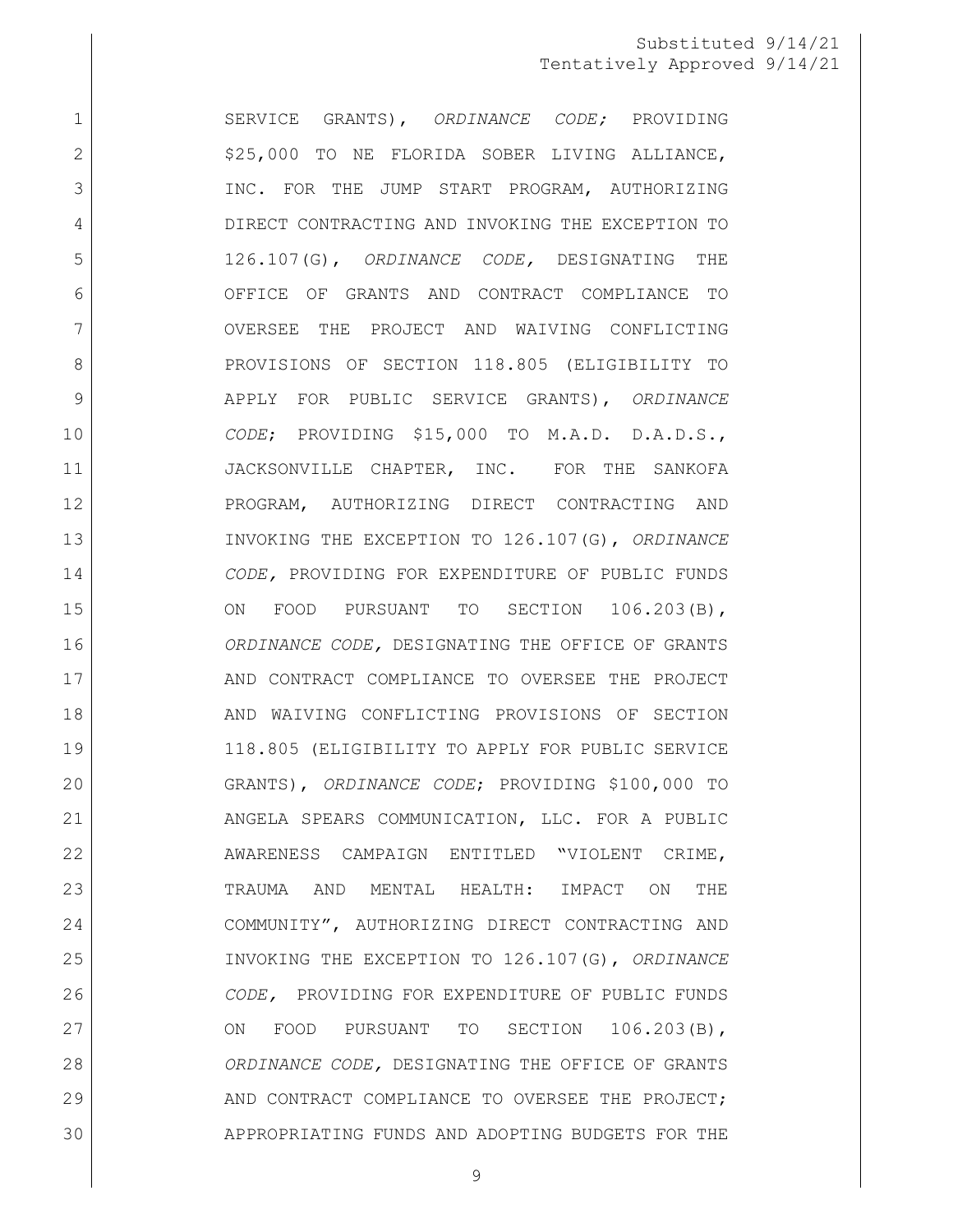| $\mathbf 1$ | 2021-2022 FISCAL YEAR FOR<br>THE<br>COMMUNITY                |
|-------------|--------------------------------------------------------------|
| 2           | REDEVELOPMENT AGENCY BUDGETS (RENEW ARLINGTON,               |
| 3           | KINGSOUTEL CROSSING, JACKSONVILLE INTERNATIONAL              |
| 4           | DIA COMMUNITY REDEVELOPMENT<br>AIRPORT AND                   |
| 5           | AGENCIES); APPROPRIATING FUNDS AND ADOPTING THE              |
| 6           | BUDGET FOR THE 2021-2022 FISCAL YEAR FOR THE                 |
| 7           | TOURIST DEVELOPMENT COUNCIL;<br>INCORPORATING                |
| 8           | SCHEDULES; PROVIDING FOR SEVERABILITY;                       |
| 9           | PROVIDING FOR RECONCILIATION OF SCHEDULES, TEXT,             |
| 10          | CODIFICATION, JOURNAL ENTRIES; PROVIDING AN                  |
| 11          | EFFECTIVE DATE.                                              |
| 12          |                                                              |
| 13          | BE IT ORDAINED by the Council of the City of Jacksonville:   |
| 14          | TABLE OF CONTENTS                                            |
| 15          | Section:<br>Subject:<br>Page:                                |
|             |                                                              |
| 16          |                                                              |
| 17          | Section 1.1 Estimated Revenues; Appropriations 19            |
| 18          | Section 1.2 Restricted Application of Revenues to Fund       |
| 19          |                                                              |
| 20          |                                                              |
| 21          | Section 1.4<br>Employees Authorized; Allocation 24           |
| 22          | Section 1.5<br>Temporary Employee Hours; Allocation 24       |
| 23          | Section 1.6<br>Capital Improvement Plan Budget.  24          |
| 24          | All Years Budget City Debt Management Fund 24<br>Section 1.7 |
| 25          | Section 1.8                                                  |
| 26          | Section 1.9<br>IT Systems Development Program Budget 25      |
| 27          | Section 1.10 Declaration of intent to reimburse 25           |
| 28          | Part II.                                                     |
| 29          | Section 2.1 Estimated Revenues; Appropriations 26            |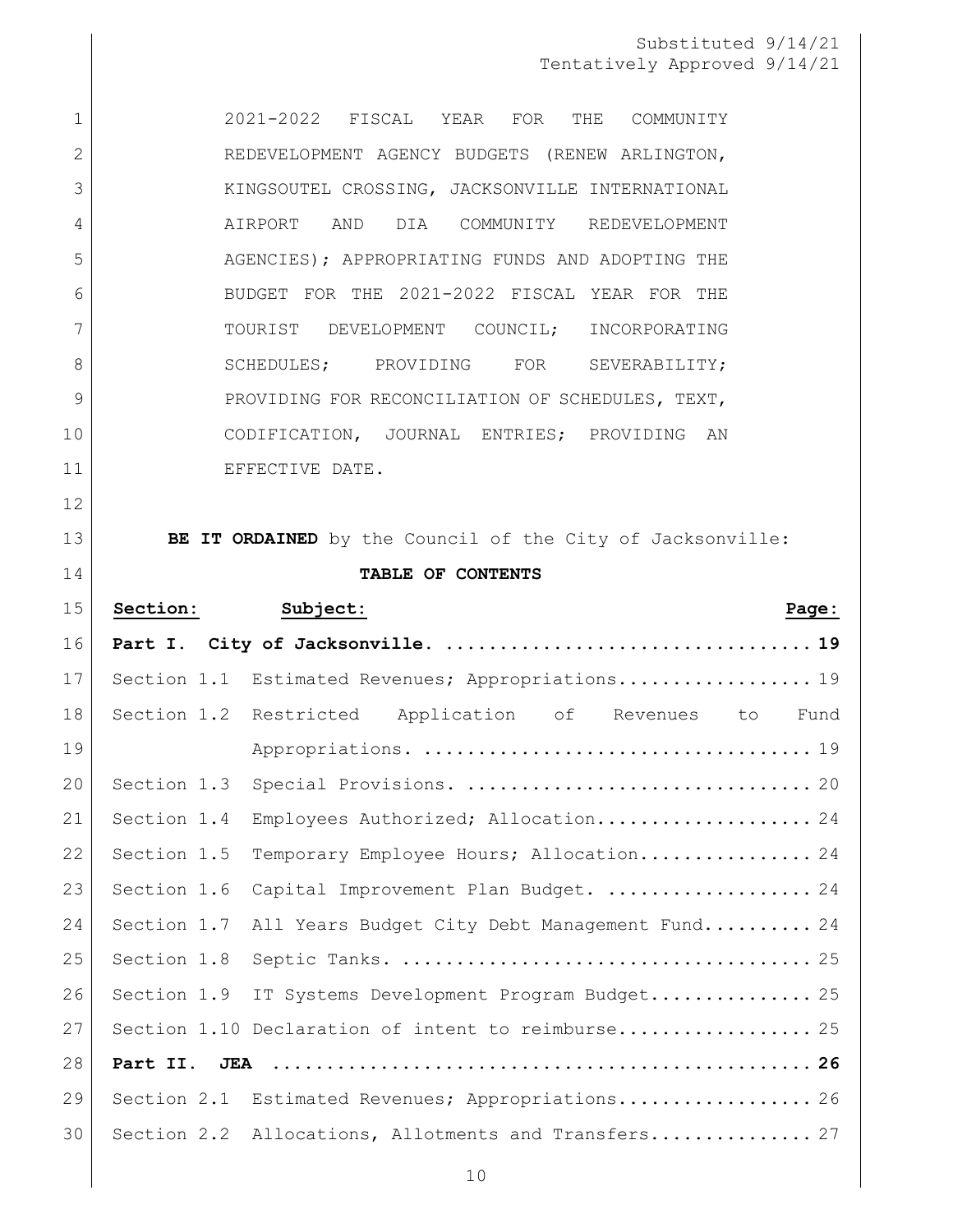| $\mathbf{1}$ | Part III.   | Jacksonville Aviation Authority 28                                |
|--------------|-------------|-------------------------------------------------------------------|
| $\mathbf{2}$ |             | Section 3.1 Estimated Revenues; Appropriations 28                 |
| 3            |             | Section 3.2 Allocations, Allotments and Transfers 28              |
| 4            | Part IV.    | Jacksonville Port Authority  29                                   |
| 5            | Section 4.1 | Estimated Revenues: Appropriations 29                             |
| 6            |             | Section 4.2 Allocations, Allotments and Transfers 30              |
| 7            | Part V.     | Jacksonville Transportation Authority 30                          |
| 8            | Section 5.1 | Estimated Revenues; Appropriations 30                             |
| 9            |             | Section 5.2 Allocations, Allotments and Transfers 32              |
| 10           | Part VI.    | Police and Fire Pension Fund  32                                  |
| 11           | Section 6.1 | Estimated Revenues; Appropriations 32                             |
| 12           | Section 6.2 | Allocations, Allotments and Transfers 33                          |
| 13           | Section 6.3 | Proviso regarding Outside Legal Counsel 33                        |
| 14           | Part VII.   | Jacksonville Housing Finance Authority 33                         |
| 15           | Section 7.1 | Estimated Revenues; Appropriations 33                             |
| 16           | Section 7.2 | Allocations, Allotments and Transfers 34                          |
| 17           | Part VIII.  | Downtown Vision Business Improvement District 34                  |
| 18           | Section 8.1 | Estimated Revenues; Appropriations 35                             |
| 19           | Section 8.2 | Allocations, Allotments and Transfers 35                          |
| 20           | Section 8.3 | Approval of Non-ad valorem Assessment 35                          |
| 21           |             | Section 8.4 Annual Public Hearing before the City Council Finance |
| 22           |             |                                                                   |
| 23           | Part IX.    |                                                                   |
| 24           | Section 9.1 | Budget Restrictions.  36                                          |
| 25           | Section 9.2 |                                                                   |
| 26           | Section 9.3 | Auto Allowance Restrictions.  36                                  |
| 27           | Section 9.4 |                                                                   |
| 28           | Section 9.5 | Approval of Non-ad valorem Assessment for Stormwater              |
| 29           |             |                                                                   |
| 30           | Section 9.6 | Annual Public Hearing before the City Council regarding           |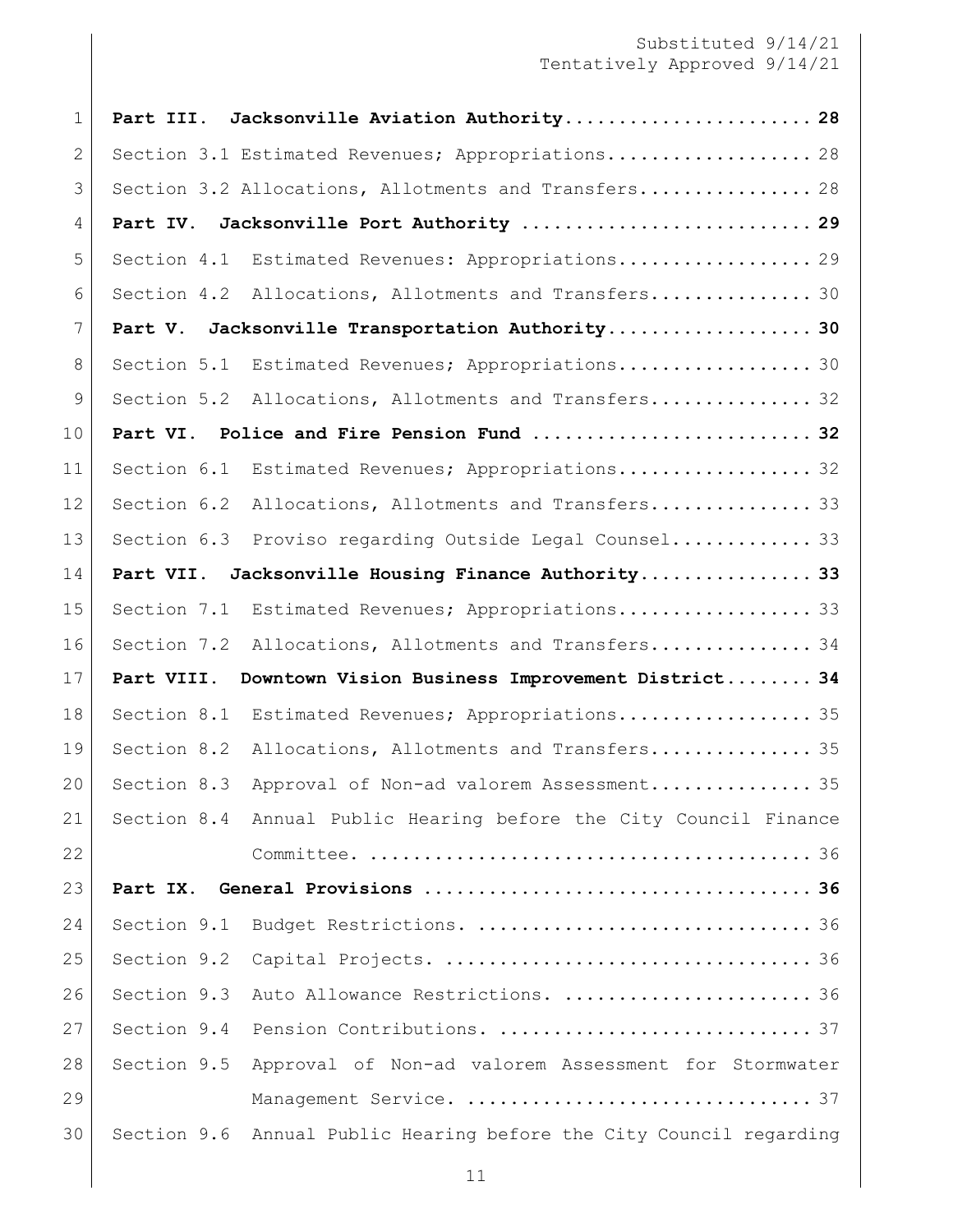| $\mathbf 1$    |             | Approval of Non-ad valorem Assessment for Stormwater                  |
|----------------|-------------|-----------------------------------------------------------------------|
| $\mathbf{2}$   |             |                                                                       |
| 3              | Section 9.7 | Approval of Non-ad valorem Assessment for Solid Waste                 |
| 4              |             |                                                                       |
| 5              |             | Section 9.8 Annual Public Hearing before the City Council regarding   |
| 6              |             | Approval of Non-ad valorem Assessment for Solid Waste                 |
| 7              |             |                                                                       |
| 8              |             |                                                                       |
| $\overline{9}$ |             | Section 10.1 Postage and communication expenses of Council members,   |
| 10             |             | Waiver of Section 10.105, Ordinance Code 38                           |
| 11             |             | Section 10.2 JSEB and MBE Programs Funding Requirements, Waiver of    |
| 12             |             | Section 126.605, Ordinance Code.  39                                  |
| 13             |             | Section 10.3 Waiver of Section 111.183 (Tayé Brown Regional Park      |
| 14             |             | Improvement Trust Fund), Ordinance Code 39                            |
| 15             |             | Section 10.4 Chapter 126, Ordinance Code, Waiver in regard to the ASM |
| 16             |             | Global Contract and providing for utilization by ASM                  |
|                |             |                                                                       |
| 17             |             | Global of the ASM Global Procurement Policies 39                      |
| 18             |             | Section 10.5 Waiver of Ordinance 2000-1079-E, as amended by Ordinance |
| 19             |             |                                                                       |
| 20             |             | Section 10.6 Waiver of Section 715.208 (Annual Adoption Procedures),  |
| 21             |             |                                                                       |
| 22             |             | Section 10.7 Waiver of Schedule B-3, General Fund Revenue and         |
| 23             |             | Expenditure Projections required by Section 106.201,                  |
| 24             |             |                                                                       |
| 25             |             | Part XI. Miscellaneous Provisions  41                                 |
| 26             |             | Section 11.1 Public Works Charge Back Limitations 41                  |
| 27             |             | Section 11.2 Food and Beverage appropriation pursuant to Section      |
| 28             |             | $106.203(b)$ , Ordinance Code.  42                                    |
| 29             |             | Section 11.3 Limits on Payments to Jacksonville Area Legal Aid 42     |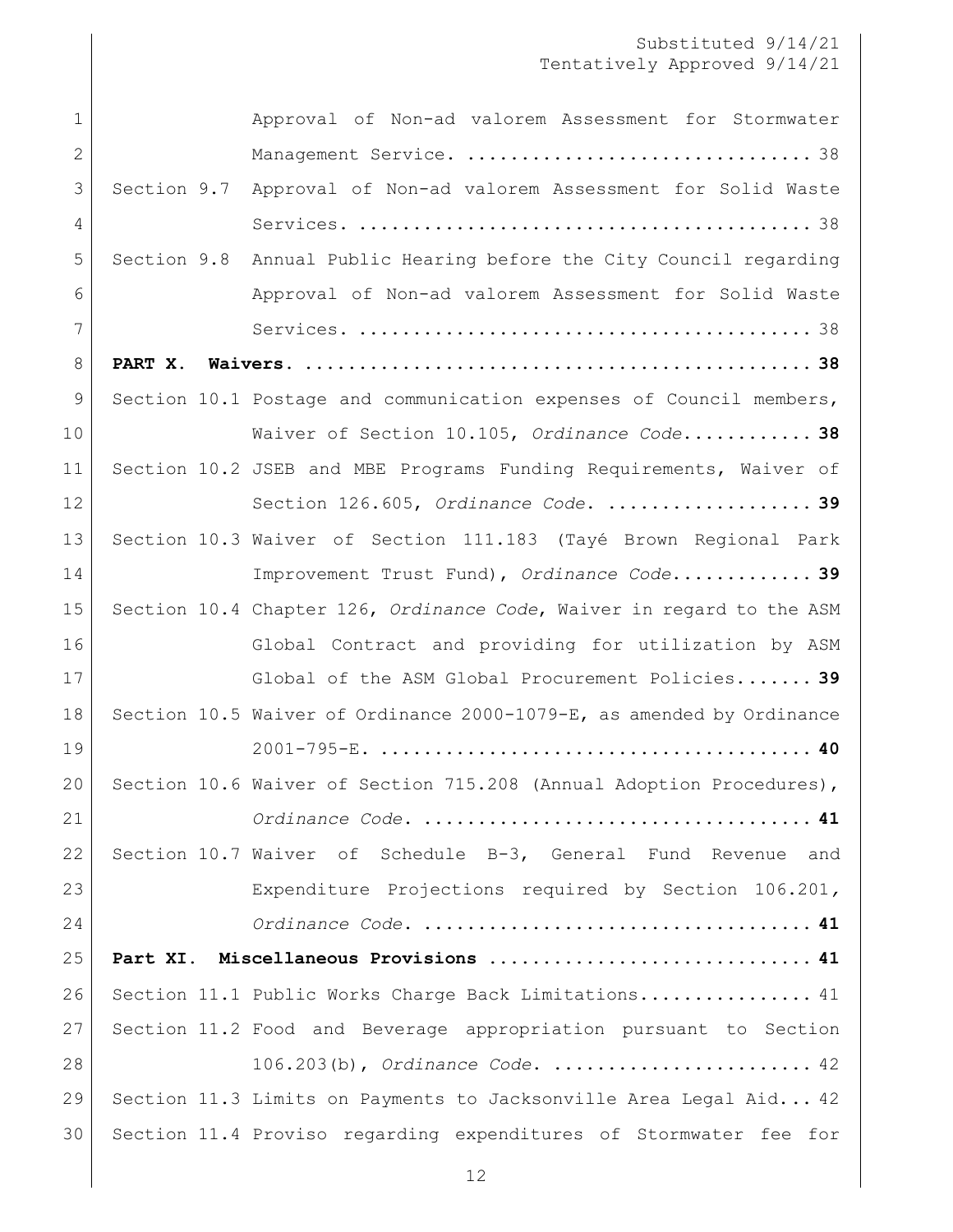| $\mathbf 1$  | time, equipment, material and personnel 42                           |
|--------------|----------------------------------------------------------------------|
| $\mathbf{2}$ | Section 11.5 Proviso regarding Shands Jacksonville indigent care     |
| 3            |                                                                      |
| 4            |                                                                      |
| 5            | Section 11.7 2021-2022 fiscal year Recapture review for contribution |
| 6            | to funds with negative cash balances 43                              |
| 7            | Section 11.8 Emergency Funds from Public Buildings.  43              |
| 8            | Section 11.9 City Council Postage.  44                               |
| 9            | Section 11.10Agreements between the City of Jacksonville Office of   |
| 10           | General Counsel and Conflict Counsel for Jacksonville                |
| 11           |                                                                      |
| 12           | Section 11.11Florida Theatre Performing Arts Center, Inc.            |
| 13           | $($1,000,000)$ authorizing an amendment to Contract No.              |
| 14           |                                                                      |
| 15           | Section 11.12. Attaching the ARP Act Funding Table for Informational |
| 16           | Purposes only. The funding being provided from the                   |
| 17           | American Rescue Plan (ARP) Act is attached hereto as                 |
| 18           | Exhibit 19. The funding table is being provided with                 |
| 19           | the budget bill for informational purposes only. The                 |
| 20           | funds listed in the ARP Act Table are being appropriated             |
| 21           | through Ordinances $2021 - 463$ and $2021 - 516$ 45                  |
| 22           | Section 11.13Veterans Memorial Arena Trust Fund Recipients 45        |
| 23           |                                                                      |
| 24           | Section 12.1 Gateway Community Services (GCS) and up to Seven        |
| 25           | Emergency Departments (\$1,128,348) authorizing Direct               |
| 26           | Contracting and invoking the exception to 126.107,                   |
| 27           | Ordinance Code, designating the Jacksonville Fire and                |
| 28           | Rescue Department to oversee the Project 45                          |
| 29           | Section 12.2 Prisoners of Christ, Inc. (POC) (\$400,000) authorizing |
| 30           | Direct Contracting and invoking the exception to                     |
|              |                                                                      |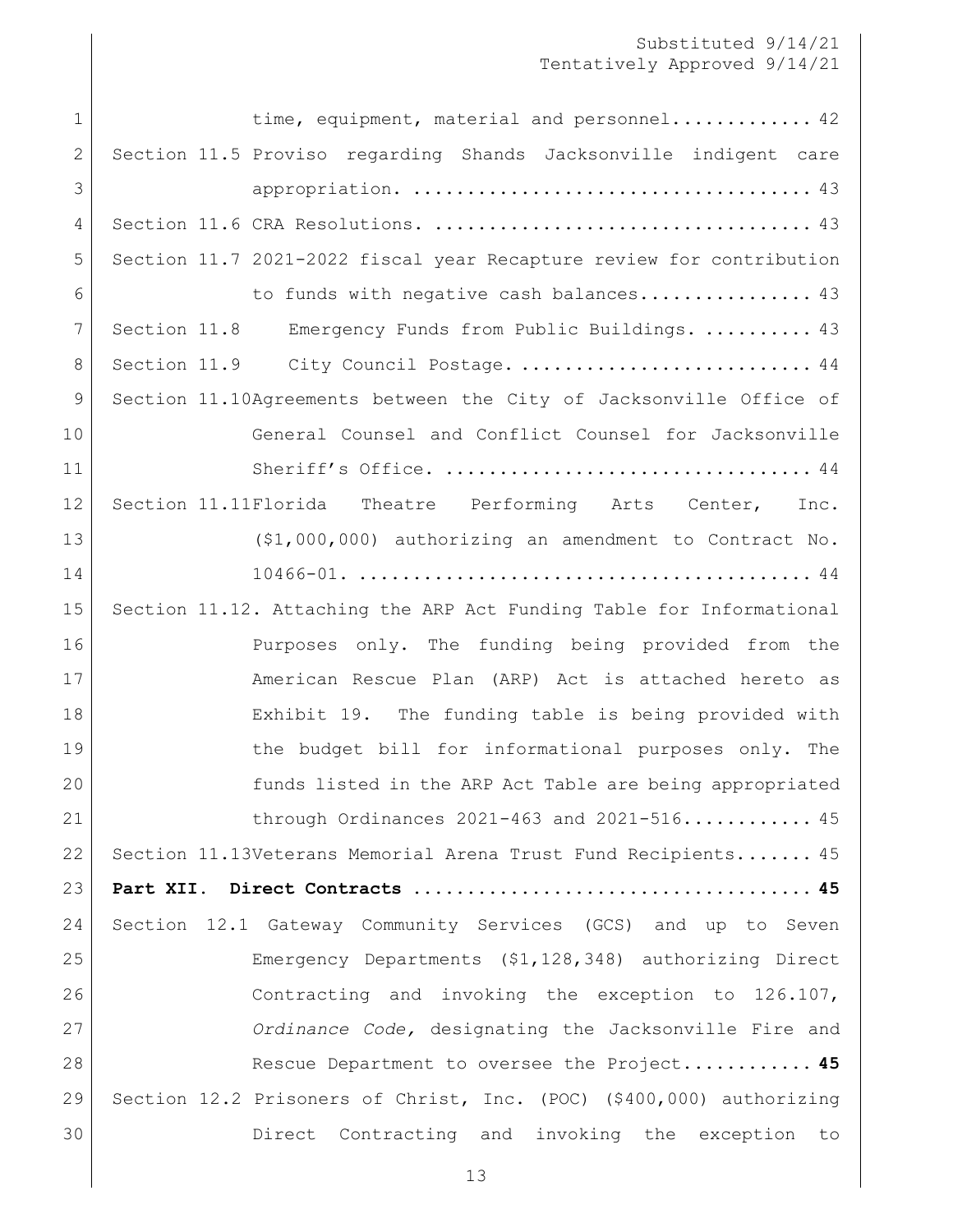|              | Substituted 9/14/21<br>Tentatively Approved 9/14/21                   |
|--------------|-----------------------------------------------------------------------|
| $\mathbf{1}$ | 126.107(g), Ordinance Code, designating the Office of                 |
| $\mathbf{2}$ | Grants and Contract Compliance to oversee the Project.                |
| 3            |                                                                       |
| 4            | Section 12.3 New Hope Education and Addiction Services, Inc. d/b/a    |
| 5            | Florida Recovery School (FRS) (\$100,000) authorizing                 |
| 6            | Direct Contracting and invoking the exception to                      |
| 7            | $126.107(q)$ , Ordinance Code, designating the Office of              |
| 8            | Grants and Contract Compliance to oversee the Project.                |
| 9            |                                                                       |
| 10           | Section 12.4 Operation New Hope, Inc. (ONH) (\$600,000) authorizing   |
| 11           | Direct Contracting and invoking the exception to                      |
| 12           | $126.107(q)$ , Ordinance Code, designating the Office of              |
| 13           | Grants and Contract Compliance to oversee the Project.                |
| 14           |                                                                       |
| 15           | Section 12.5 Edward Waters University, Inc. for New Town Success Zone |
| 16           | (NTSZ) (\$161,300) authorizing Direct Contracting and                 |
| 17           | invoking the exception to $126.107(q)$ , Ordinance Code,              |
| 18           | designating the Office of Grants and Contract Compliance              |
| 19           | to oversee the Project.  50                                           |
| 20           | Section 12.6 Groundwork Jacksonville, Inc. (GWJ) (\$50,000)           |
| 21           | authorizing Direct Contracting and invoking the                       |
| 22           | exception to $126.107(g)$ , Ordinance Code designating the            |
| 23           | Public Works Department to oversee the Project 51                     |
| 24           | Section 12.7 United Way of Northeast Florida, Inc. (\$150,000)        |
| 25           | authorizing Direct Contracting and invoking the                       |
| 26           | exception to $126.107(g)$ , Ordinance Code, designating the           |
| 27           | Office of Grants and Contract Compliance to oversee the               |
| 28           |                                                                       |
| 29           | Section 12.8 Agape Community Health Center, Inc. (\$160,000)          |
| 30           | authorizing Direct Contracting, and invoking the                      |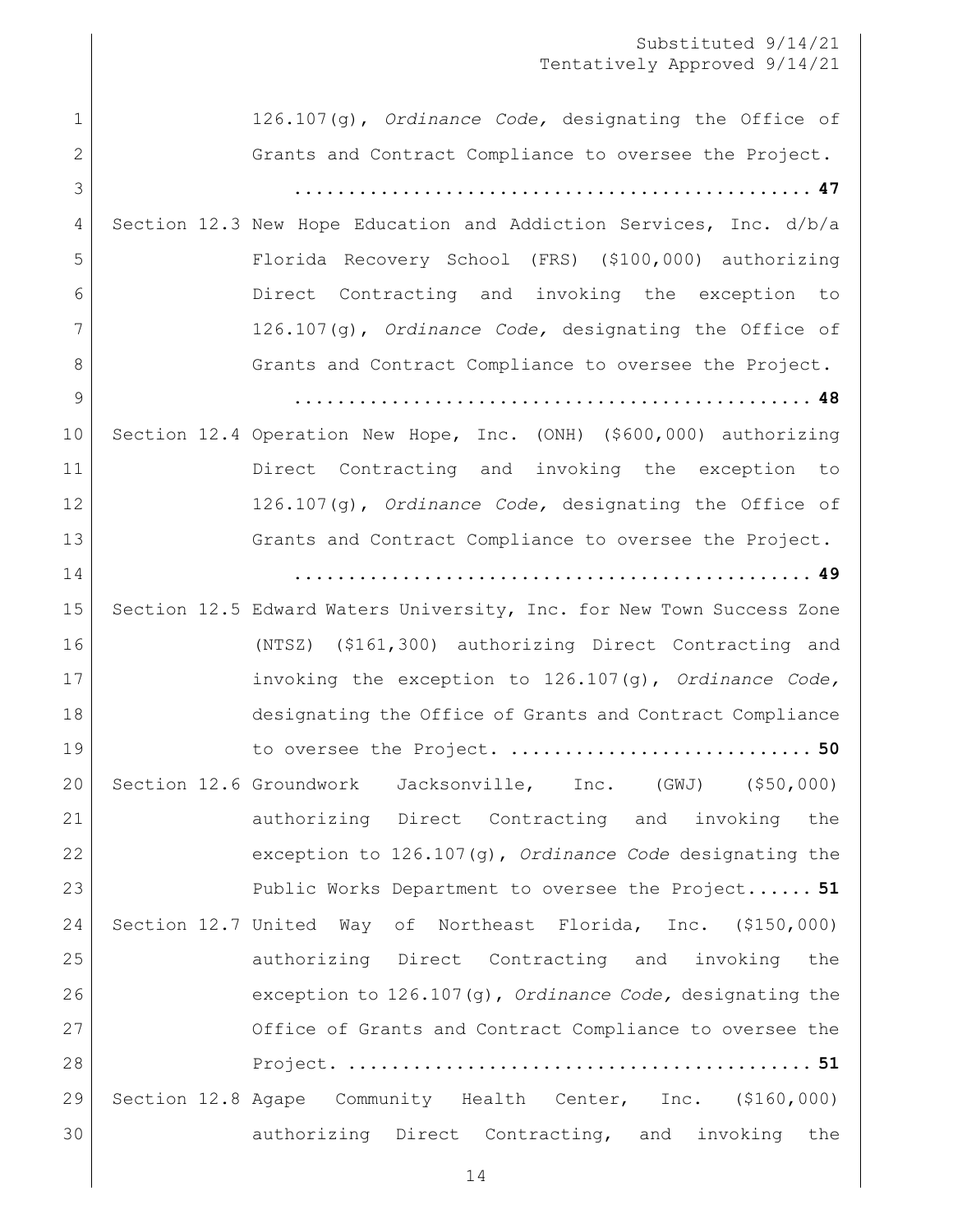| $\mathbf 1$  | exception to $126.107(q)$ , Ordinance Code, designating the            |
|--------------|------------------------------------------------------------------------|
| $\mathbf{2}$ | Office of Grants and Contract Compliance to oversee the                |
| 3            |                                                                        |
| 4            | Section 12.9 I.M. Sulzbacher Center for the Homeless, Inc. (\$270,000) |
| 5            | authorizing Direct Contracting and invoking the                        |
| 6            | exception to $126.107(q)$ , Ordinance Code, designating the            |
| 7            | Office of Grants and Contract Compliance to oversee the                |
| 8            | Project and Waiving Conflicting Provisions of Section                  |
| 9            | 118.805 (Eligibility to apply for public service                       |
| 10           | grants), Ordinance Code.  53                                           |
| 11           | Section 12.10 I.M. Sulzbacher Center for the Homeless,<br>Inc.         |
| 12           | ("Sulzbacher"), authorizing the execution of a Letter                  |
| 13           | of Agreement with the State of Florida Agency for Health               |
| 14           | Care Administration ("AHCA") and a Letter of Agreement                 |
| 15           | between the City and Sulzbacher allowing up to \$300,000               |
| 16           | of City funds to be remitted to AHCA for Sulzbacher                    |
| 17           | programs, designating the Social Services Division of                  |
| 18           | the Department Of Parks, Recreation and Community                      |
| 19           | Services to oversee the project.  55                                   |
| 20           | Section 12.11Mental Health Resource Center, Inc. ("MHRC"),             |
| 21           | authorizing the execution of a Letter of Agreement with                |
| 22           | State of Florida Agency for Health Care<br>the                         |
| 23           | Administration ("AHCA") and a Letter of Agreement                      |
| 24           | between the City and MHRC allowing up to \$773,322 of                  |
| 25           | City funds to be remitted to AHCA for MHRC programs,                   |
| 26           | designating the Social Services Division of the                        |
| 27           | Department Of Parks, Recreation and Community Services                 |
| 28           | and the Office of Grants and Contract Compliance to                    |
| 29           | oversee the project.  56                                               |
| 30           | Section 12.12 Goodwill Industries of North Florida, Inc. (\$225,000)   |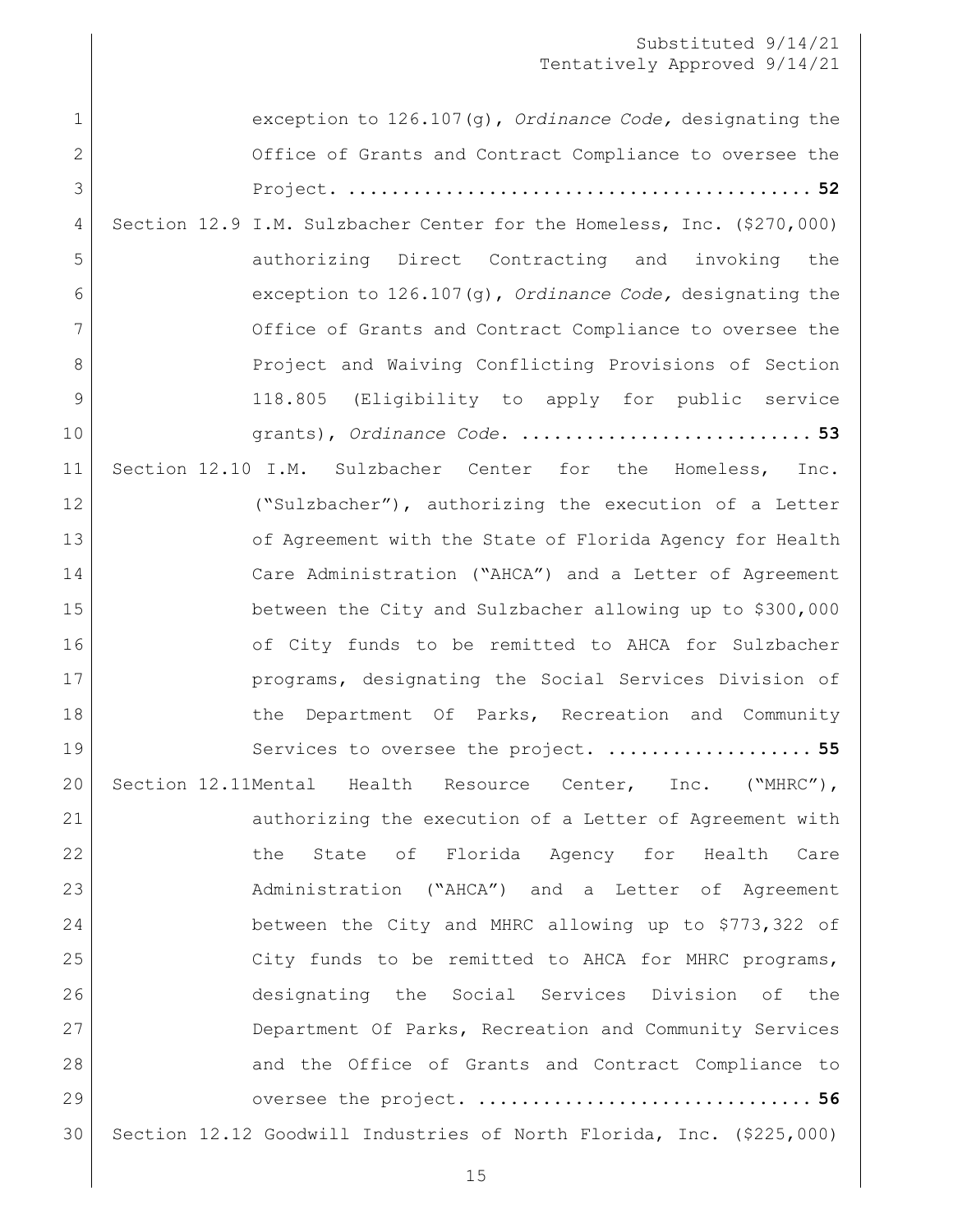1 authorizing Direct Contracting, and invoking the [exception to 126.107\(g\),](#page-56-0) *Ordinance Code,* designating the [Office of Grants and Contract Compliance to oversee the](#page-56-0)  Project. **[...........................................](#page-56-0) 57** [Section 12.13 First Coast Crime Stoppers, Inc. \(\\$150,000\) authorizing](#page-57-0)  **Direct** Contracting and invoking the exception to 126.107(g), *Ordinance Code,* [designating the Office of](#page-57-0)  8 Grants and Contract Compliance to oversee the Project 9 and Waiving Conflicting Provisions of Section 118.805 [\(Eligibility to apply for public service grants\),](#page-57-0) *Ordinance Code*. **[....................................](#page-57-0) 58** Section 12.14 [Cure Violence Program \("Program"\) and five](#page-58-0)  [contractors \(\\$2,730,000\), authorizing Direct](#page-58-0)  14 Contracting and invoking the exception to 126.107(g), *Ordinance Code,* [providing for expenditure of public](#page-58-0)  [funds on food pursuant to Section 106.203\(b\),](#page-58-0) *Ordinance Code,* [designating the Office of Grants and Contract](#page-58-0)  [Compliance to oversee the Project.](#page-58-0)**.................. 59** [Section 12.15 Jacksonville Local Initiatives Support Corporation](#page-60-0)  [\("LISC"\) Small Business Grant Program \("Program"\)](#page-60-0)  [\(\\$1,000,000\), authorizing Direct Contracting and](#page-60-0)  [invoking the exception to 126.107\(g\),](#page-60-0) *Ordinance Code,*  [designating the Office of Grants and Contract Compliance](#page-60-0)  [to oversee the Project and Waiving Conflicting](#page-60-0)  [Provisions of Section 118.805 \(Eligibility to apply for](#page-60-0)  [public service grants\),](#page-60-0) *Ordinance Code*.**............. 61** [Section 12.16 Volunteers in Medicine Jacksonville, Inc.](#page-61-0)  [\(\\$144,065\), authorizing Direct Contracting and invoking](#page-61-0)  [the exception to 126.107\(g\),](#page-61-0) *Ordinance Code,* designating 30 the Office of Grants and Contract Compliance to oversee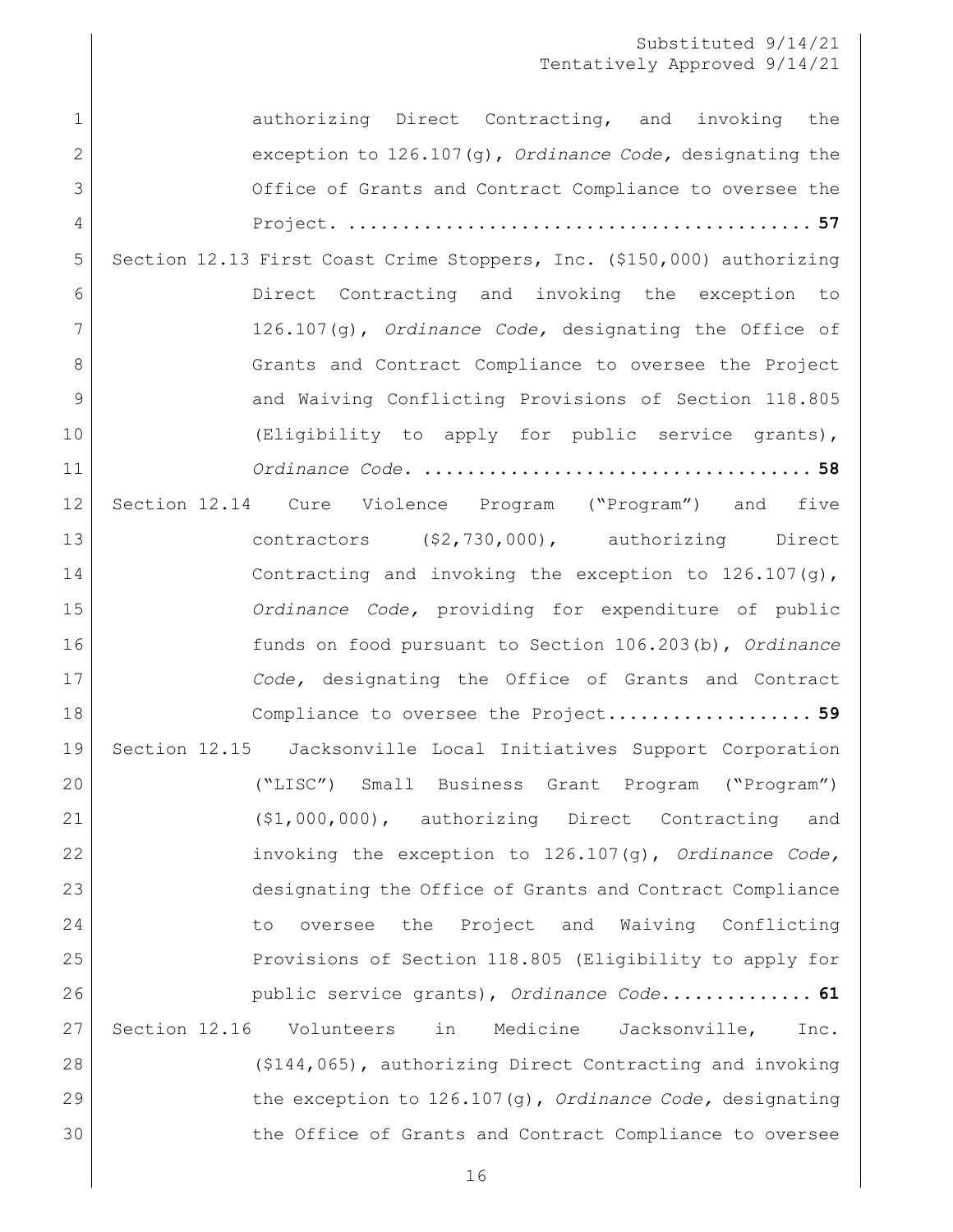1 1 the Project and Waiving Conflicting Provisions of 2 Section 118.805 (Eligibility to apply for public service grants), *Ordinance Code*. **[...........................](#page-61-0) 62** 4 Section 12.17 The Fire Watch Project, Inc. ("Project") (\$100,000), [authorizing Direct Contracting and invoking the](#page-62-0)  [exception to 126.107\(g\),](#page-62-0) *Ordinance Code,* designating the 7 Office of Grants and Contract Compliance to oversee the 8 Project and Waiving Conflicting Provisions of Section [118.805 \(Eligibility to apply for public service](#page-62-0)  grants), *Ordinance Code*. **[...........................](#page-62-0) 63** [Section 12.18 The Pollock Group, LLC for the Florida Black Expo](#page-63-0)  [\("Program"\) \(\\$25,000\), authorizing Direct Contracting](#page-63-0)  [and invoking the exception to 126.107\(g\),](#page-63-0) *Ordinance Code,* [Designating the Office of Grants and Contract](#page-63-0)  [Compliance to oversee the Project and Waiving](#page-63-0)  [Conflicting Provisions of Section 118.805 \(Eligibility](#page-63-0)  [to apply for public service grants\),](#page-63-0) *Ordinance Code*. **64** [Section 12.19 Farm Share, Inc. \(\\$1,100,000\) authorizing Direct](#page-64-0)  19 Contracting and invoking the exception to 126.107(g), *Ordinance Code,* [Designating the Office of Economic](#page-64-0)  [Development to oversee the Project.](#page-64-0)**................. 65** [Section 12.20 Regional Food Bank of Northeast Florida, Inc. d/b/a](#page-65-0)  [Feeding Northeast Florida \(\\$1,200,000\) authorizing](#page-65-0)  [Direct Contracting and invoking](#page-65-0) the exception to 126.107(g), *Ordinance Code*[, Designating the Office of](#page-65-0)  [Economic Development to oversee the Project.](#page-65-0)**........ 66** [Section 12.21 Friends of the Brentwood Public Library, Inc.](#page-66-0)  [\(\\$25,000\), authorizing Direct Contracting and invoking](#page-66-0)  [the exception to 126.107\(g\),](#page-66-0) *Ordinance Code,* providing [for expenditure of public funds on food pursuant to](#page-66-0)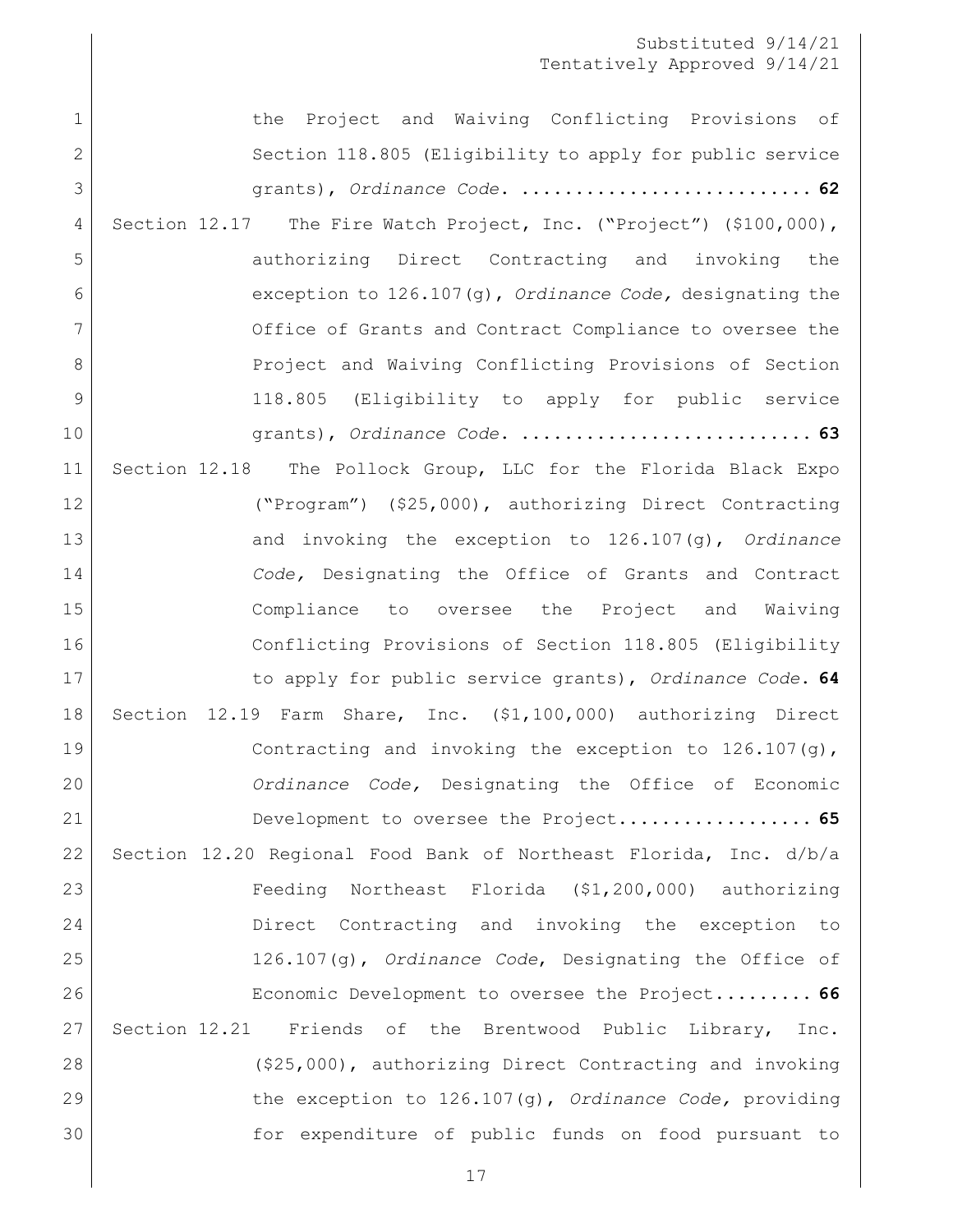[Section 106.203\(b\),](#page-66-0) *Ordinance Code*.**................. 67** [Section 12.22 NE Florida Sober Living Alliance, Inc. \(\\$25,000\),](#page-67-0)  [authorizing Direct Contracting and invoking the](#page-67-0)  exception to 126.107(g), *[Ordinance Code,](#page-67-0)* Designating the [Office of Grants and Contract Compliance of the](#page-67-0)  [Department of Finance and Administration to oversee the](#page-67-0)  [Project, Waiving Section 118.805 \(Eligibility to Apply](#page-67-0)  [for Public Service Grants\),](#page-67-0) *Ordinance Code*.**......... 68** [Section 12.23 M.A.D. D.A.D.S., Jacksonville Chapter, Inc.](#page-68-0)  [\(\\$15,000\), authorizing Direct Contracting and invoking](#page-68-0)  [the exception to 126.107\(g\),](#page-68-0) *Ordinance Code,* providing 12 for expenditure of public funds on food pursuant to 13 Section 106.203(b), designating the Office of Grants and [Contract Compliance to oversee the Project.](#page-68-0)**......... 69** [Section 12.24 Angela Spears Communications, LLC. \(\\$100,000\),](#page-69-0)  16 authorizing Direct Contracting and invoking the [exception to 126.107\(g\),](#page-69-0) *Ordinance Code,* providing for [expenditure of public funds on food pursuant to Section](#page-69-0)  [106.203\(b\), designating the Office of Grants and](#page-69-0)  [Contract Compliance to oversee the Project.](#page-69-0)**......... 70** [Part XIII. Community Redevelopment Agency Budgets.](#page-71-0)**.............. 72** [Section 13.1 Renew Arlington Community Redevelopment Agency budget](#page-71-1)  and carryover language. **[............................](#page-71-1) 72** [Section 13.2 KingSoutel Crossing Community Redevelopment Agency](#page-71-2)  [budget and carryover language.](#page-71-2) **..................... 72** [Section 13.3 Jacksonville International Airport Community](#page-72-0)  [Redevelopment Agency budget and carryover language.](#page-72-0)**. 73** [Section 13.4 DIA Community Redevelopment Agency and carryover](#page-72-1)  language. **[..........................................](#page-72-1) 73 [Part XIV. Duval County Tourist Development Council...............](#page-73-0) 74**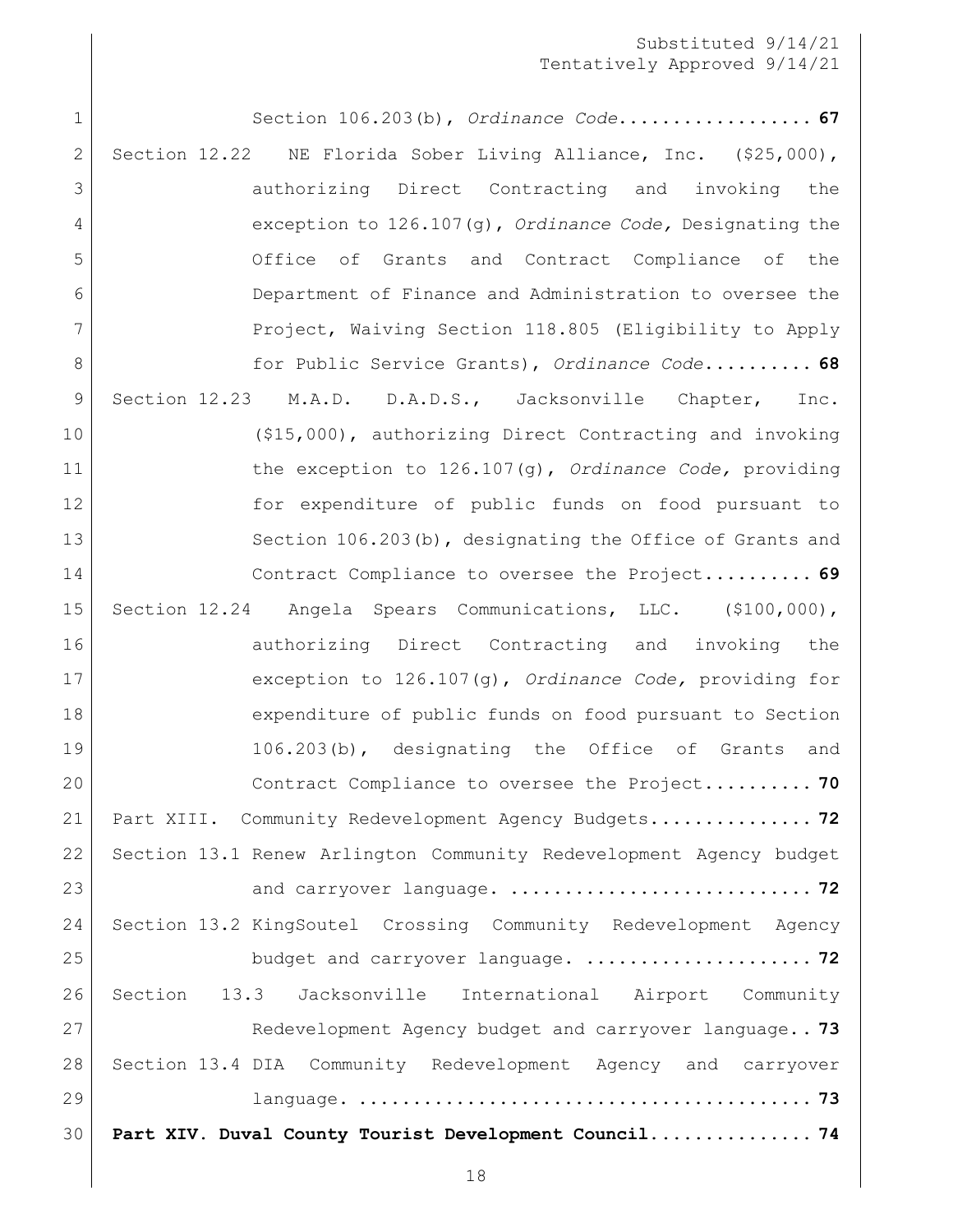Section 14.1 [Duval County Tourist Development Council \(TDC\) budget.](#page-73-1)

| $\mathcal{L}$   |                                                                       |  |
|-----------------|-----------------------------------------------------------------------|--|
| $\mathcal{E}$   | Part XV. Schedules Incorporated, Severability, Document               |  |
| $\overline{4}$  | Reconciliation, Effective Date.  74                                   |  |
| 5               | Section 15.1 Incorporation of Schedules.  74                          |  |
| 6               |                                                                       |  |
| $\overline{7}$  | Section 15.3 Reconciliation of schedules, text, codification, journal |  |
| $\mathcal{B}$   |                                                                       |  |
| $\mathcal{Q}$   |                                                                       |  |
| 10              |                                                                       |  |
| 11              |                                                                       |  |
| 12 <sup>°</sup> |                                                                       |  |
| $\sim$          |                                                                       |  |

**Part I. City of Jacksonville.**

<span id="page-18-1"></span><span id="page-18-0"></span>

**Section 1.1 Estimated Revenues; Appropriations.**

 From the estimated revenues set forth on **Revised Schedule A**, there are hereby appropriated the sums set forth on **Revised Schedule A-1, Revised Schedule A-2, A-3** and **Revised Schedule B** for the indicated purposes of the City of Jacksonville. The estimated revenues and appropriations provided therein, together with the other applicable provisions of this ordinance, shall constitute the annual budget and appropriations for the City of Jacksonville for its fiscal year beginning October 1, 2021 and ending September 30, 2022, which budget is hereby adopted and approved by the Council pursuant to 24 Section 14.02 of the Charter, as amended. Furthermore, the funds in the accounts listed in **Revised Schedule AF** shall be available for 26 expenditure during the 2021-2022 fiscal year.

<span id="page-18-2"></span> **Section 1.2 Restricted Application of Revenues to Fund Appropriations.**

29 As required by law and prior ordinance of the Council, the following revenues as set forth on **Revised Schedule A** shall be applied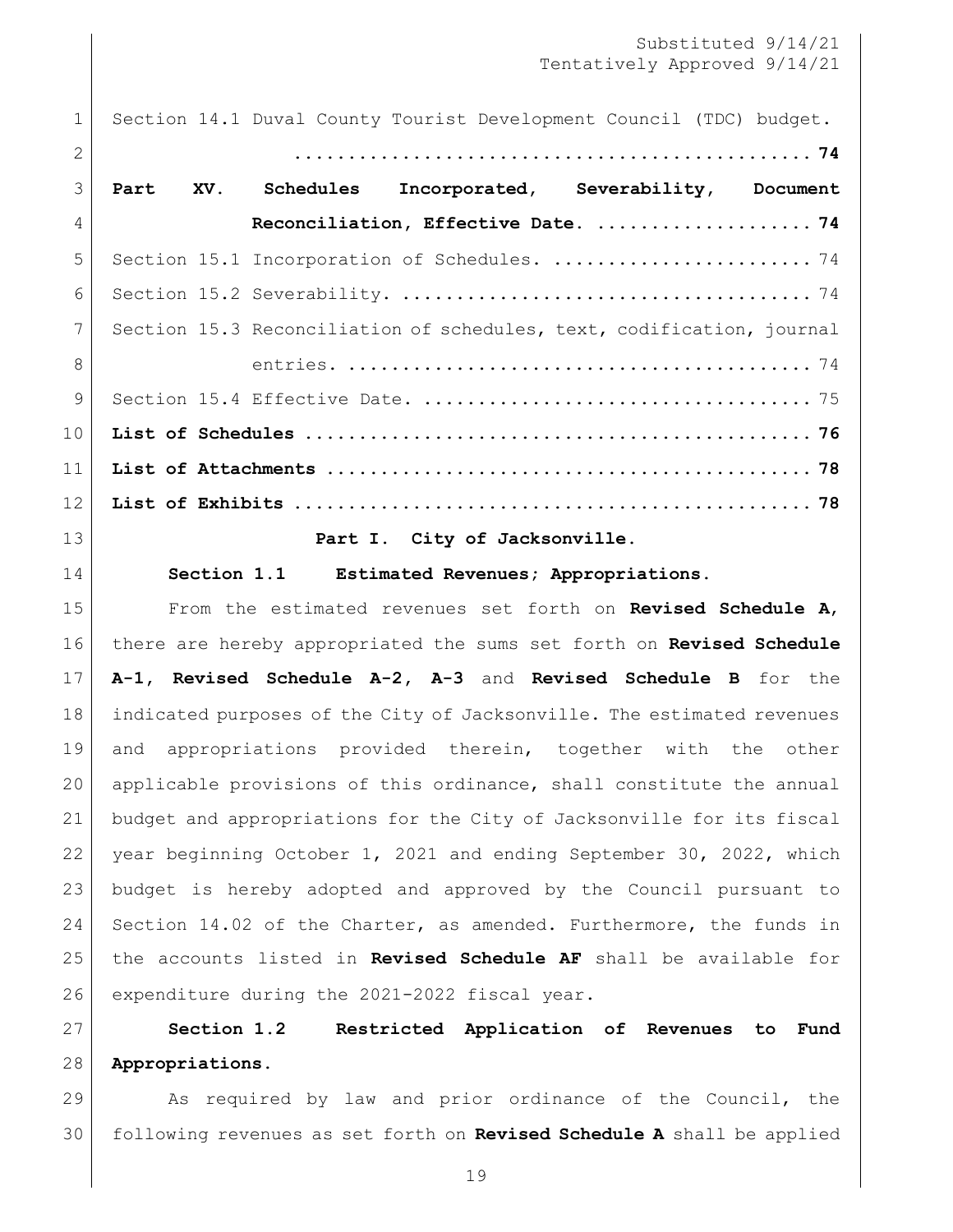to and appropriated only for the purposes specified below as set forth on **Revised Schedule A, Revised Schedule A-1, Revised Schedule A-2, Schedule A-3,** and **Revised Schedule B**:

4 Ad valorem tax revenues-General Services District. The following 5 sums of ad valorem tax revenues to be assessed, levied and collected by the City within the General Services District are specifically appropriated only for the following purposes, as set forth in the General-Fund General Services District portion of the budget: 9 \$30,275,594 for indigent care to the State of Florida Disproportionate Share Program in the amounts per the Agreement approved by Ordinance 98-952-E, as amended.

 The remaining ad valorem tax revenues derived from a levy for general services purposes shall be a part of the general revenues of 14 | the General Fund General-Services District.

<span id="page-19-0"></span>

#### **Section 1.3 Special Provisions.**

#### (a) **City Grants.**

17 The appropriations for non-governmental organizations made on **Revised Schedule A-2** are subject to the provisions of Chapter 118, *Ordinance Code*. The appropriations made herein shall be awarded as grants-in-aid to the miscellaneous agencies, and shall not require additional legislation for distribution of funds. These grants shall be administered by City departments as designated in this ordinance. The appropriation made to the Cultural Council of Greater Jacksonville, Inc., (Cultural Council) shall be disbursed directly to the Cultural Council and distributed by the Cultural Council to the various art organizations. A list of art organizations receiving an appropriation shall be provided to the City Council, and each of such receiving organizations shall be recipients within the meaning of and subject to Chapter 118, *Ordinance Code*.

(b) **Departmental Capital Outlay**.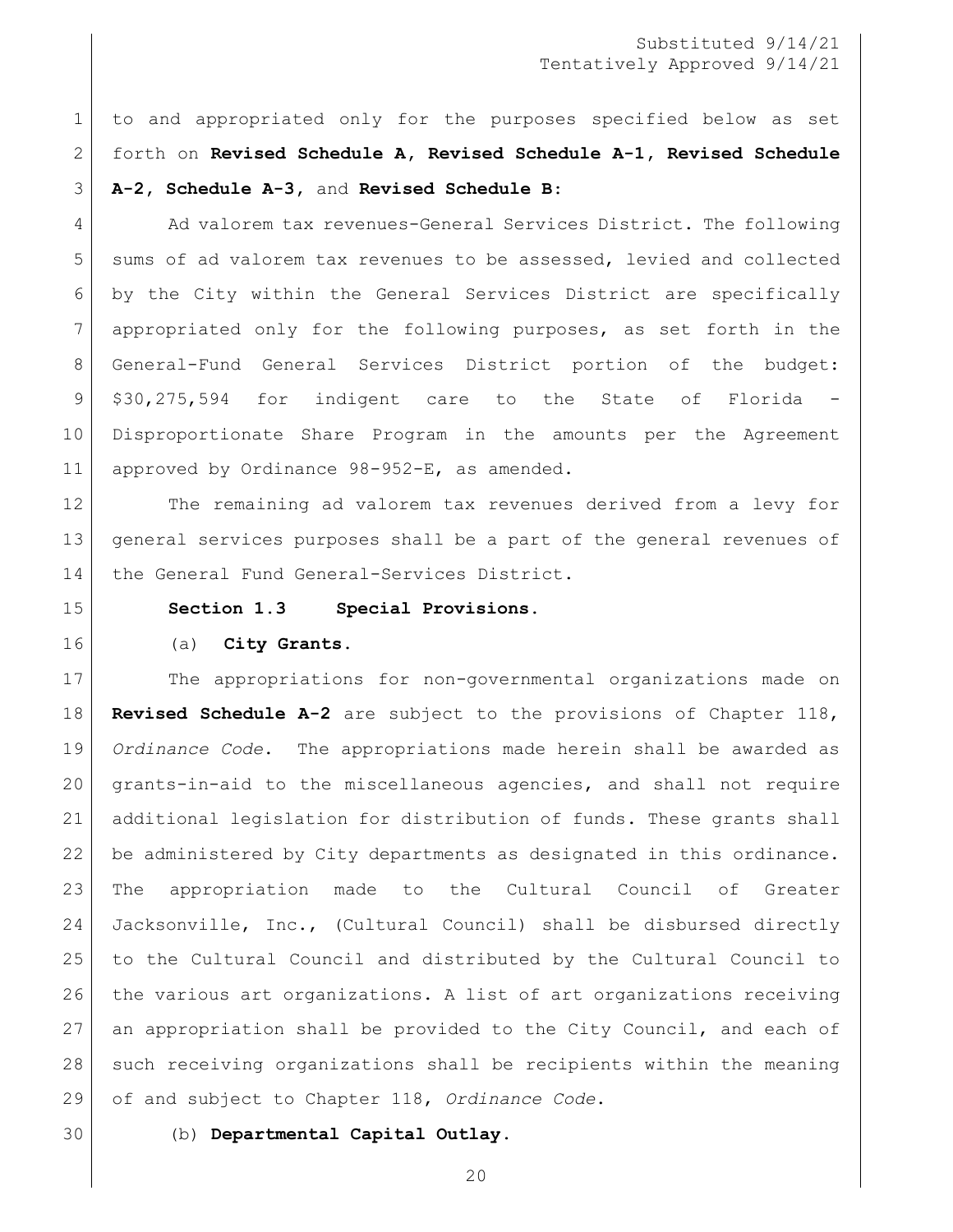Except as otherwise specifically provided on **Revised Schedule B**, the appropriations to each organizational unit for capital outlay are appropriated for acquisition of common office furniture and common equipment and for other support of departmental operations. Additional and/or replacement of common office furniture or common office equipment shall be acquired from such appropriations only upon written approval by the City Comptroller after certification from the Chief of Procurement that no such furniture or equipment as requested is available from any other source in the City. This specifically excludes computer or telecommunications items which require the approval of the Information Technology Division.

#### (c) **Carryovers**.

 Departmental capital outlay carryovers will be as specified on **Revised Schedule AF** except that there will be no carryovers in accounts of less than \$1,000.

(d) **Federal Public Service Grants.**

17 The appropriations for non-governmental organizations made on **Schedule A-3** were approved via separate legislation and are shown for informational purposes only. These grants are administered by the Housing and Community Development Division.

#### (e) **State, Federal and Other Grant Programs**

 (1) **Continuing or Receiving Grants requiring no match.** The Grants attached hereto as **Revised Schedule B1-A** requires no City match. These Grants represent continuing multi-year awards or recurring grants which the City applies for annually and for which the City anticipates securing. The Council hereby approves the list of Grants in **Revised Schedule B1-A** and approves the appropriation and authorizes an increase in the employee cap during the duration of the grant as applicable upon receiving the grant award contract and subsequent MBRC approval of the Budget Revision form for each grant.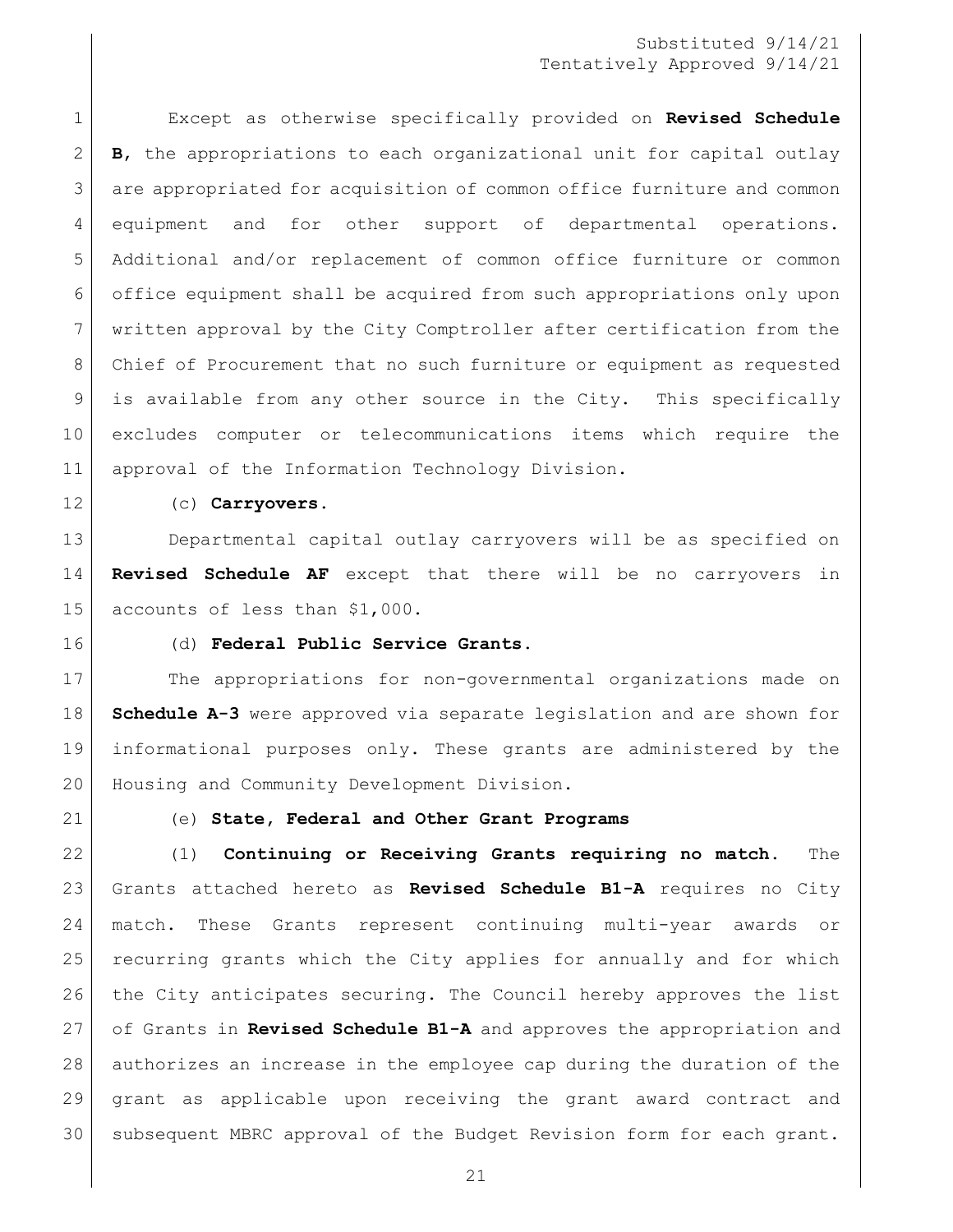Quarterly the Administration shall submit a report to the Finance 2 Committee within two weeks of the end of the quarter. The Mayor and Corporation Secretary are authorized to execute the necessary agreements. **Additional appropriation.** There is also appropriated from 5 and to such accounts, for the purposes stated herein, any additional grant funds, to the extent the same becomes available during the term 7 of the grant, and during any permissible extension of the grant term. 8 The Director of Finance and Administration is authorized to make such necessary accounting adjustments, without further Council action, to 10 reflect actual grant revenues received.

 (2) **Continuation Grant/City Match required and approved.** The Grants attached hereto as **Revised Schedule B1-B** are continuation grants which require a City match. The City match is approved in this budget. The Council approves the list of continuation grants in **Revised Schedule B1-B** and approves the appropriation and authorizes an increase in the employee cap during the duration of the grant as applicable upon receiving the grant award contract and subsequent MBRC approval of the Budget Revision form for each grant. Quarterly the Administration shall submit a report to the Finance Committee within two weeks of the end of the quarter. The Mayor and Corporation Secretary are authorized to execute the necessary agreements. **Additional ten percent (10%) appropriation or \$20,000, whichever is greater.** There is also appropriated from and to such accounts, for the purposes stated herein, an additional ten percent (10%) or  $\frac{1}{25}$  \$20,000, whichever is greater, of the total grant match funds, to the 26 extent the same becomes available during the term of the grant, and during any permissible extension of the grant term. There is also appropriated from and to such accounts, for the purposes stated herein, any additional grant funds, to the extent the same becomes available during the term of the grant, and during any permissible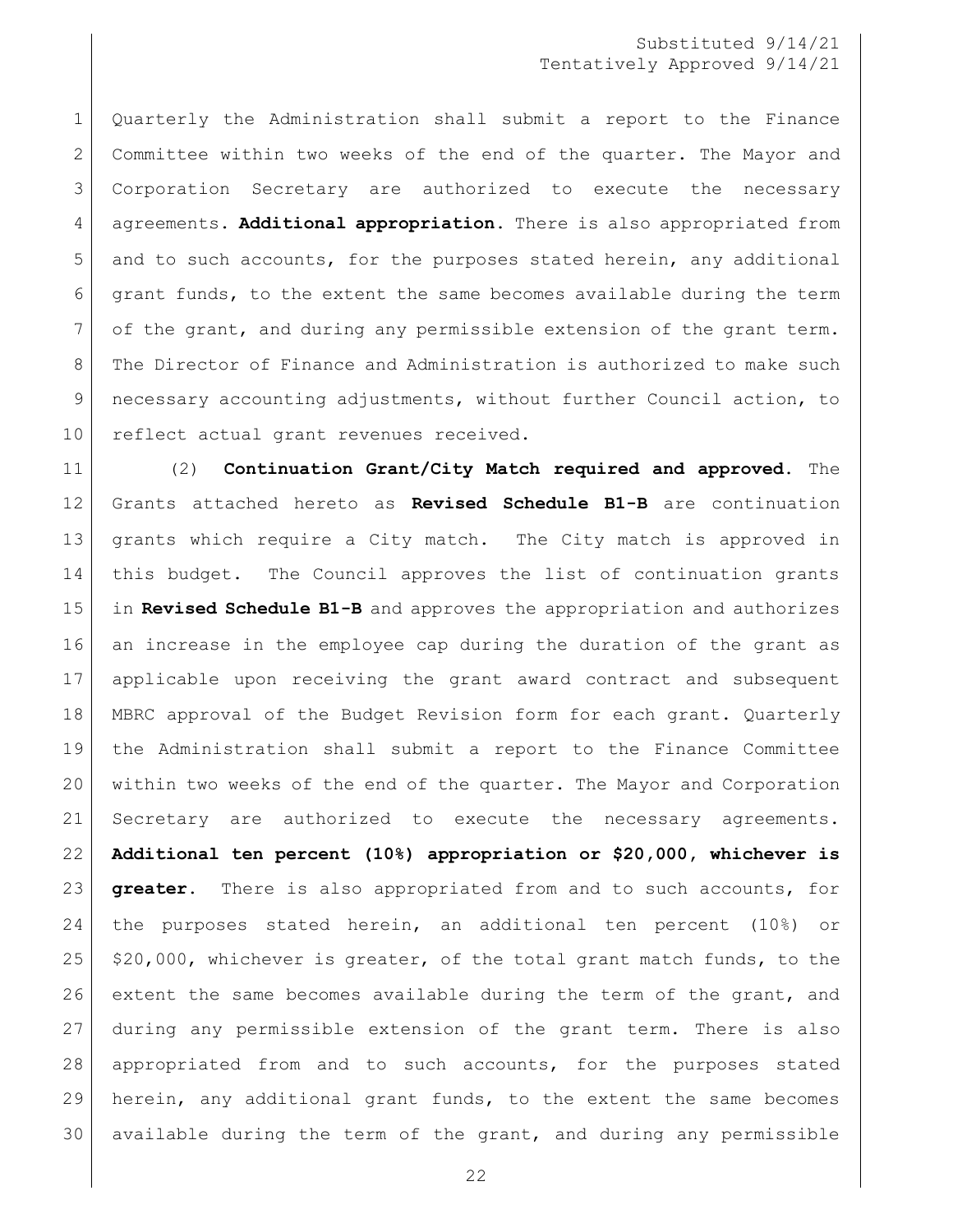extension of the grant term. The Director of Finance and Administration is authorized to make such necessary accounting adjustments, without further Council action, to reflect actual grant 4 revenues received.

 (3) **FIND Grants.** The City's budget shall include participation in FIND grants as identified in **Revised Schedule B1-C** attached hereto, and the match for the FIND grants shall be established in a designated FIND contingency. The Council hereby approves the list of FIND Grants in **Revised Schedule B1-C** and approves the appropriation of the grants received and contingency match upon receiving the grant award contract and upon subsequent MBRC approval of the Budget Revision form for each grant. The Administration shall submit a report to the Finance Committee within two weeks of receipt 14 of the FIND grant awards. The Mayor and Corporation Secretary are 15 authorized to execute the necessary agreements.

 (4) **Match between City of Jacksonville and the Health Administration / State Department of Health.** The City's budget shall approve a City match as identified in **Schedule B-6** attached hereto, and those other programs as may be separately approved during the 2021-2022 fiscal year.

#### (f) **General Fund/GSD funding for salaries and benefits.**

 With regard to any Department or entity that receives General Fund/GSD funding for salaries and benefits, if such entity receives grant funding during the course of the year in excess of funds included in the budget, and all or a portion of such excess is used to pay for salaries and/or benefits of employees funded by the General Fund/GSD, neither the excess grant dollars or excess General Fund/GSD dollars shall be used to increase the salaries or benefits of any employee, unless approved by MBRC prior to implementation in compliance with the Mayor's Budget transfer authority.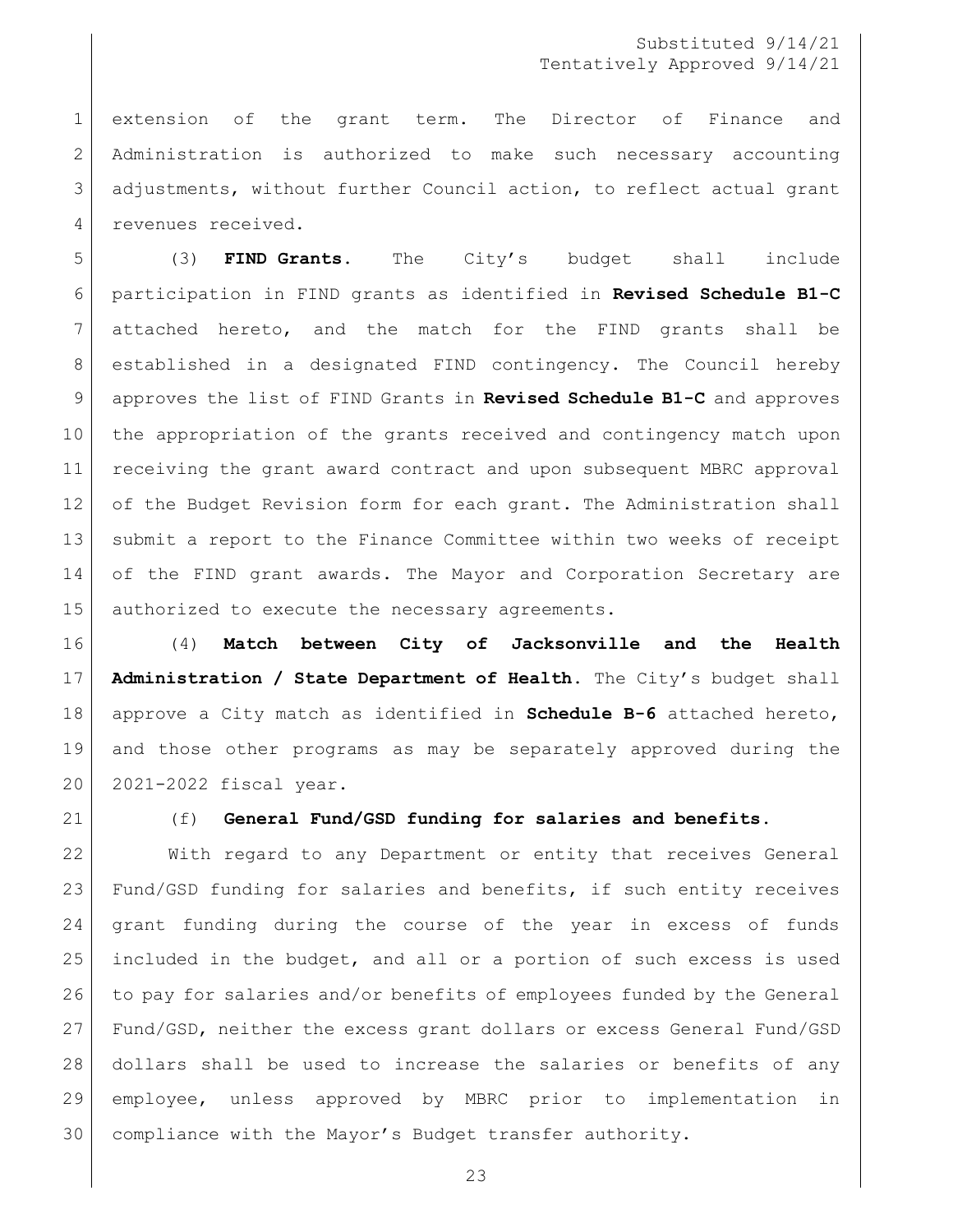<span id="page-23-0"></span>

#### **Section 1.4 Employees Authorized; Allocation.**

 (a) **Employees Generally**. Notwithstanding any provisions to the contrary contained in Section 106.401, *Ordinance Code*, the number of full-time employees authorized to be employed by the City at any one time shall not exceed 7,751 classified positions.

### (b) **Position Reallocations and Grant Positions**.

 (1) The employee allocation made in subsection (a) of this section is a unitary cap and general allocation for all City forces. However, the Mayor shall provide to the Council Auditor a copy of written documentation of the reallocation of any of such 11 positions within this unitary cap.

 (2) Whenever any person who is a grant employee ceases to 13 be an employee under the grant and the grant itself does not expire, that grant position shall not expire, but may be filled by another person under the terms and conditions of the grant. Whenever any grant expires, all of the grant positions authorized for the expired grant herein or in subsequent ordinances shall also expire.

<span id="page-23-1"></span>

#### **Section 1.5 Temporary Employee Hours; Allocation.**

 Notwithstanding any provisions to the contrary contained in Section 106.404, *Ordinance Code*, the Council hereby authorizes 1,708,916 temporary employee hours. The Mayor shall provide the Council Auditor a copy of written documentation of the allocation of 23 temporary employee hours.

<span id="page-23-2"></span>

#### **Section 1.6 Capital Improvement Plan Budget.**

 The capital improvement projects attached hereto as **Revised Schedule A-1** represents the first year funding of the five-year capital improvement plan (Capital Improvement Plan Budget) and the five year capital improvement plan, except where noted otherwise and such projects are to be undertaken in the Fiscal Year 2021-2022.

<span id="page-23-3"></span>**Section 1.7 All Years Budget City Debt Management Fund.**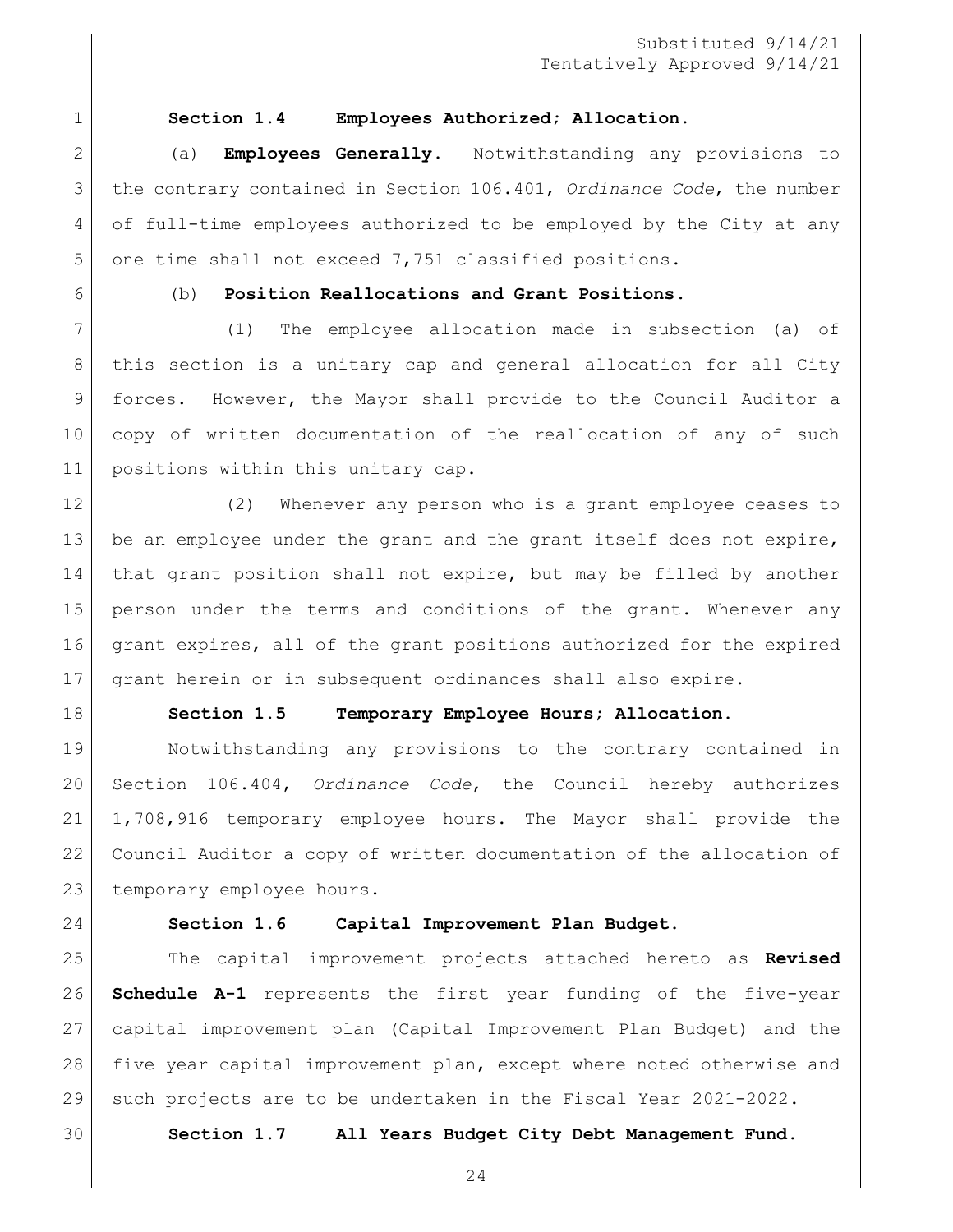1 There is hereby established an amended All Years Budget for the City's Debt Management Fund of \$1,704,229,149 as detailed on **Revised Schedule B-4.** The Fiscal Year 2021-2022 IT System Development Capital Projects are shown by project on **Schedule B4-a.** The Fiscal Year 2021- 2022 Capital Improvement Projects Funded Via Debt Management Fund are shown on **Revised Schedule B4-b.** The Fiscal Year 2021-2022 Vehicle Replacements are shown on **Schedule B4-c.**

#### <span id="page-24-0"></span>8 Section 1.8 Septic Tanks.

 In compliance with the guidelines described in Sections 751.106 and 751.107, *Ordinance Code*, there are hereby identified in **Schedule B-5**, the up to date Septic Tank Failure Areas and the Septic Tank 12 Phase Out Program.

<span id="page-24-1"></span>

#### **Section 1.9 IT Systems Development Program Budget.**

 Pursuant to Section 106.207, *Ordinance Code*, the IT System Development Program projects attached hereto as **Revised Schedule A-4** represents the first year funding of the five year system development program, except where noted otherwise and such projects are to be 18 undertaken in the Fiscal year 2021-2022.

<span id="page-24-2"></span>

#### **Section 1.10 Declaration of intent to reimburse.**

 The City of Jacksonville, Florida (the "City") expects to incur expenses for which the City will advance internal funds in order to 22 fund the construction, acquisition, improvement, and equipping of certain capital improvements more specifically described on **Revised Schedule B-4** (the "2022 Projects"). The City intends to reimburse itself for all or a portion of such expenses from the proceeds of debt to be incurred by the City. The City hereby declares its official intent to reimburse itself from the proceeds of debt to be incurred by the City for expenses incurred with respect to the 2022 Projects subsequent to the date of this Ordinance. This Ordinance is intended as a declaration of official intent under Treasury Regulation Section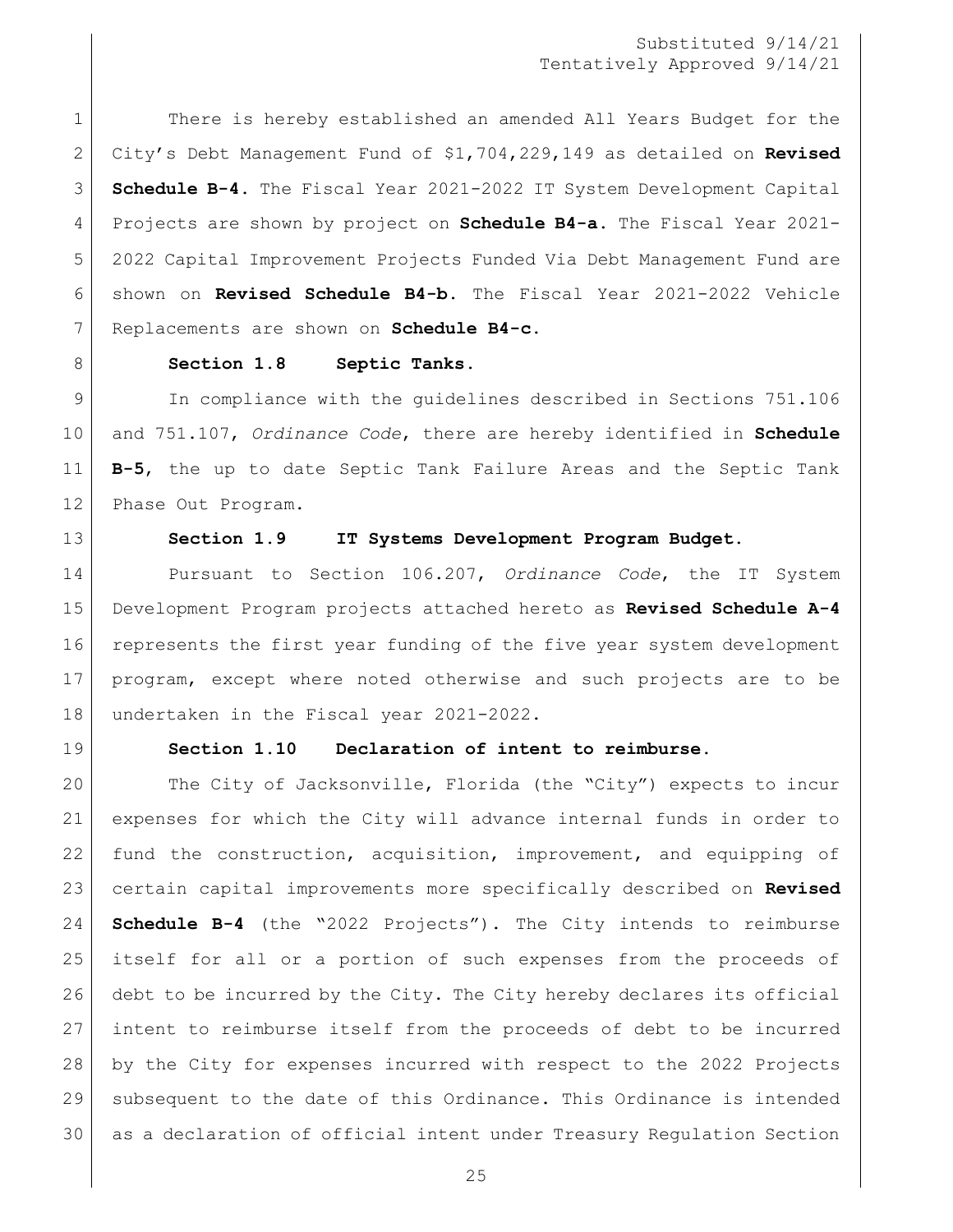1.150-2. The debt to be issued to finance the 2022 Projects is expected not to exceed an aggregate principal amount of \$399,895,691 3 net project funds. The Mayor, the Corporation Secretary, the Chief Financial Officer, the General Counsel and such other officers and employees of the City as may be designated by the Mayor are authorized 6 and empowered, collectively and individually, to take all action and steps and to execute all instruments, documents and contracts on behalf of the City that are necessary to carry out the purposes of 9 this Ordinance.

<span id="page-25-0"></span>

<span id="page-25-1"></span>

#### **Part II. JEA**

#### **Section 2.1 Estimated Revenues; Appropriations.**

 From the estimated total revenues and fund balances set forth on **Schedule C** and **Schedule D**, there are hereby appropriated the sum expenditures set forth on **Schedule C** and **Schedule D** for the indicated purposes of JEA. There is appropriated to the City the sum of \$121,212,373 from revenues of JEA, calculated as provided in Section 21.07, of the Charter, as amended. JEA is hereby authorized to withdraw and expend the accumulated balance sheet fund balances available in its Transmission and Distribution Self Insurance Fund for capital expenditures incurred in connection with a hurricane or other extraordinary, non-recurring events. JEA is also authorized to withdraw and expend the accumulated balance sheet fund balances available in its Electric System and Water and Sewer System and District Energy System Revenue, Rate Stabilization, Renewal and Replacement Bond Proceeds, General Reserve Fund, and Debt Service Reserve Funds and Accounts for the retirement, defeasance or purchase of outstanding Electric System, Water and Sewer System, District Energy System, Bulk Power Supply System and St. Johns River Power Park System debt provided these payments are reflected as payments 30 against the current year's budget and that total revenues are adjusted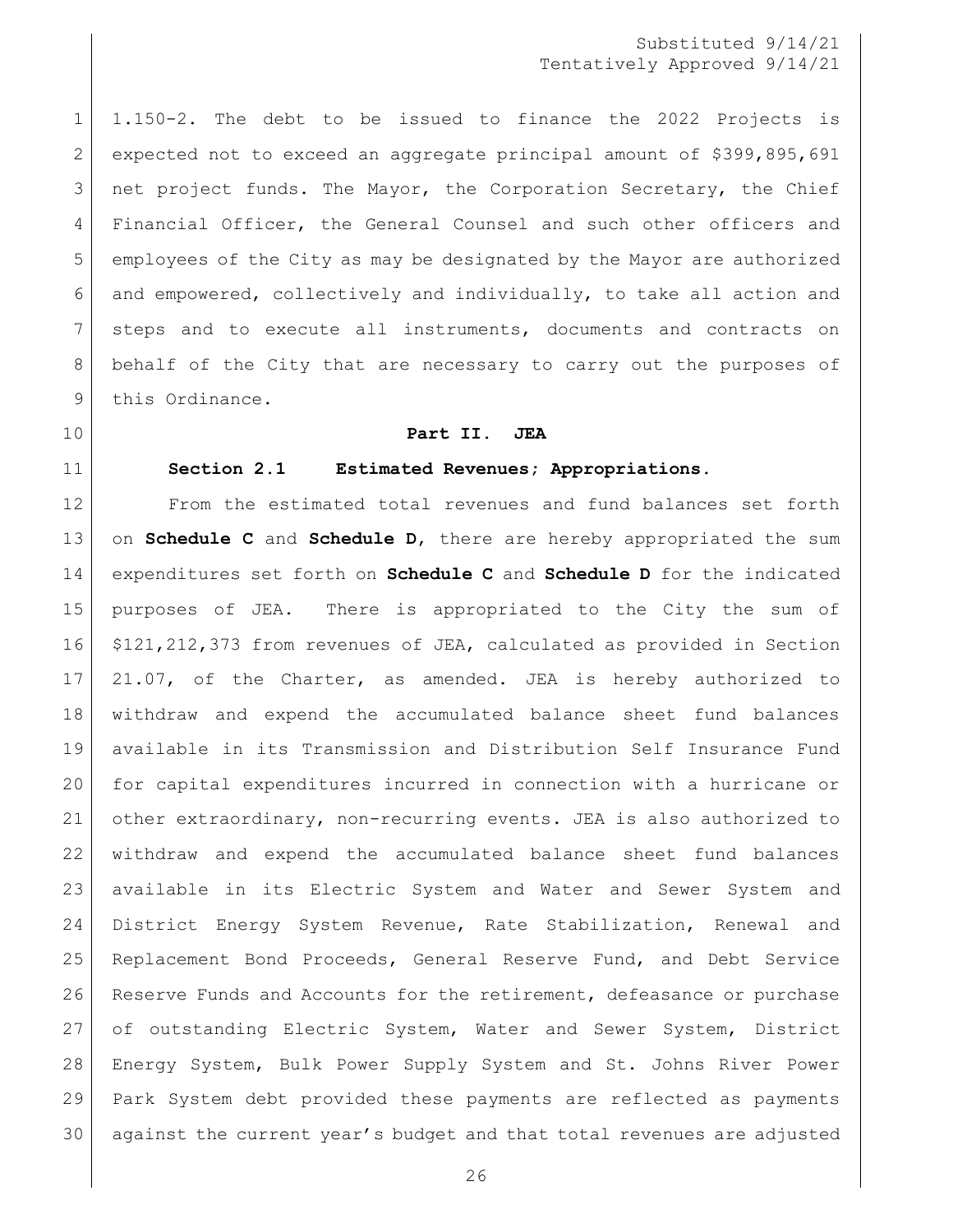accordingly. The estimated total revenues, fund balances and appropriations provided therein, together with the other applicable provisions of this ordinance, shall constitute the annual budget and appropriations for JEA for its fiscal year beginning October 1, 2021 and ending September 30, 2022, which budget is hereby adopted and approved by the Council pursuant to Sections 14.02 and 21.07 of the Charter, as amended. JEA's expenditure of funds for which grants are anticipated is permitted upon receipt of the grant award and the 9 JEA's Board acknowledgement and approval of same.

#### <span id="page-26-0"></span>**Section 2.2 Allocations, Allotments and Transfers.**

11 | JEA is authorized to allocate, allot and transfer within, but not between (unless less than \$50,000 cumulative), the sums herein appropriated for more specific purposes within each of the total sums specified on **Schedule C** and **Schedule D** and to transfer from time to time, without Council approval, appropriated funds from one of the purposes for which funds are appropriated by this Part II to another of such purposes, if, in the discretion of JEA, such transfer is necessary to carry out all of the purposes for which funds are hereby appropriated, subject to applicable law; provided, that JEA shall pay over to the Board of Pension Trustees, in addition to any other contribution to the pension funds required by law, the employer's contribution required by Section 9.4, which shall be paid as often as funds therefore are available. Once cumulative transfers between **Schedule C** and **Schedule D** exceed \$50,000, City Council approval must be obtained. There shall be provided to the Council Auditor, within twenty-four hours after Board approval, a copy of the written documentation of all proposed additional appropriations of funds. There shall also be provided to the Council Auditor at the end of each quarter a copy or a summary of the written documentation of all transfers made between approved budget line items. The number of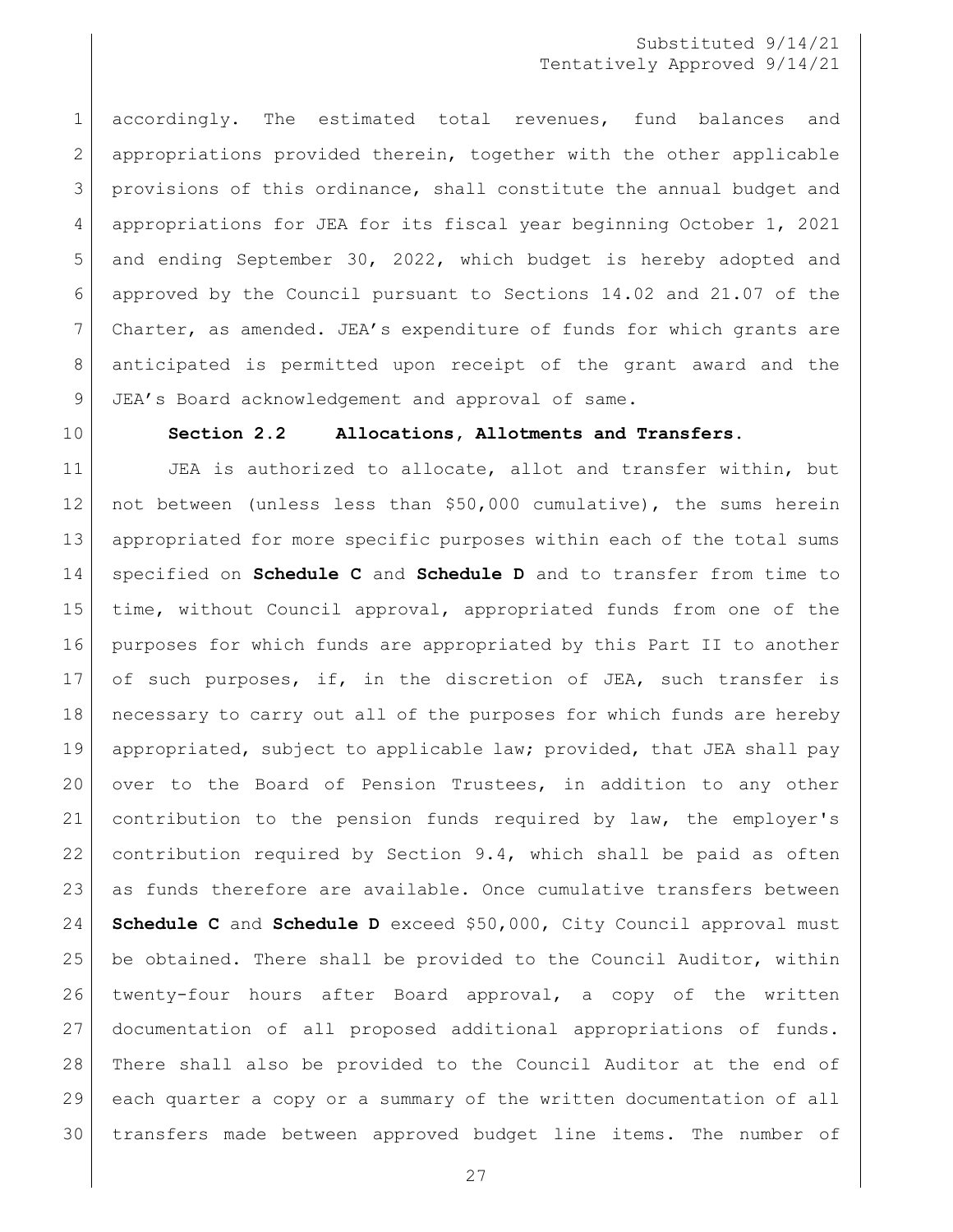full-time employees either authorized or employed at any one time shall not exceed 2,183. The Council authorizes 124,800 temporary employee hours.

### <span id="page-27-0"></span>**Part III. Jacksonville Aviation Authority**

#### <span id="page-27-1"></span>**Section 3.1 Estimated Revenues; Appropriations.**

 From the estimated operating and other revenues set forth on **Revised Schedule G** and **Revised Schedule H**, there are hereby appropriated the sums set forth on **Revised Schedule G** and **Revised Schedule H** for the indicated purposes of the Jacksonville Aviation Authority. The estimated revenues and appropriations provided therein, together with the other applicable provisions of this ordinance, shall constitute the annual budget and appropriations for the Jacksonville Aviation Authority for its fiscal year beginning October 1, 2021 and ending September 30, 2022, which budget is hereby adopted and approved by the Council pursuant to Section 5 of the Charter, as amended, and Chapter 2001-319, Laws of Florida, as amended. JAA's expenditure of funds for which grants are anticipated is permitted upon receipt of the grant award and the JAA's Board acknowledgement and approval of same.

<span id="page-27-2"></span>

#### **Section 3.2 Allocations, Allotments and Transfers.**

21 The Jacksonville Aviation Authority is authorized to allocate, allot and transfer within, but not between (unless less than \$50,000 cumulative), the sums herein appropriated for more specific purposes within each of the total sums specified on **Revised Schedule G** and **Revised Schedule H** and to transfer from time to time, without Council approval, appropriated funds from one of the purposes for which funds 27 are appropriated by this Part III to another of such purposes, if, in the discretion of the Jacksonville Aviation Authority, such transfer is necessary to carry out all of the purposes for which funds are hereby appropriated, subject to applicable law provided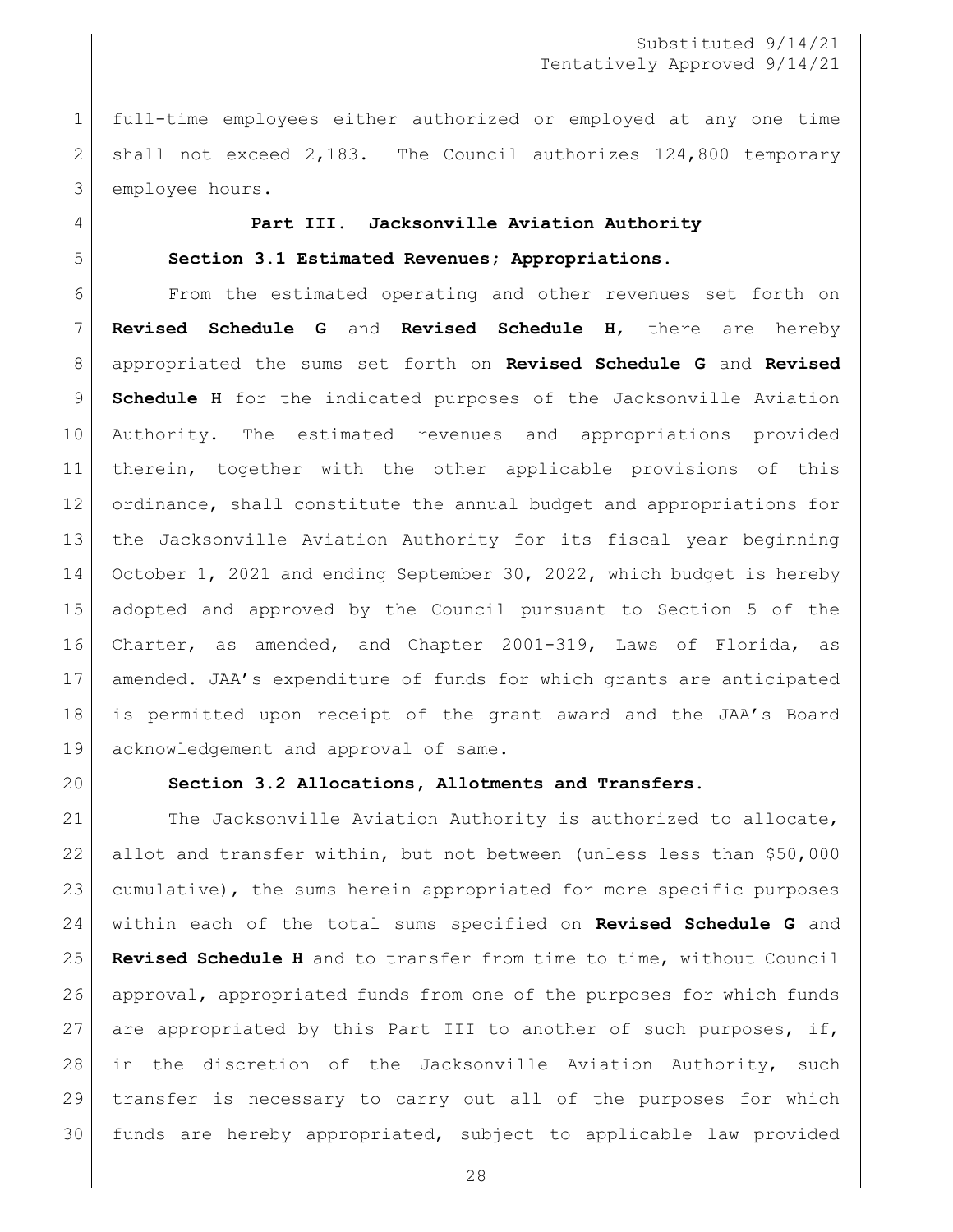1 that the Jacksonville Aviation Authority shall pay the employer's 2 contribution over to the Florida Retirement System, in addition to any other contribution to the pension funds required by law, which shall be paid as often as funds are available. Once cumulative transfers between **Revised Schedule G** and **Revised Schedule H** exceed \$50,000, City Council approval must be obtained. There shall be provided to the Council Auditor, within twenty-four hours after Board approval, a copy of the written documentation of all proposed additional appropriations of funds. JAA shall not make any budget transfers related to any runway expansion at Craig Airport without seeking prior approval from City Council. There shall also be provided to the Council Auditor at the end of each quarter a copy or a summary 13 of the written documentation of all transfers made between approved budget line items. The number of full-time employees authorized at any one time shall not exceed 271. The Council authorizes 5,220 16 temporary employee hours.

<span id="page-28-1"></span><span id="page-28-0"></span>

#### **Part IV. Jacksonville Port Authority**

**Section 4.1 Estimated Revenues: Appropriations.** 

 From the estimated operating, tax and other revenues set forth on **Revised Schedule I** and **Revised Schedule J**, there are hereby appropriated the sums set forth on **Revised Schedule I** and **Revised Schedule J** for the indicated purposes of the Jacksonville Port Authority. The estimated revenues and appropriations provided therein, together with the other applicable provisions of this ordinance, shall constitute the annual budget and appropriations for the Jacksonville Port Authority for its fiscal year beginning October 1, 2021 and ending September 30, 2022, which budget is hereby adopted 28 and approved by the Council pursuant to Section 5 of the Charter, as amended, and Chapter 2001-319, Laws of Florida, as amended. The Jacksonville Port Authority's expenditure of funds for which grants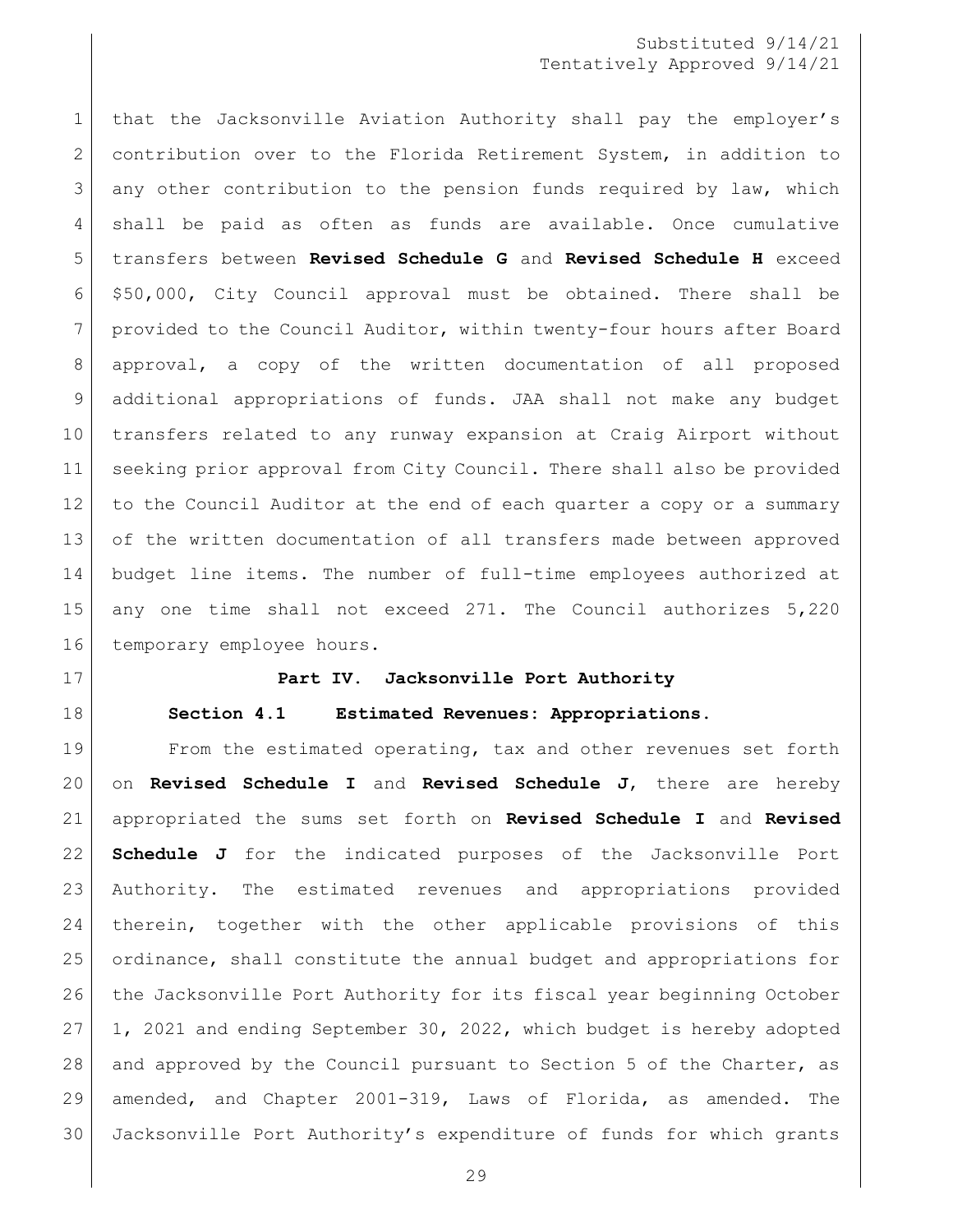1 are anticipated is permitted upon receipt of the grant award and the Jacksonville Port Authority's Board acknowledgement and approval of same.

#### <span id="page-29-0"></span>**Section 4.2 Allocations, Allotments and Transfers.**

5 The Jacksonville Port Authority is authorized to allocate, allot and transfer within, but not between (unless less than \$50,000 cumulative), the sums herein appropriated for more specific purposes within each of the total sums specified on **Revised Schedule I** and **Revised Schedule J** and to transfer from time to time, without Council approval, appropriated funds from one of the purposes for which funds 11 are appropriated by this Part IV to another of such purposes, if, in 12 the discretion of the Jacksonville Port Authority, such transfer is necessary to carry out all of the purposes for which funds are hereby appropriated, subject to applicable law; provided that the Jacksonville Port Authority shall pay the employer's contribution over to the Florida Retirement System, in addition to any other contribution to the pension funds required by law, which shall be paid as often as funds are available. Once cumulative transfers between **Revised Schedule I** and **Revised Schedule J** exceed \$50,000, City Council approval must be obtained. There shall be provided to 21 the Council Auditor, within twenty-four hours after Board approval, a copy of the written documentation of all proposed additional appropriations of funds. There shall also be provided to the Council Auditor at the end of each quarter a copy or a summary of the written documentation of all transfers made between approved budget line items. The number of full-time employees authorized at any one time shall not exceed 171. The Council authorizes 5,200 temporary employee 28 hours.

<span id="page-29-2"></span><span id="page-29-1"></span>

### **Part V. Jacksonville Transportation Authority**

**Section 5.1 Estimated Revenues; Appropriations.**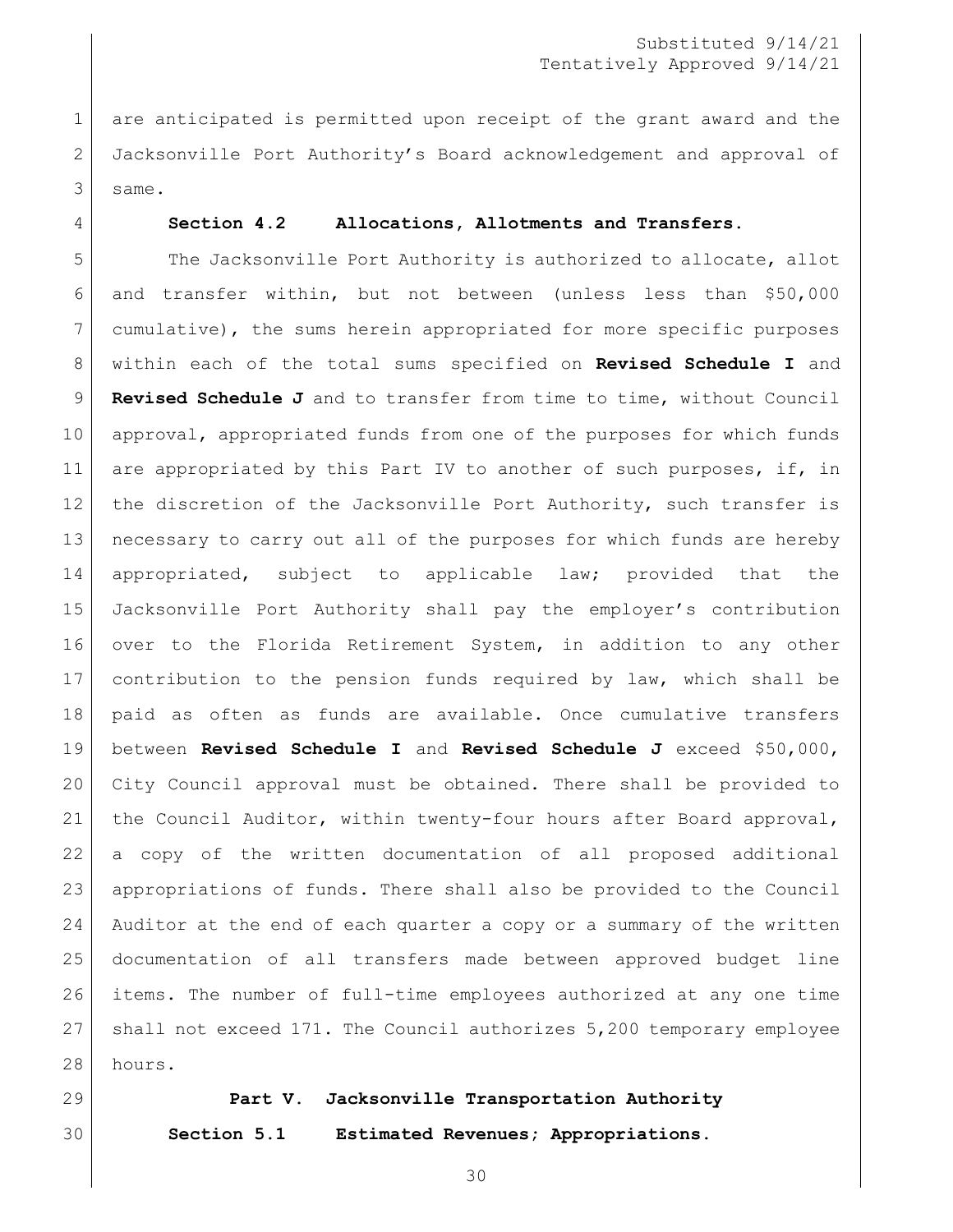From the estimated revenues and fund balances set forth on **Revised Schedule O** and **Revised Schedule Q** there are hereby appropriated the sums set forth on **Revised Schedule P** and **Revised Schedule R** for the indicated purposes of the Mass Transit Division and the Engineering Division of the Jacksonville Transportation Authority. The estimated revenues, fund balances and appropriations provided therein, together with the other applicable provisions of 8 | this ordinance, shall constitute the annual budgets and appropriations for the Jacksonville Transportation Authority for its fiscal year beginning October 1, 2021 and ending September 30, 2022, which budgets are hereby adopted and approved by the Council pursuant to Section 14.02 of the Charter, as amended, and Section 349.041, Florida Statutes. Jacksonville Transportation Authority's expenditure of funds for which grants are anticipated is permitted upon receipt 15 of the grant award and the Jacksonville Transportation Authority's Board acknowledgement and approval of same. Florida Statute Section 17 212.055(1)(d)(Discretionary sales surtaxes; legislative intent; 18 authorization and use of proceeds), provides that proceeds from the surtax be applied to as many or as few of the uses enumerated in Section 212.055, Florida Statutes, in whatever combination the county commission deems appropriate. Based on the statutory language, JTA and the City Council will meet to discuss the City Council's "deemed appropriate" use of the local option sales tax in excess of the \$75,106,404 budgeted in fiscal year 2021-2022. For fiscal year 2021- 2022, any sales tax revenue collected in excess of the budgeted amount of \$75,106,404 may not be expended without further Council appropriation. The Jacksonville Transportation Authority shall accept as proof of senior citizen eligibility a JTA issued Senior STAR card and shall permit all persons age 65 and over to obtain a Senior STAR card and ride for free at all times.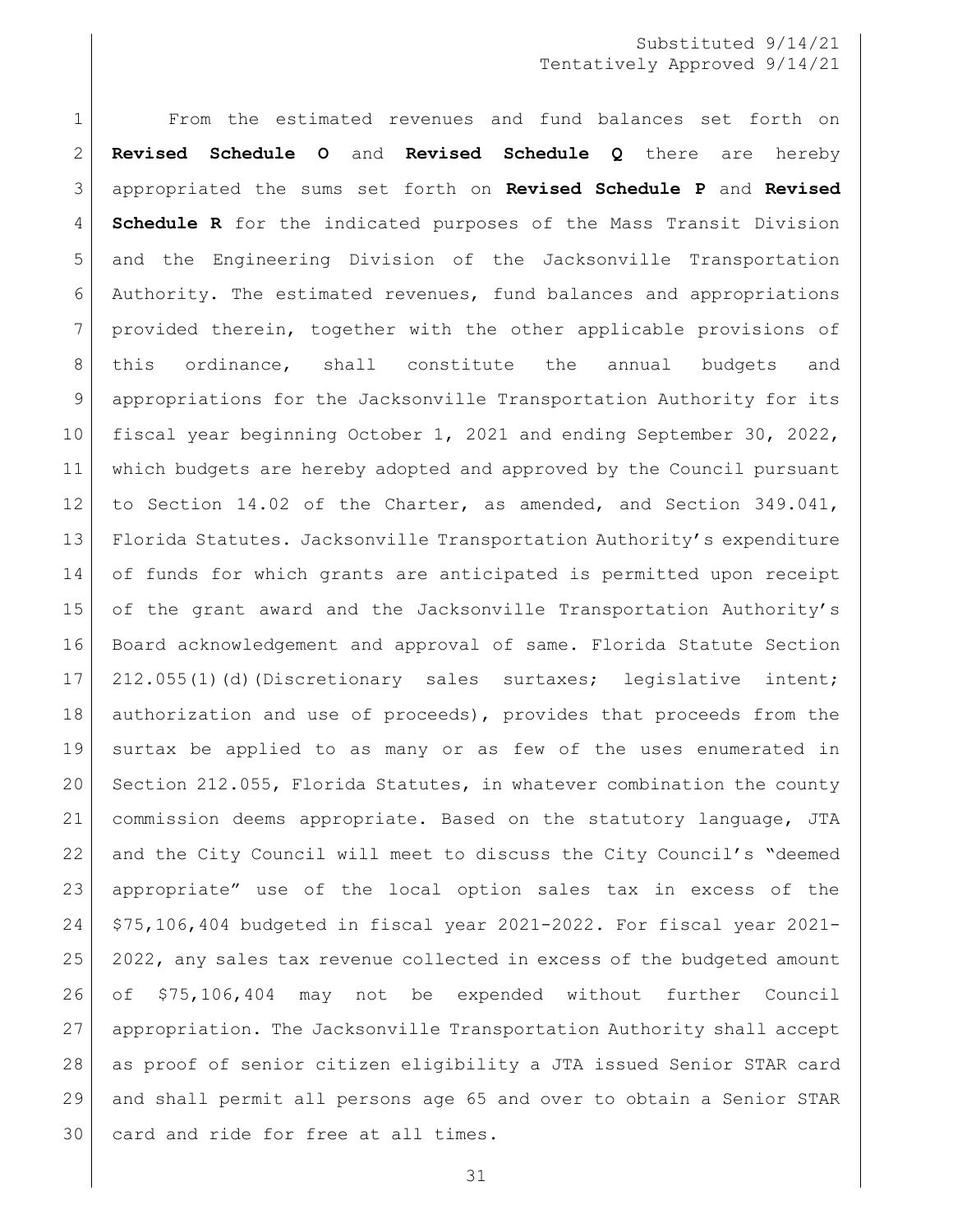<span id="page-31-0"></span>

#### **Section 5.2 Allocations, Allotments and Transfers.**

2 | The Jacksonville Transportation Authority is authorized to allocate and allot the sums herein appropriated for more specific purposes, within each of the total sums specified on **Revised Schedule P** and **Revised Schedule R**, except for the Fund Balance Reserves, and to transfer from time to time, without Council approval, appropriated funds from one of the purposes for which funds are appropriated by 8 this Part V to another of such purposes, if, in the discretion of the Authority, such transfer is necessary to carry out all of the purposes 10 for which funds are hereby appropriated, subject to applicable law. There shall be provided to the Council Auditor, within twenty-four hours after Board approval, a copy of the written documentation of all proposed additional appropriations of funds. There shall also be provided to the Council Auditor at the end of each quarter a copy or a summary of the written documentation of all transfers made between approved budget line items. The number of full-time employees authorized at any one time shall not exceed 818. The Council 18 | authorizes 75,712 temporary employee hours.

<span id="page-31-2"></span><span id="page-31-1"></span>

# **Part VI. Police and Fire Pension Fund Section 6.1 Estimated Revenues; Appropriations.**

 From estimated revenues and fund balances set forth on **Revised Schedule AB**, there are hereby appropriated the sums set forth on **Revised Schedule AC**. The estimated revenues, fund balances and appropriations provided therein, together with the other applicable provisions of this ordinance, shall constitute the annual budget and appropriations for the Police and Fire Pension Fund for its fiscal year beginning October 1, 2021 and ending September 30, 2022, which budget is hereby adopted and approved by the Council pursuant to Sections 5.07, 14.01 and 14.02 of the Charter; Section 121.101(d), *Ordinance Code.*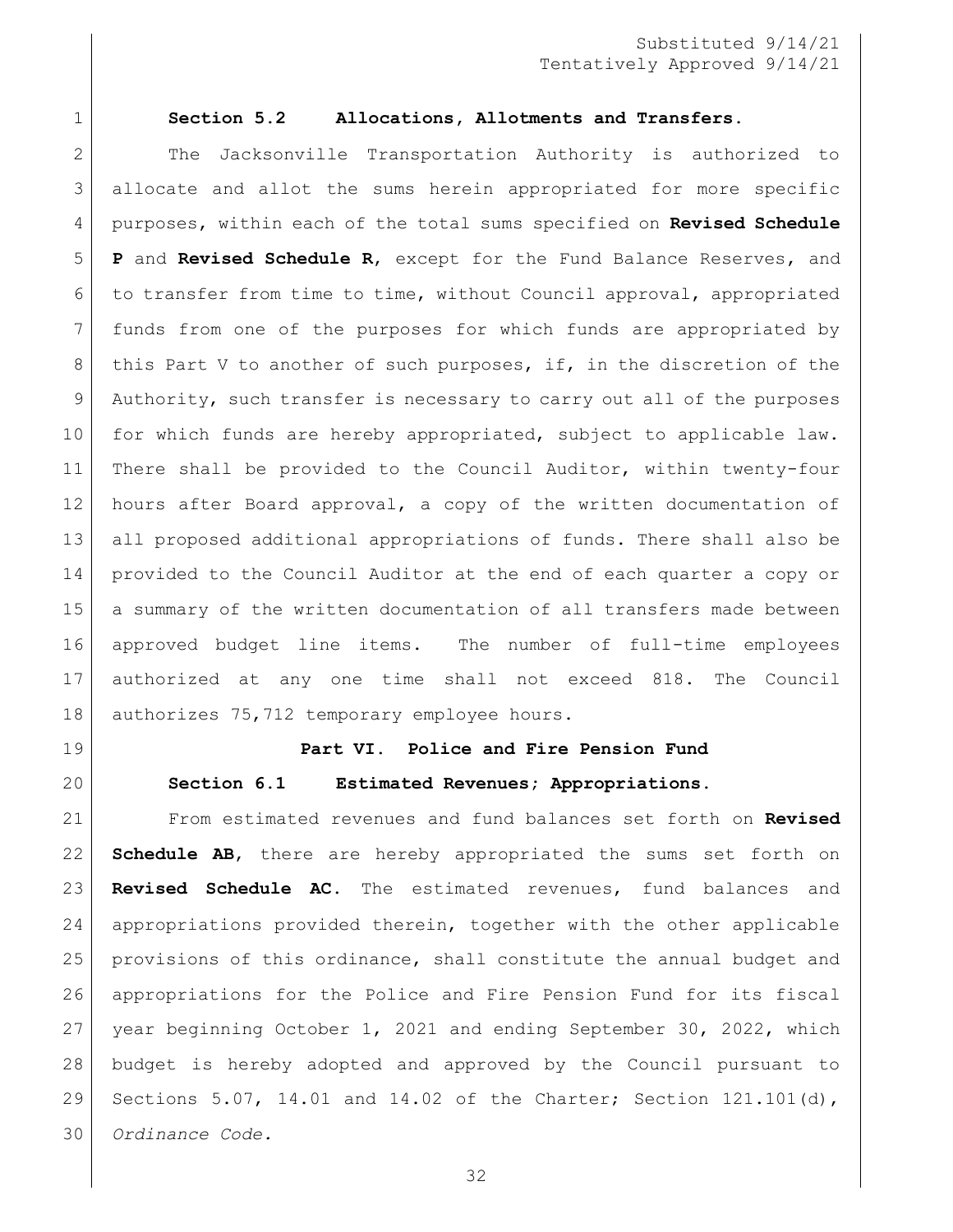#### <span id="page-32-0"></span>**Section 6.2 Allocations, Allotments and Transfers.**

2 The Police and Fire Pension Fund is authorized to allocate and allot the sums herein appropriated for more specific purposes within each of the total sums specified on **Revised Schedule AC**, except for reserved funds, and to transfer from time to time, without Council approval, appropriated funds from one of the purposes for which funds are appropriated by this Part VI to another of such purposes. There 8 | shall be provided to the Council Auditor, within twenty-four hours after Board approval, a copy of the written documentation of all proposed additional appropriations of funds. There shall also be provided to the Council Auditor at the end of each quarter a copy or a summary of the written documentation of all transfers made between approved budget line items.

<span id="page-32-1"></span>

#### **Section 6.3 Proviso regarding Outside Legal Counsel.**

 Pursuant to Section 7.01 of the *Charter* and Binding Legal Opinion 16-02, no appropriated funds can be expended by the Police and Fire Pension Fund on any outside legal counsel who has not been formally engaged by the Office of General Counsel, unless and until the *Charter* is changed to authorize such services.

<span id="page-32-3"></span><span id="page-32-2"></span>

# **Part VII. Jacksonville Housing Finance Authority Section 7.1 Estimated Revenues; Appropriations.**

 From the estimated operating and other revenues set forth on **Revised Schedule N**, there are hereby appropriated the sums set forth on **Revised Schedule N** for the indicated purposes of the Jacksonville Housing Finance Authority. The estimated revenues and appropriations provided therein, together with the other applicable provisions of this ordinance, shall constitute the annual budget and appropriations for the Jacksonville Housing Finance Authority for its fiscal year beginning October 1, 2021 and ending September 30, 2022, which budget is hereby adopted and approved by the Council pursuant to Section 5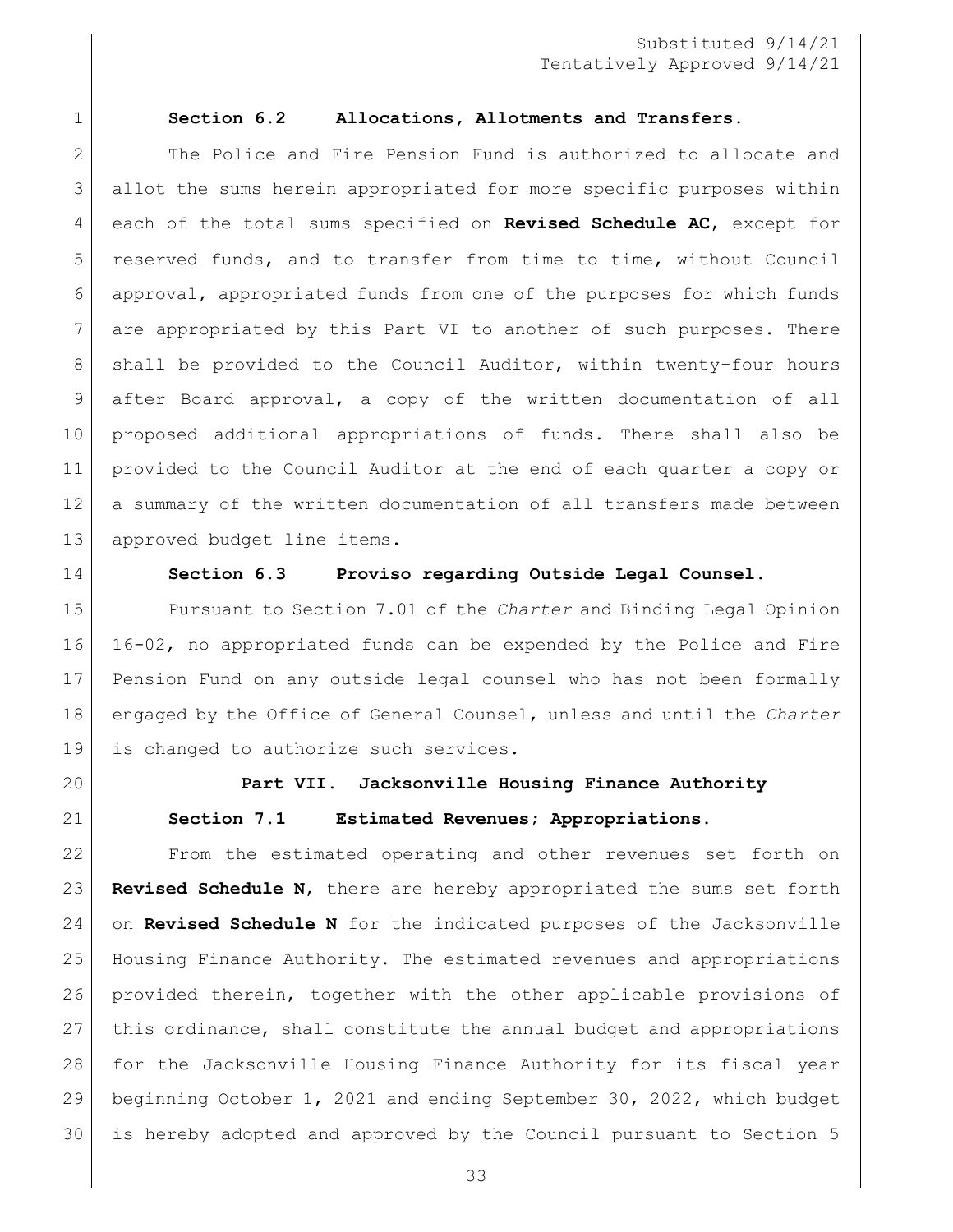of the Charter, as amended, and Section 52.110, *Ordinance Code*.

<span id="page-33-0"></span>

#### **Section 7.2 Allocations, Allotments and Transfers.**

 The Jacksonville Housing Finance Authority is authorized to allocate, allot and transfer within, but not between (unless less than \$50,000 cumulative), the sums herein appropriated for more specific purposes within each of the total sums specified on **Revised Schedule N** and to transfer from time to time, without Council approval, appropriated funds from one of the purposes for which funds 9 are appropriated by this Part VII to another of such purposes, if, 10 in the discretion of the Jacksonville Housing Finance Authority, such transfer is necessary to carry out all of the purposes for which funds are hereby appropriated, subject to applicable law provided that the Jacksonville Housing Finance Authority shall pay over to the 14 Board of Pension Trustees, in addition to any other contribution to the pension funds required by law, the employer's contribution required by Section 9.4, which shall be paid as often as funds are available. Once cumulative transfers between **Revised Schedule N** exceed \$50,000, City Council approval must be obtained. There shall be provided to the Council Auditor, within twenty-four hours after Board approval, a copy of the written documentation of all proposed additional appropriations of funds. There shall also be provided to the Council Auditor at the end of each quarter a copy or a summary of the written documentation of all transfers made between approved budget line items. The Jacksonville Housing Finance Authority utilizes Housing & Community Development Division staff on a cost- reimbursement basis as authorized in Section 52.105, *Ordinance Code*. The monetary amount budgeted represents 36% of the Director - Finance position, 50% of the Contract Compliance Manager position, and 18.5% 29 of the Chief of Housing position.

<span id="page-33-1"></span>

**Part VIII. Downtown Vision Business Improvement District**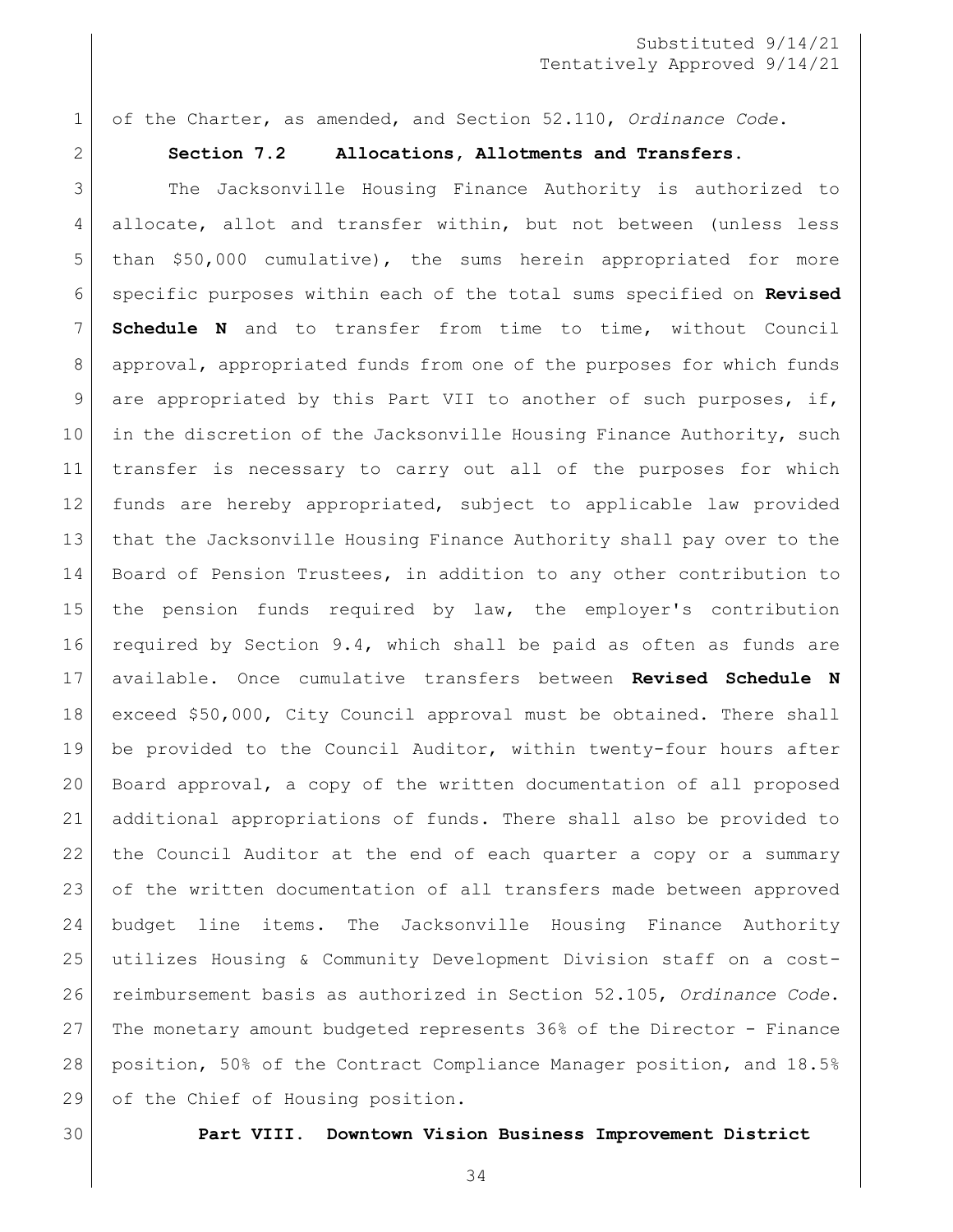<span id="page-34-0"></span>

#### **Section 8.1 Estimated Revenues; Appropriations.**

 From estimated revenues and fund balances set forth on **Revised Schedule AD**, there are hereby appropriated the sums set forth on **Schedule AE**. The estimated revenues, fund balances and appropriations provided therein, together with the other applicable provisions of this ordinance, shall constitute the annual budget and appropriations for the Business Improvement District Fund for its fiscal year beginning October 1, 2021 and ending September 30, 2022.

#### <span id="page-34-1"></span>**Section 8.2 Allocations, Allotments and Transfers.**

 The Business Improvement District Fund is authorized to allocate and allot the sums herein appropriated for more specific purposes within each of the total sums specified on **Schedule AE**, except for reserved funds, and to transfer from time to time, without Council approval, appropriated funds from one of the purposes for which funds 15 are appropriated by this Part VIII to another of such purposes. There shall be provided to the Council Auditor, within twenty-four hours after Board approval, a copy of the written documentation of all proposed additional appropriations of funds. There shall also be provided to the Council Auditor at the end of each quarter a copy or a summary of the written documentation of all transfers made between 21 approved budget line items.

<span id="page-34-2"></span>

#### **Section 8.3 Approval of Non-ad valorem Assessment.**

 The Council hereby confirms the 2021 non-ad valorem for the Downtown Business Improvement District, as established by Ordinance 2021-292-E and the Assessment Roll approved by Ordinance 2021-498-E. Said assessment shall be equal to the value of 1.1 mills on each property identified in Ordinance 2021-292-E and the Assessment Roll approved by Ordinance 2021-498-E, providing anticipated revenue of \$1,668,943.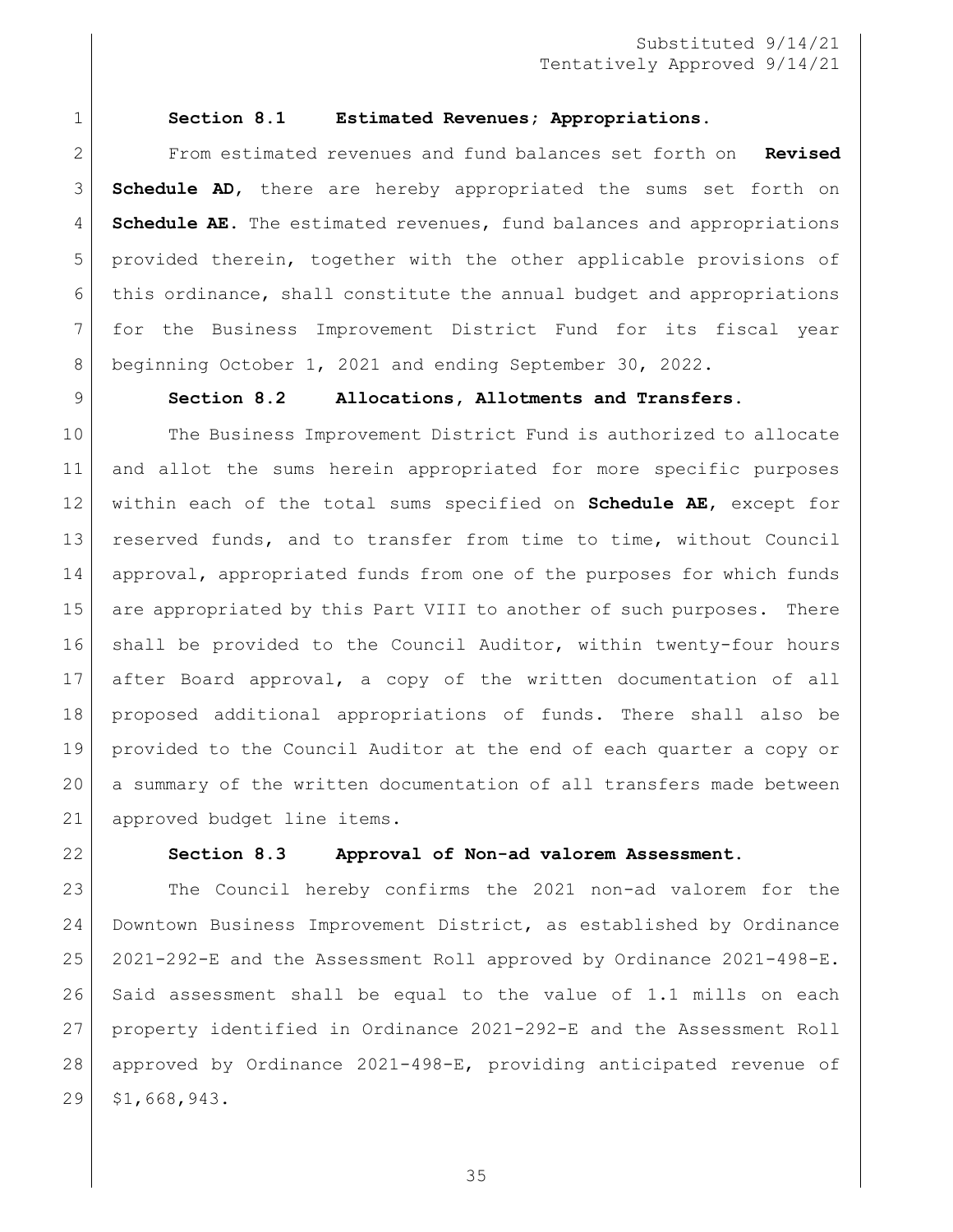# <span id="page-35-0"></span> **Section 8.4 Annual Public Hearing before the City Council Finance Committee.**

 In addition to any other required public hearing, Downtown Vision, Inc.'s annual public hearing regarding the Downtown Business Improvement District's 2021-2022 budget was held at the regularly scheduled August 17, 2021 City Council Finance Committee meeting.

### <span id="page-35-1"></span>**Part IX. General Provisions**

#### <span id="page-35-2"></span>8 Section 9.1 Budget Restrictions.

 The appropriations made and the budgets adopted by Parts I through VIII, inclusive, of this ordinance are subject to the limitations provided in this Part. The provisions of Chapter 106, *Ordinance Code*, shall apply to this ordinance and its execution as fully as if set forth herein, except such provisions thereof as may have been modified, made inapplicable or applied in a different fashion than therein applied by specific language contained herein.

<span id="page-35-3"></span>

#### **Section 9.2 Capital Projects.**

 Residual funding remaining in any capital project expenditure 18 and/or revenue associated lines at the completion of any project, as certified by the Director of Public Works, shall be transferred to the Fund's fund balance for subsequent appropriation by Council; funds which originated from Discretionary Council Projects, or from the Special Council Reserve, shall be returned to those accounts of origin. A list of any projects certified complete by the Director of Public Works and the amount transferred, and the account to which it is transferred shall be submitted to the City Council, pursuant to Section 122.607, *Ordinance Code*.

<span id="page-35-4"></span>

### **Section 9.3 Auto Allowance Restrictions.**

 Employees of the City of Jacksonville or its independent agencies, who receive an auto allowance, shall not be granted a City or agency gas credit card or be reimbursed for auto related expenses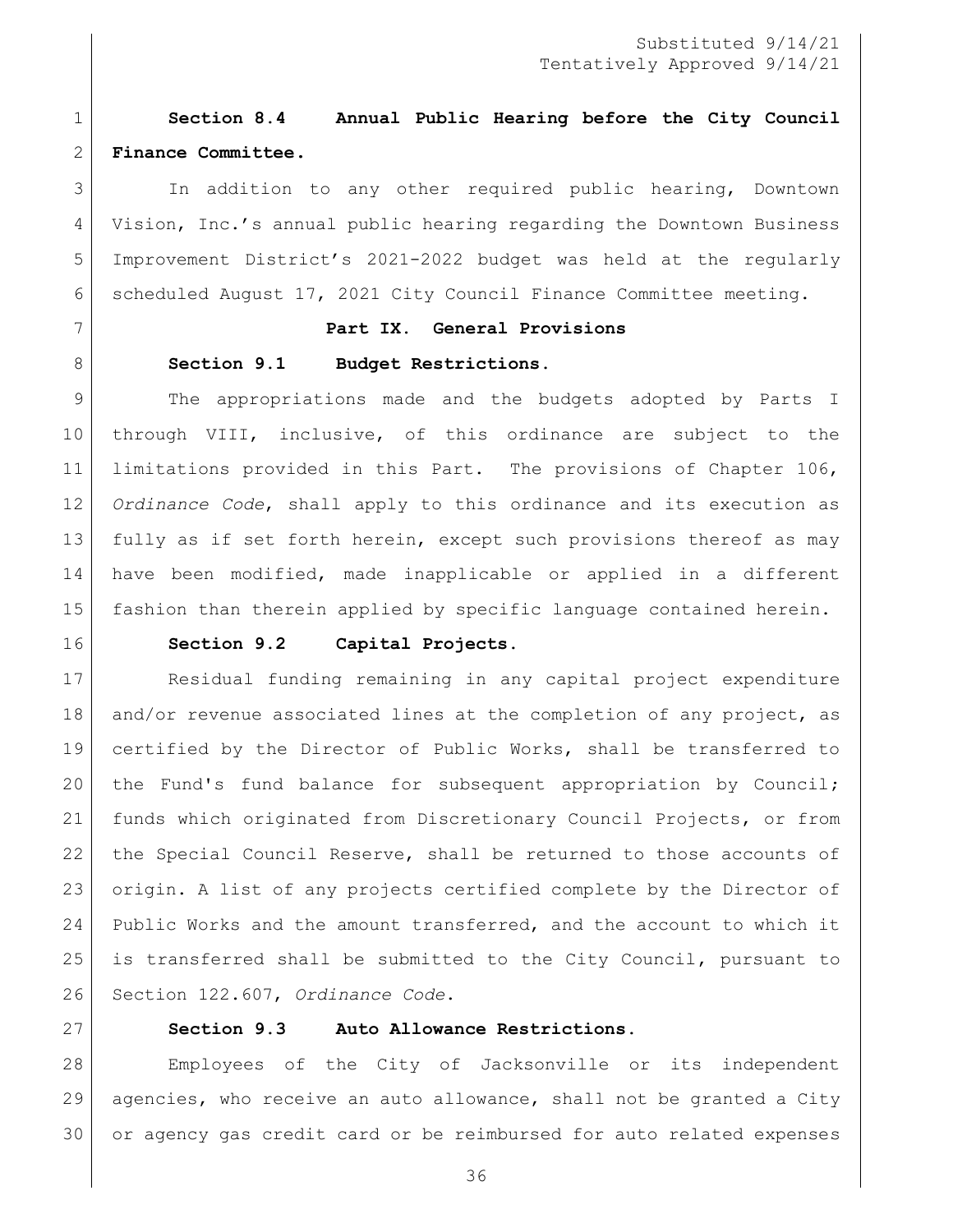1 or be paid auto mileage for intra-county travel.

## **Section 9.4 Pension Contributions.**

 For the Fiscal Year 2021-2022 budget the employer's contribution to the pension funds are hereby set at the below amounts as determined 5 by the plan actuaries:

- (i) for the 1937 City Employees Pension Fund, in accordance 7 | with the 10/1/20 valuation, the amounts shall be as 8 follows:
- 9 a. From the City \$38,698,702
- b. From JEA \$43,825,020
- 

11 | C. From JHA - \$1,065,281

d. From NFTPO - \$107,808

13 (ii) The employer contribution to the Corrections Officers' Retirement Plan is hereby set at \$17,592,399, in accordance with the 10/1/20 valuation.

 (iii) The employer contribution to the Police and Fire Pension Fund is hereby set at \$157,352,434 as determined by the plan actuary 18 as of the  $10/1/20$  valuation.

 **Section 9.5 Approval of Non-ad valorem Assessment for Stormwater Management Service.**

 In accordance with the provisions of Ordinance 2010-445-E and 2010-672-E, the Council hereby confirms the 2021 non-ad valorem assessment for Stormwater Management Service, first established in Ordinance 2010-445-E. Said assessment on all non-exempt property within the consolidated government of the City, excluding Urban Services Districts 2, 3, 4 and 5, shall be set based upon the rates set forth in Section 8 of Ordinance 2010-445-E, as confirmed in Ordinance 2010-672-E, providing anticipated revenue of \$31,746,750. This Ordinance shall be deemed the Annual Rate Ordinance pursuant to Section 715.208, *Ordinance Code*, and the Assessment Roll at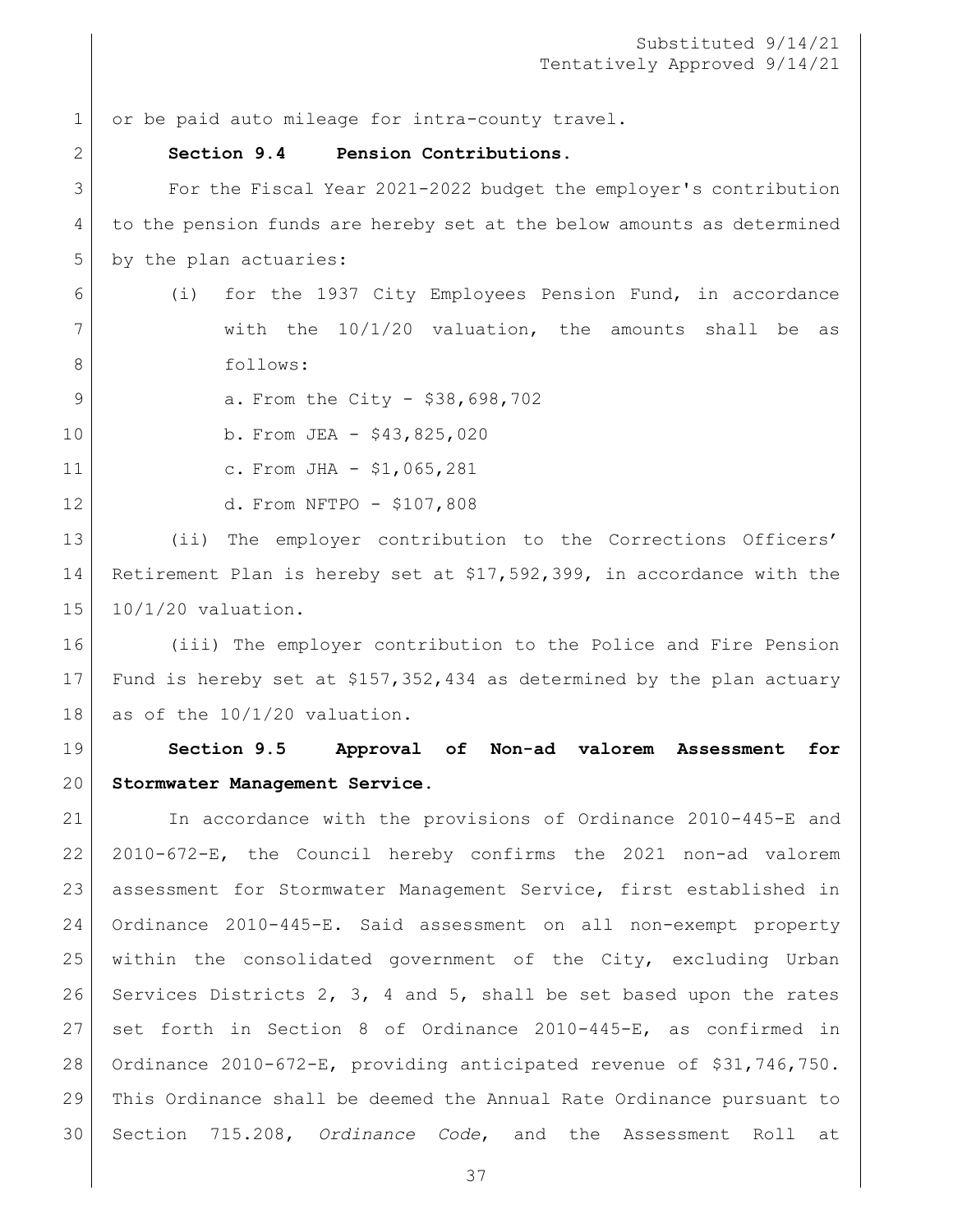<https://cityfeespublic.coj.net/> is hereby approved.

 **Section 9.6 Annual Public Hearing before the City Council regarding Approval of Non-ad valorem Assessment for Stormwater Management Service.**

 The annual public hearing regarding the Stormwater Management non ad valorem assessment for properties was held at the regularly scheduled City Council meeting on September 14, 2021.

 **Section 9.7 Approval of Non-ad valorem Assessment for Solid Waste Services.**

 In accordance with the provisions of Ordinance 2010-446-E and 2010-673-E, the Council hereby confirms the 2021 non-ad valorem assessment for Solid Waste Services, first established in Ordinance 2010-446-E. Said assessment on all non-exempt property within the consolidated government of the City, excluding Urban Services Districts 2, 3, 4 and 5, shall be equal to the rate as calculated in accordance with Section 2 of Ordinance 2010-673-E, providing anticipated revenue of \$41,491,532**.** This Ordinance shall be deemed the Annual Rate Ordinance pursuant to Section 715.208, *Ordinance Code*, and the Assessment Roll at<https://cityfeespublic.coj.net/> is 20 hereby approved.

 **Section 9.8 Annual Public Hearing before the City Council regarding Approval of Non-ad valorem Assessment for Solid Waste Services.**

 The annual public hearing regarding the Solid Waste Services non-ad valorem assessment for properties was held at the regularly scheduled City Council meeting on September 14, 2021.

### **PART X. Waivers.**

 **Section 10.1 Postage and communication expenses of Council members, Waiver of Section 10.105,** *Ordinance Code***.**

The provisions of Section 10.105 (Postage and communication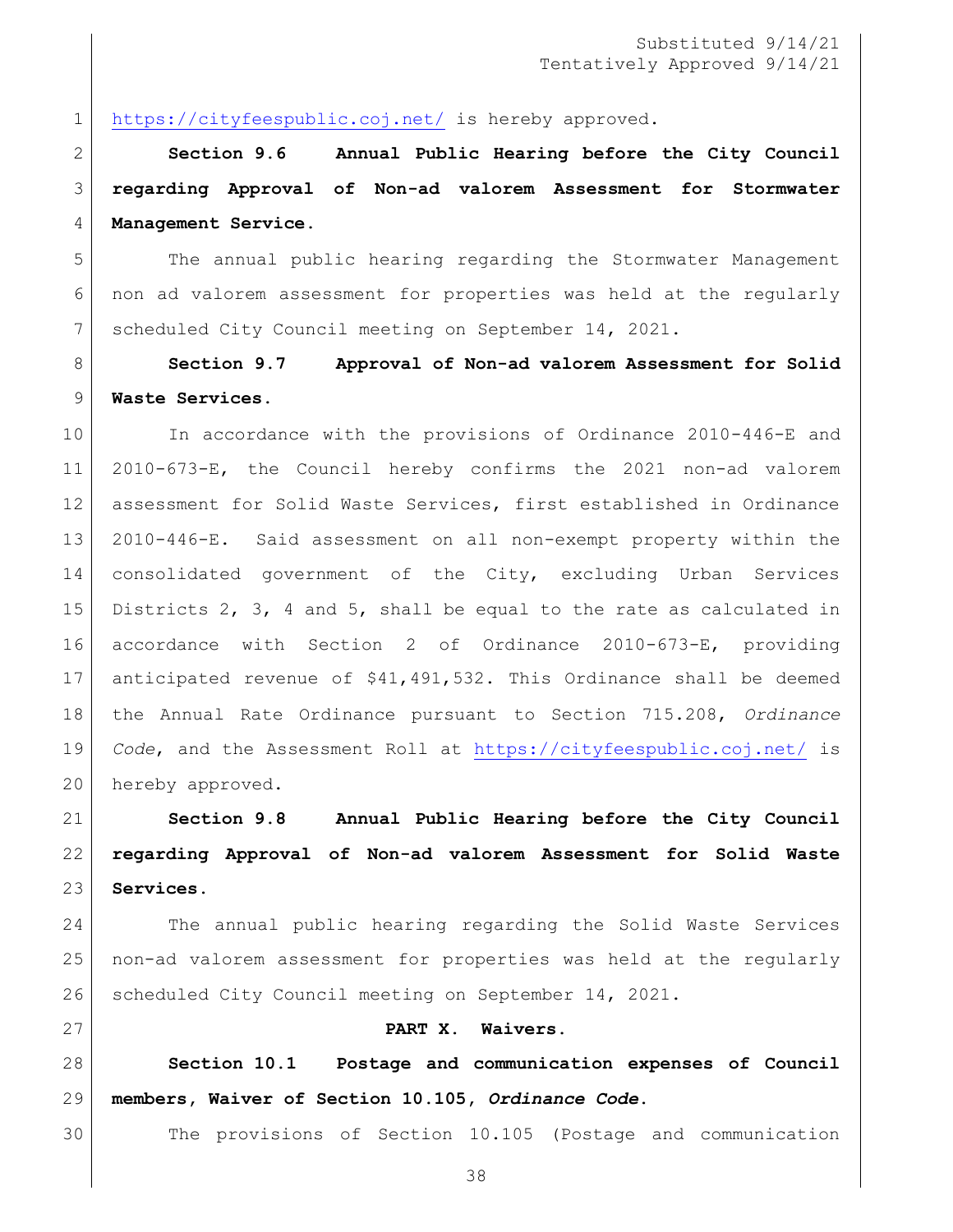expenses of Council members), *Ordinance Code*, establishes the amount allowable for City Council communication and postage. The conflicting provisions are hereby waived to reduce those City Council allowable 4 postage and communication amounts.

 **Section 10.2 JSEB and MBE Programs Funding Requirements, Waiver of Section 126.605,** *Ordinance Code***.**

7 The provisions of 126.605 (Minimum Program Funding Requirement), *Ordinance Code*, are hereby waived to allow for funding in an amount other than a minimum of \$500,000 or greater excluding staff to be 10 funded in the FY 2021-2022 budget.

 **Section 10.3 Waiver of Section 111.183 (Tayé Brown Regional Park Improvement Trust Fund),** *Ordinance Code***.**

 Section 111.183, *Ordinance Code*, requiring trust funds to be used for improvements to Tayé Brown Regional Park, is hereby waived to allow for funds to be used for operational costs at the Equestrian Center.

 **Section 10.4 Chapter 126,** *Ordinance Code***, Waiver in regard to the ASM Global Contract and providing for utilization by ASM Global of the ASM Global Procurement Policies.** 

 ASM Global manages certain City owned public assembly facilities (as defined in the Facilities Management Agreement between the City 22 of Jacksonville and ASM Global of Public Assembly Facilities, dated effective April 1, 2017, as amended from time to time, herein, "Agreement"). To effect guidelines acceptable to both parties to the Agreement, the City Council hereby determines that, to the extent that funding is available in the accounts established for the budget related to the Agreement and ASM Global has received the necessary approvals for expenditures from said accounts from the City's Authorized Representative under the Agreement, said City Authorized Representative is authorized to approve ASM Global's continued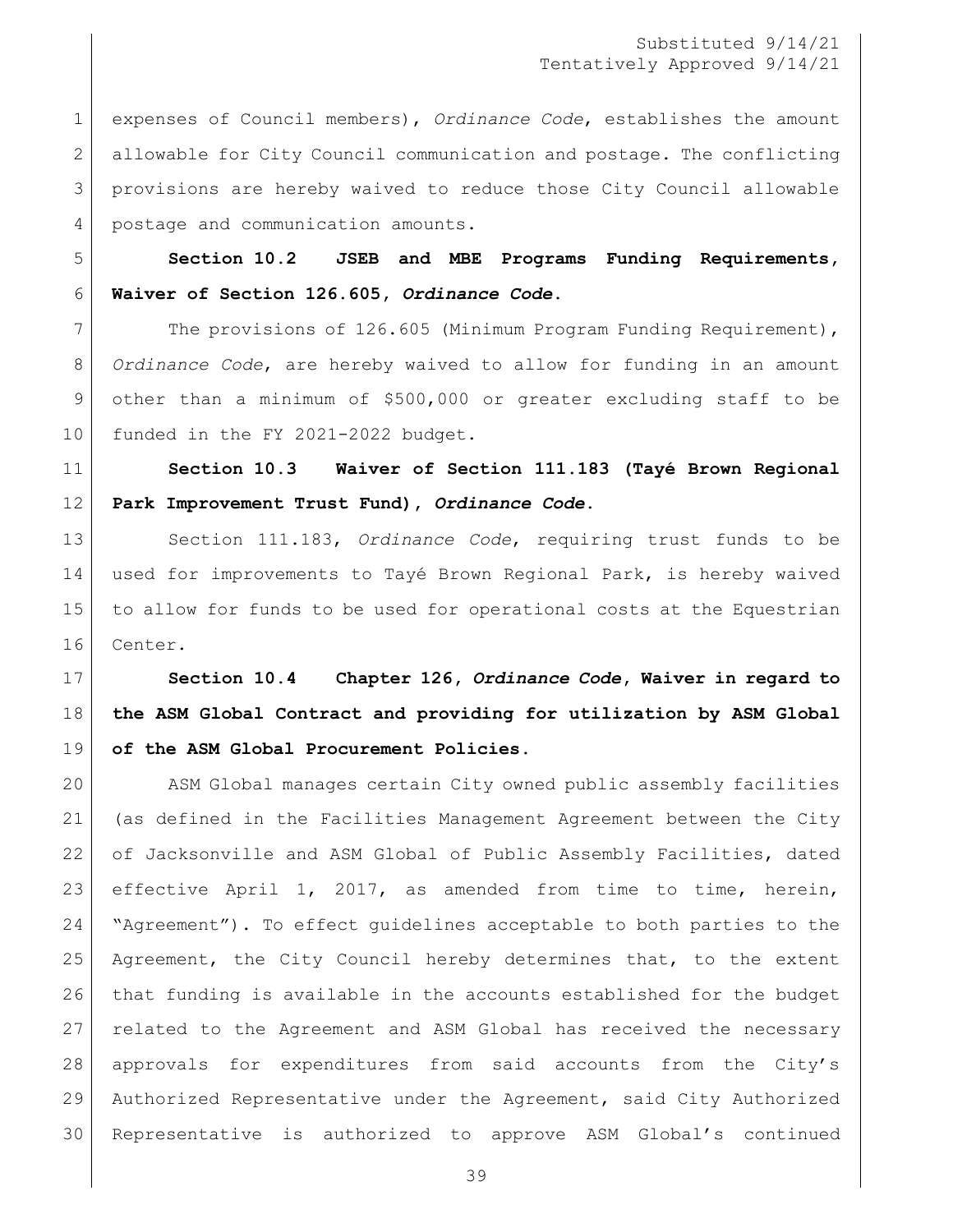# Substituted 9/14/21 Tentatively Approved 9/14/21

 utilization of ASM Global's competitive procurement policies for the purchase of capital expenditures in the amount of \$250,000 or less and non-capital extraordinary repair and maintenance projects in the amount of \$500,000 or less. Upon said approval by the City's Authorized Representative, the funds required shall carry-forward and shall not lapse, with appropriate notice from the City's Authorized Representative to the City's Accounting Division. For purchases made by ASM Global above these \$250,000/\$500,000 thresholds, the City's Authorized Representative shall require ASM Global's utilization of the City Procurement Division's policies (as same are reflected in *Ordinance Code* Chapter 126). The provisions of this Section shall in no way modify the Agreement's requirement that all purchases by ASM Global are fully accountable to the City pursuant to the Agreement. Excluding Section 126.316 (Contracts to Manage and or Promote Sports and Entertainment Facilities), *Ordinance Code*, the City hereby waives any conflicting provision of Part 2 and Part 3, Chapter 126 (Procurement Code), *Ordinance Code*, relating to ASM Global's procurement of materials, equipment and services for the operation and maintenance of the City's Public Assembly Facilities pursuant to 20 the Agreement.

 **Section 10.5 Waiver of Ordinance 2000-1079-E, as amended by Ordinance 2001-795-E.**

 Pursuant to the provisions made in Ordinance 2000-1079-E, as amended by Ordinance 2001-795-E, and related exhibits, funds received for certain loan repayments of VCP-Lynch, Ltd. shall be deposited within the Downtown Economic Development Fund to be utilized for future downtown projects. Those provisions are waived herein to the extent that loan repayments for the 2021-2022 fiscal year shall be deposited into the Northeast Tax Increment District – USD1C, Fund 10801.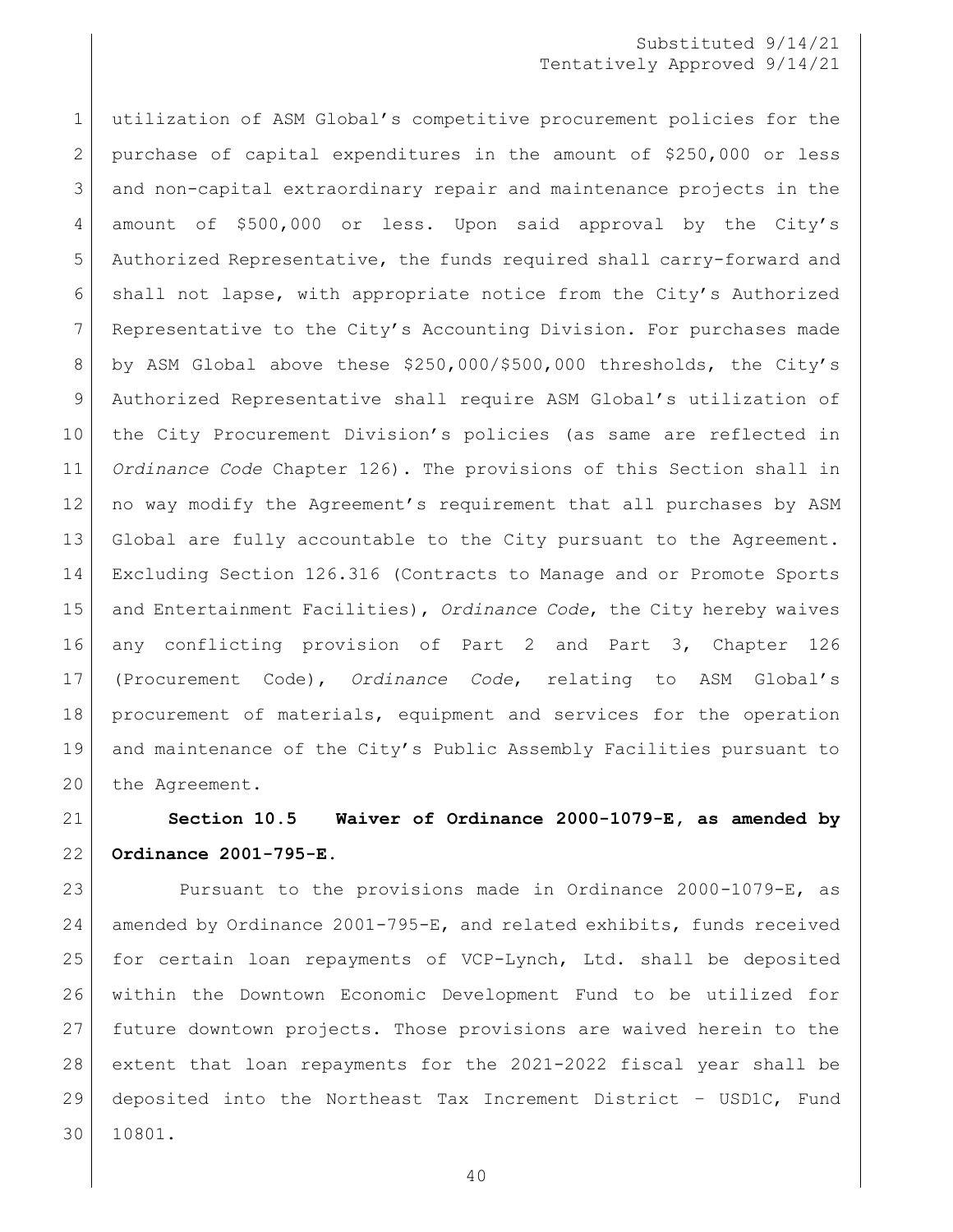**Section 10.6 Waiver of Section 715.208 (Annual Adoption Procedures),** *Ordinance Code***.**

 Section 715.208 (Annual Adoption Procedures), *Ordinance Code*, requiring a Preliminary Rate Ordinance for the non-ad valorem assessment for Stormwater Management Service confirmed in Section 9.5 and for the non-ad valorem assessment for Solid Waste Services confirmed in Section 9.7 is hereby waived due to no increase in the 8 originally established rates.

 **Section 10.7 Waiver of Schedule B-3, General Fund Revenue and Expenditure Projections required by Section 106.201***, Ordinance Code***.** 

 The provisions of Section 106.201, *Ordinance Code*, requiring a projection of forecasted General Fund revenues and expenditures for the four years immediately following the succeeding year's budget proposal (**Schedule B-3**) is hereby waived. This waiver is only approved for the submission of the Fiscal Year 2021/22 Budget and this schedule will be included again with the Budget Ordinance for FY 2022/23.

# **Part XI. Miscellaneous Provisions**

## **Section 11.1 Public Works Charge Back Limitations.**

 No charge back shall be charged to any City Council appropriations from bonded discretionary District Council funds. In order to properly allocate all costs related to all other capital projects, all requests for project management and/or design services anticipated to exceed \$5,000 per project shall be accompanied by an 24 identified funding source and project number.

 Prior to implementation of the \$5,000 Charge Back limitation, the Department shall establish a rate structure, per person hourly rate and tracking mechanism including detailed hourly time sheets broken down by project. Furthermore, the department shall forecast the cost of the average project for a conceptual design, including drawing and cost estimates.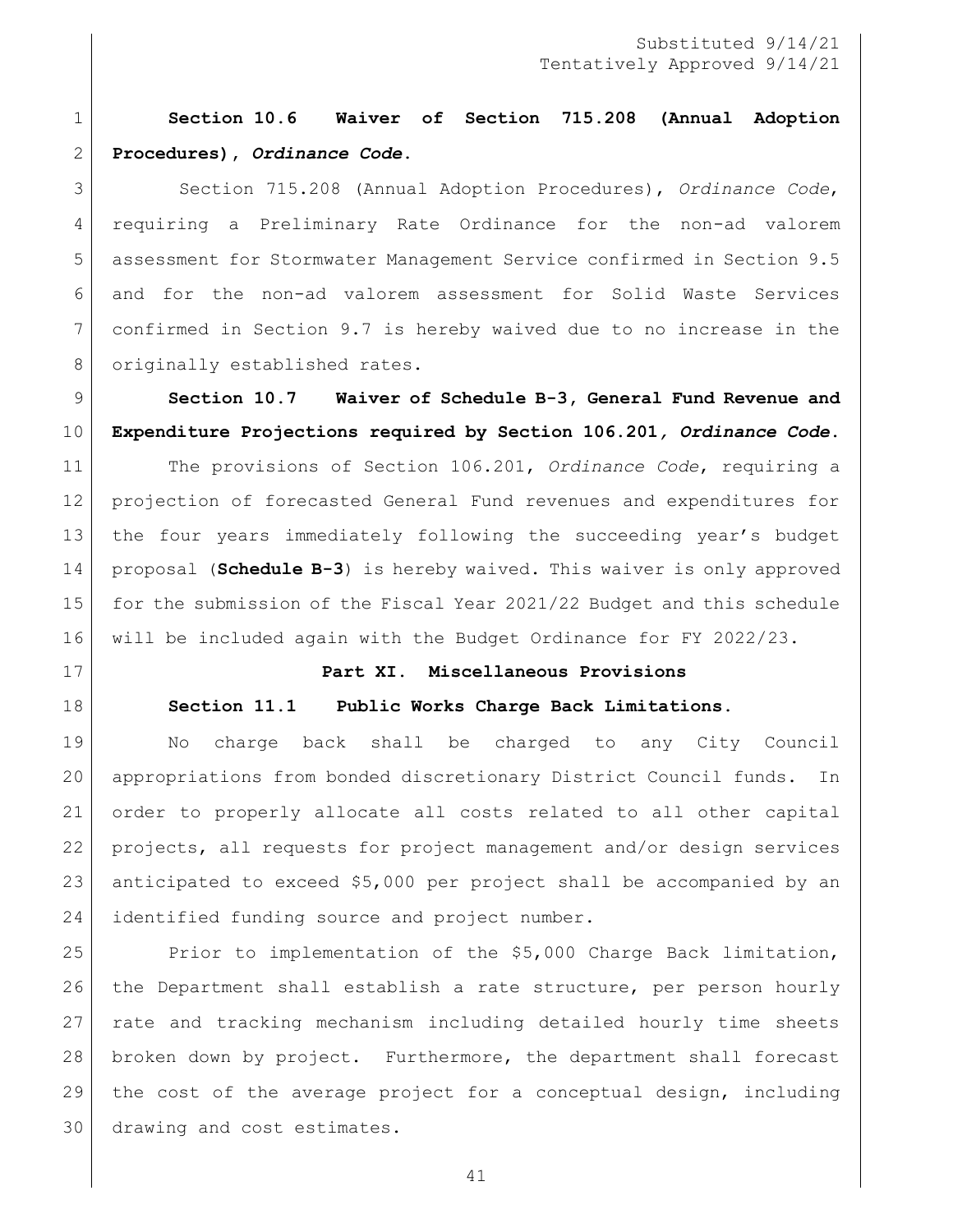**Section 11.2 Food and Beverage appropriation pursuant to Section 106.203(b),** *Ordinance Code***.** 

 The Food and Beverage appropriation is attached hereto as **Attachment A**. The Municipal Purpose for each index appropriation is 5 on file with the Council Secretary.

 **Section 11.3 Limits on Payments to Jacksonville Area Legal Aid.**

8 Pursuant to various ordinances of the City, Jacksonville Area Legal Aid receives funding from the Court system for assorted 10 statutorily and judicially imposed fees and costs. Funds are collected by the courts and deposited with the City. All payments made from these funds to Jacksonville Area Legal Aid shall be made monthly, in arrears, after the payments have been received by the City of Jacksonville and deposited into the Trust Funds. In addition to the foregoing, all contracts between the City and Jacksonville Area Legal Aid shall reflect payments in accordance with this section. The City shall not be liable for, nor shall it pay to Jacksonville Area Legal 18 | Aid, any more money than is received by the City pursuant to the 19 applicable statutes and ordinances.

 **Section 11.4 Proviso regarding expenditures of Stormwater fee for time, equipment, material and personnel.**

 The fee collected for stormwater expenses is collected in a 23 Stormwater account, fund 44101. The expenditures from that account 24 shall be tracked allocating those funds to time, equipment, materials, and personnel. The Department of Public Works has committed to tracking expenses and those tracked expenses are reflected in the quarterly summary reports prepared within the Finance Department and 28 | submitted to the Council Auditor's Office and City Council. Such detail shall be in accordance with instructions provided by the Council Auditor's Office. The quarterly reporting of time and activity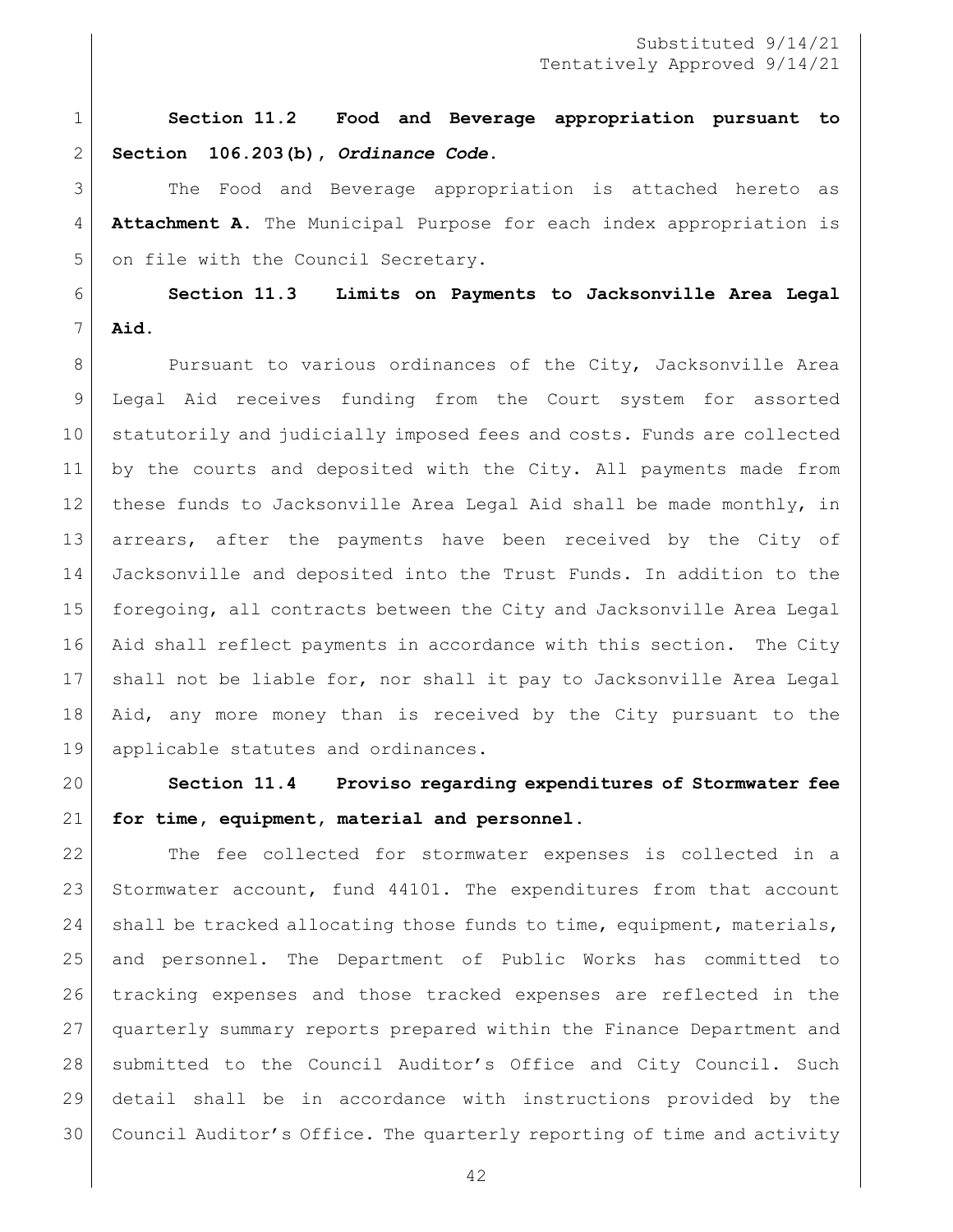# Substituted 9/14/21 Tentatively Approved 9/14/21

 will provide the ability to substantiate the appropriate use of the 2 City Stormwater User Fee in all years going forward as of October 1, 2012 with the first report made available thirty days after the end 4 of each quarter, and sixty days after fiscal year end.

 **Section 11.5 Proviso regarding Shands Jacksonville indigent care appropriation.** 

7 The City of Jacksonville and Shands Jacksonville agree that payment by the City of Jacksonville in the 2021-2022 fiscal year indigent care appropriation shall be in the amount not to exceed \$30,275,594.

# **Section 11.6 CRA Resolutions.**

 All Community Redevelopment Area Board Resolutions approved by 12 the Board and signed by the Board Chair, shall be forwarded with all accompanying attachments, to the Chief Administrative Officer of the 14 City of Jacksonville for transmittal.

 **Section 11.7 2021-2022 fiscal year Recapture review for contribution to funds with negative cash balances.** 

 Section 106.106 (i), *Ordinance Code*, requires the recapture of funds with the intent of increasing the Operating Reserves and thereafter the Emergency Reserves. Section 106.106(k), *Ordinance Code*, requires that the Director of Finance and Administration shall provide to the Council Auditor the recapture journal entry. For the Fiscal Year 2021-2022, the Director of Finance and Administration shall include within this communication to the Council Auditor all funds that have negative balances. The Council Auditor will, in conjunction with the Director of Finance and Administration, provide a list to the Finance Committee on recommendations of which funds to address before recapturing the balances to the Operating Reserves and 28 Emergency Reserves.

#### **Section 11.8 Emergency Funds from Public Buildings.**

# In the 2021-2022 budget, \$250,000 has been appropriated to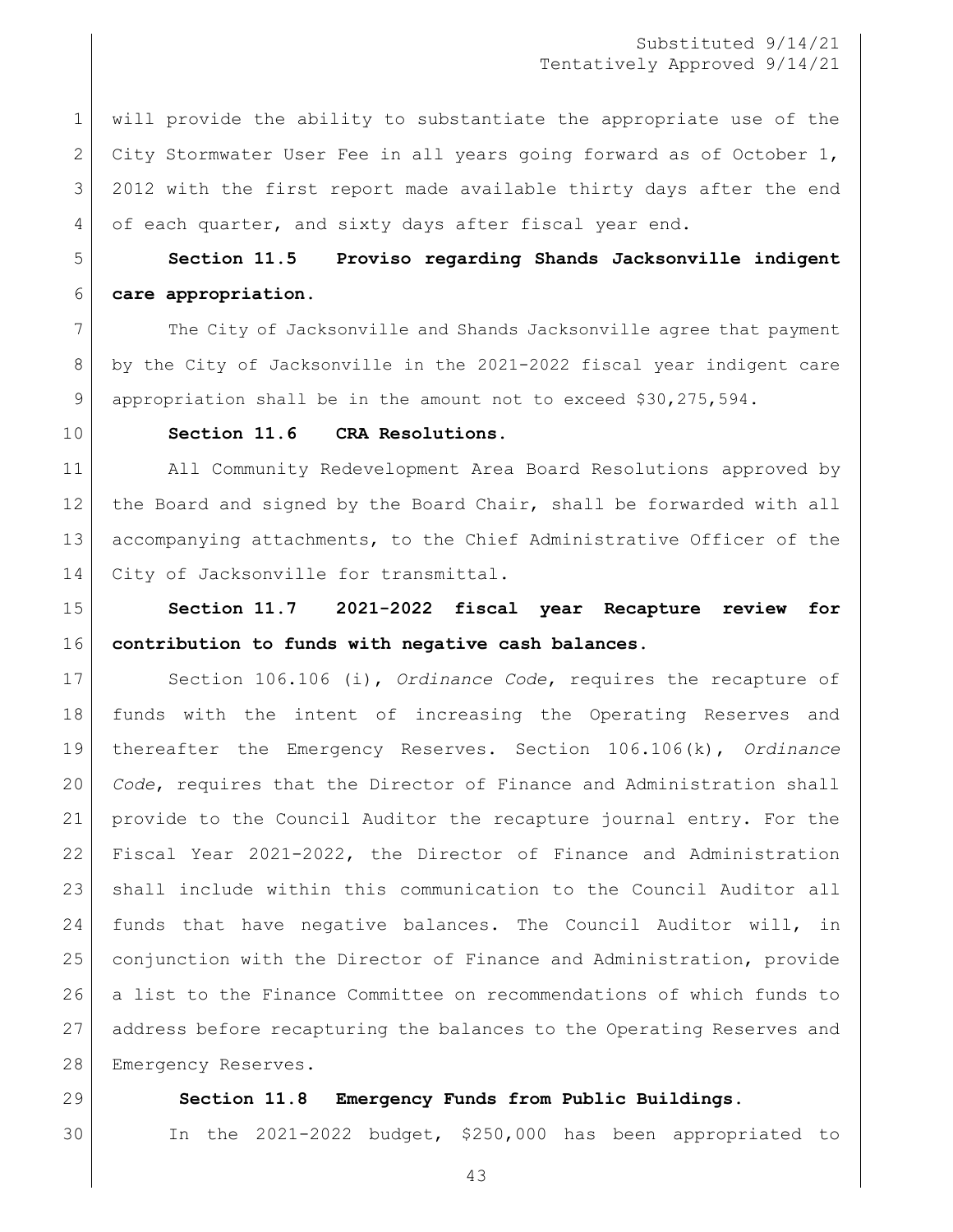Public Buildings for emergency funds. Prior to expenditures, Public Buildings shall justify the nature of the emergency and obtain 3 authorization from the Chief Financial Officer, or if unavailable, 4 the Chief Administrative Officer.

# **Section 11.9 City Council Postage.**

 Each District Council Member shall be allotted \$1,000 per District Council Member. The remaining \$36,000 for postage shall be distributed at the discretion of the Council President to all Council 9 Members.

# **Section 11.10 Agreements between the City of Jacksonville Office of General Counsel and Conflict Counsel for Jacksonville Sheriff's Office.**

13 There is hereby approved, and the General Counsel, or his designee, and Corporation Secretary are hereby authorized to execute 15 and deliver, those certain agreements between the City of Jacksonville and special counsel identified by the General Counsel pursuant to Section 108.505, *Ordinance Code*, for selection and retention of conflict counsel in representing Jacksonville Sheriff's Office police officers, reserve officers, and corrections officers in civil cases in which the Office of General Counsel has determined the existence of a conflict or potential conflict of interest between the City and an officer's legal position in the litigation. This authorization and approval is granted for agreements in aggregate not to exceed an amount of \$90,000 for the 2021-2022 fiscal year.

 **Section 11.11 Florida Theatre Performing Arts Center, Inc. (\$1,000,000) authorizing an amendment to Contract No. 10466-01.**

27 The Mayor, or his designee, and the Corporation Secretary are hereby authorized to execute an amendment to Florida Theatre Performing Arts Center, Inc. Contract No. 10466-01, to allow the City's funding to be used to pay any vendors approved by the City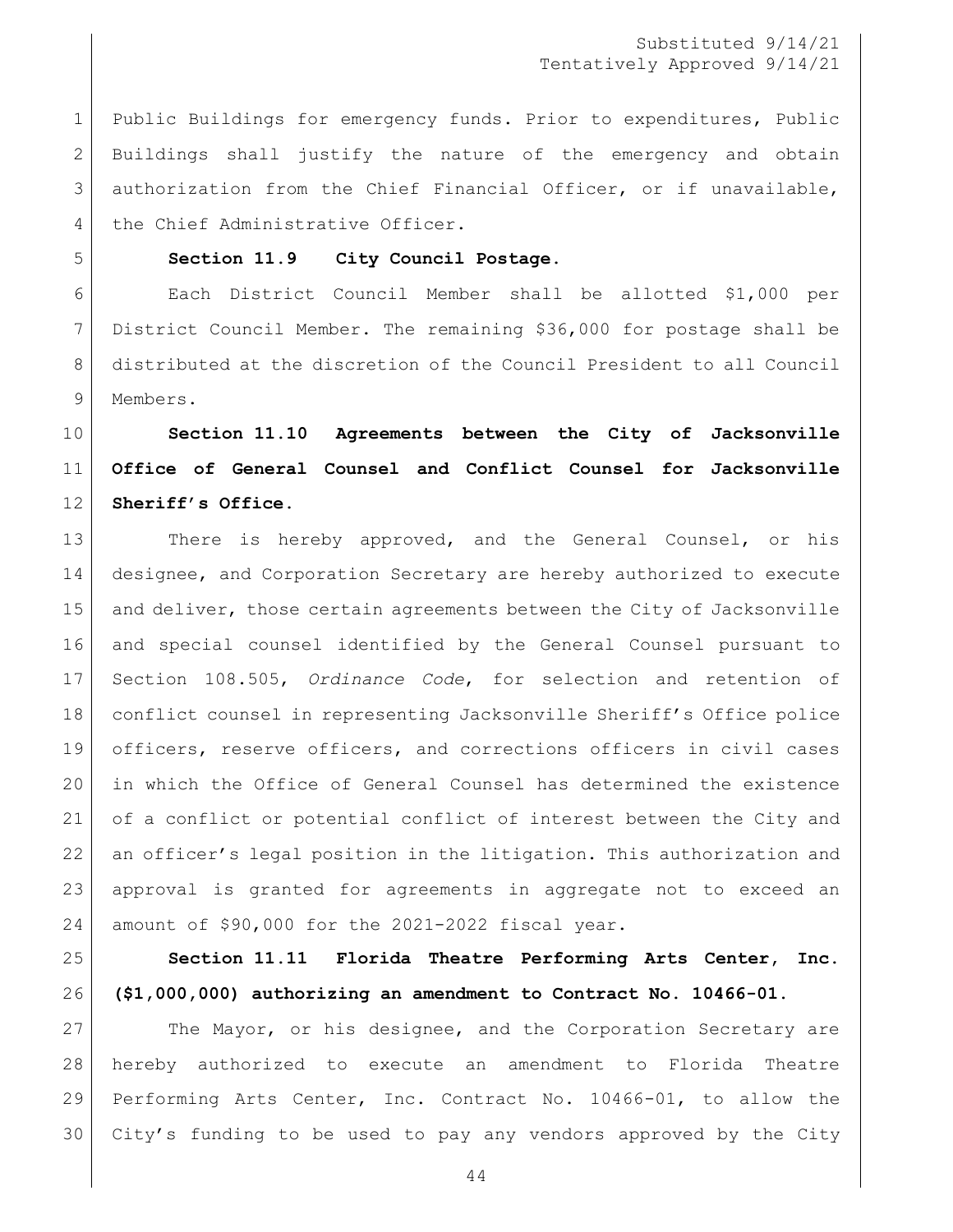that are necessary to complete the Improvements (as defined in the 2 contract), including, but not limited to, design professionals, construction companies, equipment and material suppliers, and project managers.

 **Section 11.12. Attaching the ARP Act Funding Table for Informational Purposes only.** The funding being provided from the American Rescue Plan (ARP) Act is attached hereto as **Exhibit 19.** The funding table is being provided with the budget bill for informational purposes only. The funds listed in the ARP Act Table are being appropriated through Ordinances 2021-463 and 2021-516.

**Section 11.13 Veterans Memorial Arena Trust Fund Recipients.**

 As required by Section 111.255, *Ordinance Code*, the Veterans Council of Duval County (VCDC) is required to provide to the Office of the Mayor for inclusion in the following fiscal year's budget ordinance its list of veterans' programs and dollar amounts approved for funding by the VCDC. The VCDC Grant Recipients listing is attached hereto as **Attachment B**.

**Part XII. Direct Contracts**

 **Section 12.1 Gateway Community Services (GCS) and up to Seven Emergency Departments (\$1,128,348) authorizing Direct Contracting and invoking the exception to 126.107,** *Ordinance Code,* **designating the Jacksonville Fire and Rescue Department to oversee the Project.** 

 **1. Approval and authorization to execute.** The Mayor, or his designee, and the Corporation Secretary are hereby authorized 26 to negotiate and execute a services contract with GCS, in accordance with Chapter 118, Parts 1-5, *Ordinance Code*, from 28 October 1, 2021 through September 30, 2022 and to appropriate  $\sim$  \$1,128,348 to be used for Project Save Lives for combatting the 30 opioid crisis, subject to the terms, scope and conditions more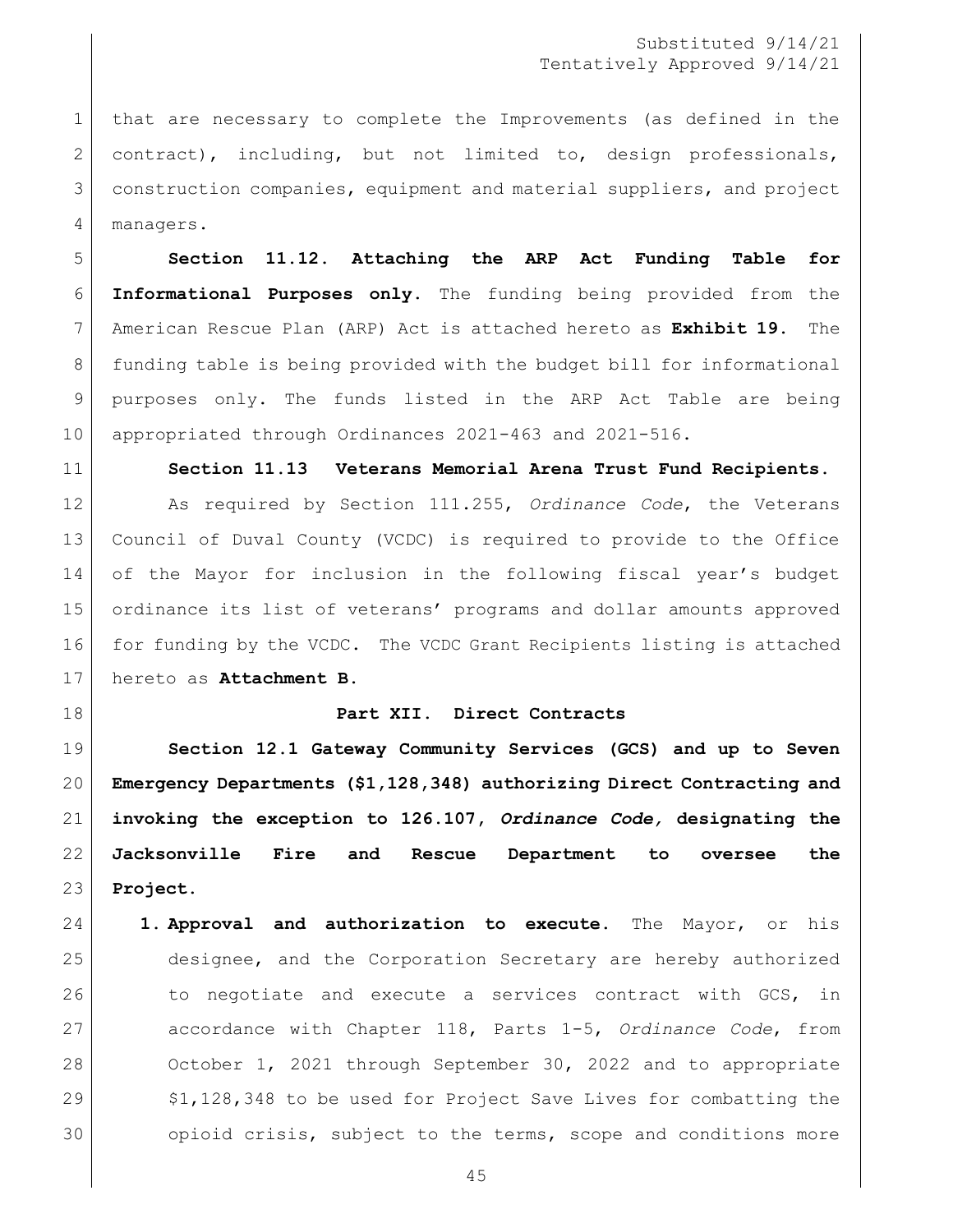# Substituted 9/14/21 Tentatively Approved 9/14/21

 fully described in **Exhibit 1** attached hereto. Additionally, the 2 Mayor, or his designee, and the Corporation Secretary are hereby authorized to execute additional technical amendments to the contract, provided no modification to the contract may increase 5 the financial obligations or the liability of the City and any 6 such modification shall be technical only and shall be subject 7 to appropriate legal review and approval of the General Counsel, 8 or his or her designee, and all other appropriate action required by law.

- **2. Invoking the exception to Sec. 126.107(g),** *Ordinance Code***.** The City is hereby authorized to enter into a service contract with 12 GCS from October 1, 2021 through September 30, 2022 to provide funding to GCS in conjunction with Project Save Lives to combat 14 opioid addiction and for treatment and related services. Pursuant to Section 126.107(g), *Ordinance Code*, such procurement is exempted from competitive solicitation. With the exception of the foregoing, all other provisions of Chapter 126, *Ordinance Code*, shall remain in full force and effect.
- **3. Approval and authorization to execute agreements with up to Seven Emergency Departments.** As part of the Project Save Lives opioid program, the City may need to negotiate and execute 22 agreements, including amendments, with up to seven (7) Emergency Departments to effectuate the respective duties and obligations 24 of the parties under the program. The Mayor, or his designee, 25 and the Corporation Secretary, are hereby authorized to execute amendments as necessary to existing agreements with St. Vincent's Health Systems, Inc. ("Ascension Health System") (Riverside and Southside), Memorial Healthcare Group, Inc., 29 Orange Park Medical Center, Inc. (Park West), Southern Baptist Hospital of Florida, Inc. (Baptist North), Shands Jacksonville
	-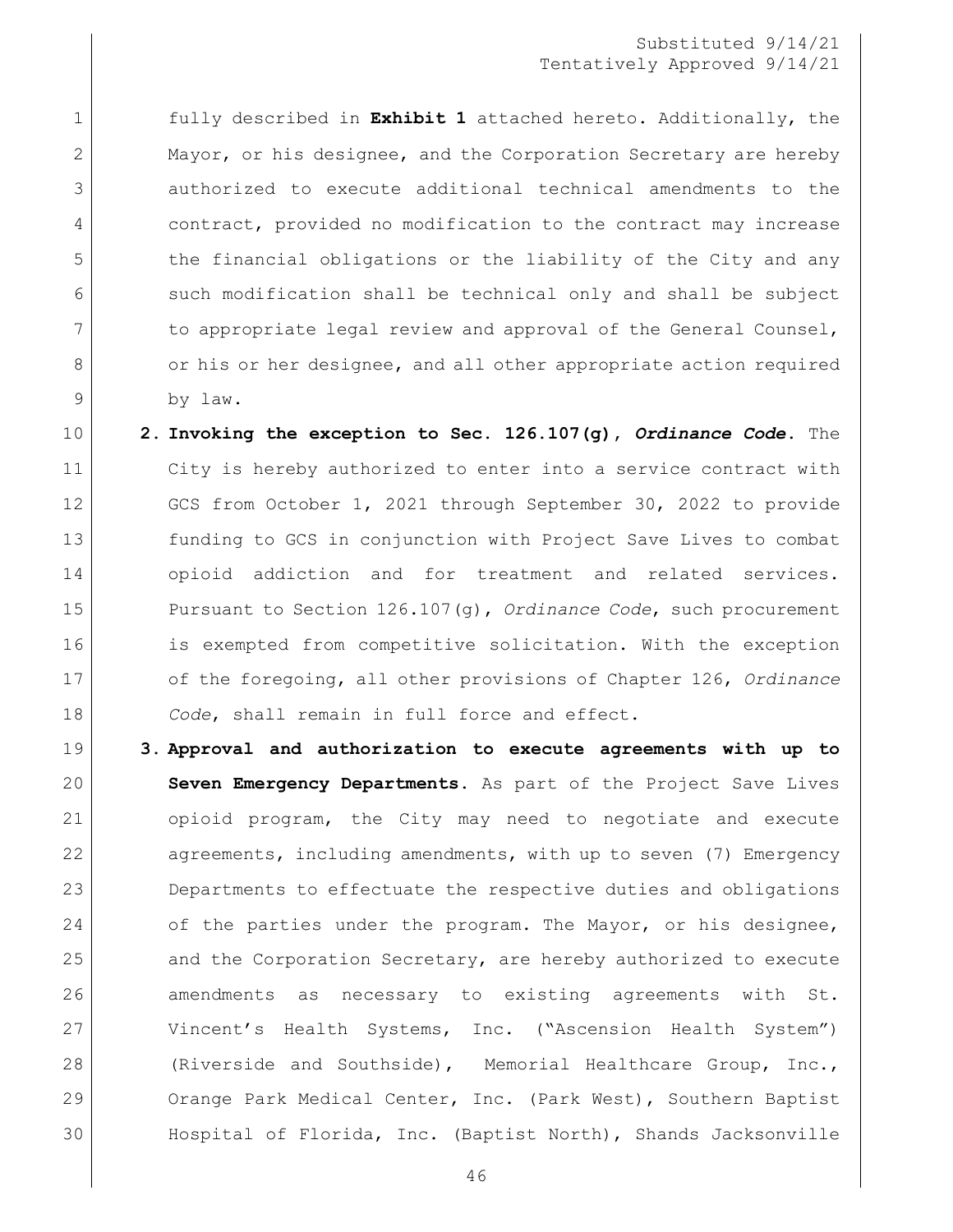# Substituted 9/14/21 Tentatively Approved 9/14/21

1 | Medical Center, Inc., and new agreements or memoranda of 2 | understanding with additional Emergency Departments, and all 3 3 other contracts and documents as may, in the opinion of the City's Office of General Counsel and Risk Management Division be deemed appropriate to accomplish the intent of the Project Save Lives opioid program, as more fully described in **Exhibit 1** attached hereto.

 **4. Invoking the exception to Sec. 126.107,** *Ordinance Code***, to Allow Up to Seven Emergency Departments to Participate in Program.** The City is authorized to allow up to seven (7) Emergency Departments located in Duval County to participate in 12 the Project Save Lives program. The City shall select the seven Emergency Departments pursuant to an exemption found in Section 126.107, *Ordinance Code*, or as otherwise consistent with Chapter 126 (Procurement Code), *Ordinance Code*.

 **5. Oversight.** The Jacksonville Fire and Rescue Department shall 17 oversee the administration of the agreements described herein. 18 Review and distribution of funding shall be overseen and managed 19 by the Chief Financial Officer of the City of Jacksonville.

 **Section 12.2 Prisoners of Christ, Inc. (POC) (\$400,000) authorizing Direct Contracting and invoking the exception to 126.107(g),** *Ordinance Code,* **designating the Office of Grants and Contract Compliance to oversee the Project.** 

 **1. Approval and authorization to execute.** The Mayor, or his designee, and the Corporation Secretary are hereby authorized 26 to negotiate and execute a grant agreement, including amendments 27 thereto, in accordance with Chapter 118, Parts 1, 2, 4 and 5, *Ordinance Code*, with Prisoners of Christ, Inc. in a not to exceed amount of \$400,000 for the 2021-2022 fiscal year to be disbursed 30 on the basis of charges for services resulting in employment of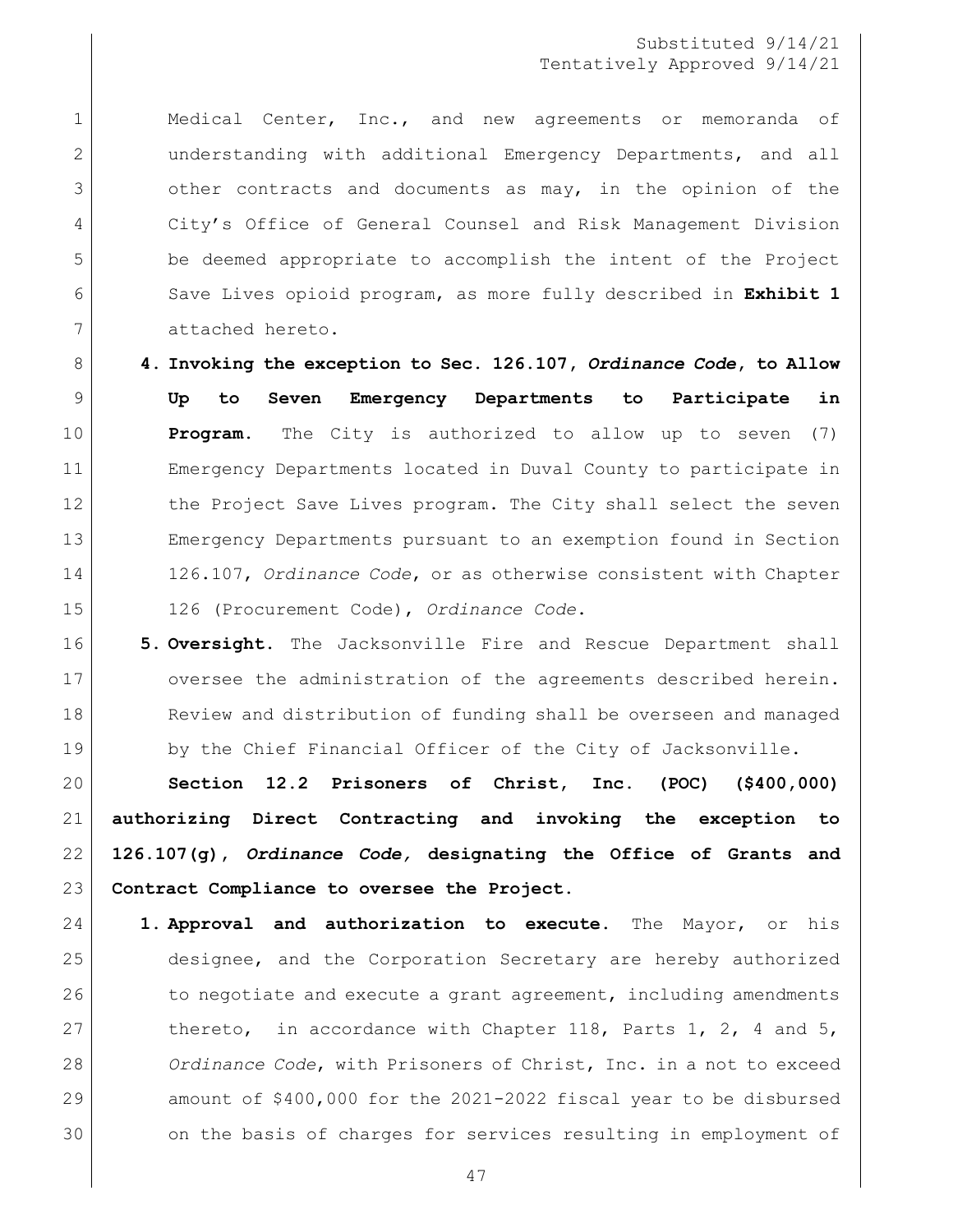ex-offenders as well as daily housing costs for POC clients in 2 the program, subject to the terms, scope and conditions more fully described in **Exhibit 2** attached hereto.

 **2. Invoking the exception to Sec. 126.107(g),** *Ordinance Code***.** The City is hereby authorized to enter into a grant agreement with POC to provide funding to POC to be used for community outreach services resulting in employment of ex-offenders as well as 8 daily housing costs for POC clients in the program. Pursuant to Section 126.107(g), *Ordinance Code*, such procurement is exempted 10 | from competitive solicitation. With the exception of the foregoing, all other provisions of Chapter 126, *Ordinance Code*, 12 Shall remain in full force and effect.

 **3. Oversight.** The Office of Grants and Contract Compliance of the Department of Finance and Administration shall oversee the project described herein.

 **Section 12.3 New Hope Education and Addiction Services, Inc. d/b/a Florida Recovery School (FRS) (\$100,000) authorizing Direct Contracting and invoking the exception to 126.107(g),** *Ordinance Code,*  **designating the Office of Grants and Contract Compliance to oversee the Project.** 

 **1. Approval and authorization to execute.** The Mayor, or his designee, and the Corporation Secretary are hereby authorized to negotiate 23 and execute a grant agreement, including amendments thereto, in accordance with Chapter 118, Parts 1-5, *Ordinance Code*, with New Hope Education and Addiction Services, Inc. d/b/a Florida Recovery School in a not to exceed amount of \$100,000 for the 2021-2022 fiscal year to be used to provide high school students an academic program while they are in recovery from substance 29 abuse or addiction, subject to the terms, scope and conditions more fully described in **Revised Exhibit 3** attached hereto.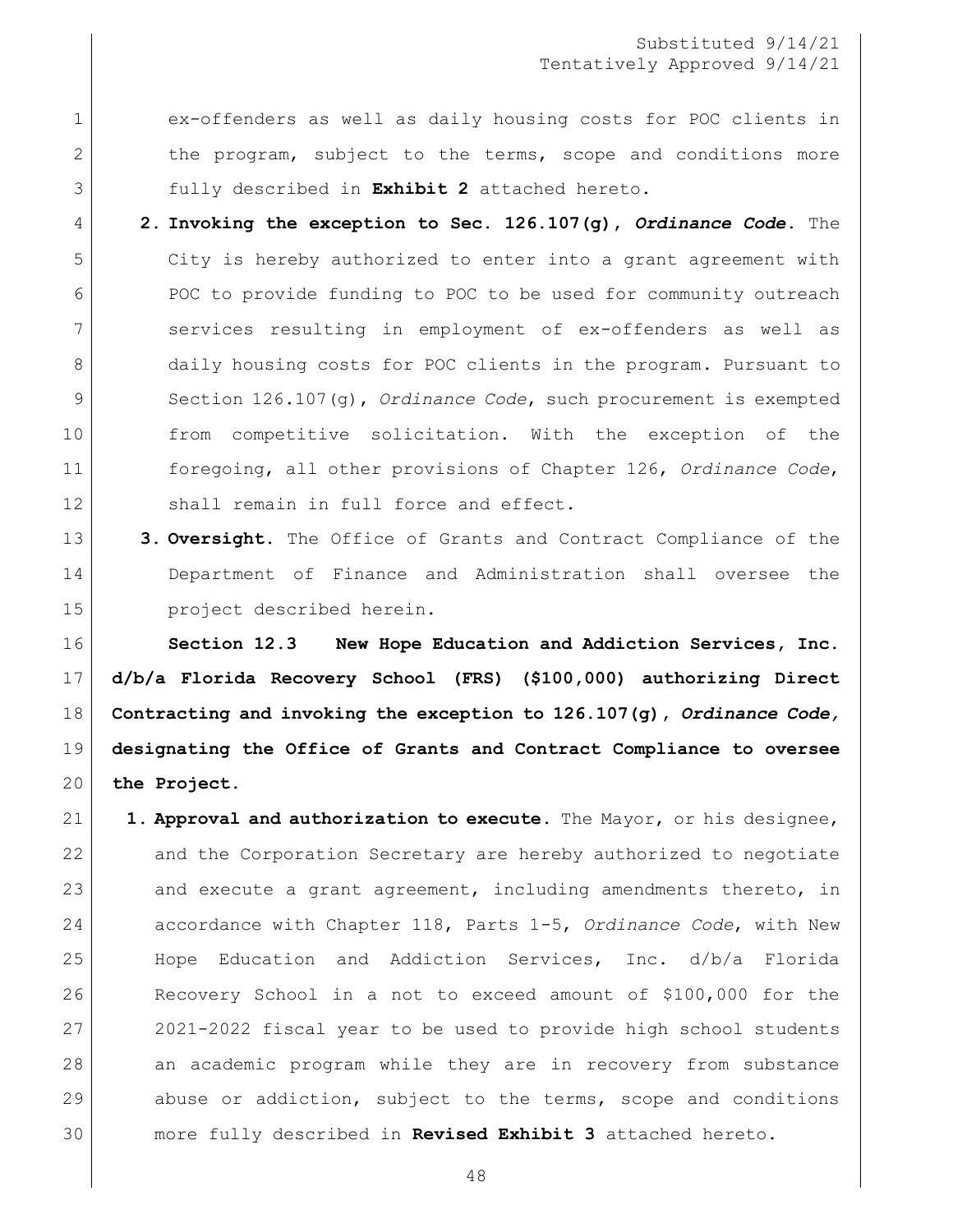**2. Invoking the exception to Sec. 126.107(g),** *Ordinance Code***.** The 2 City is hereby authorized to enter into a grant agreement with New Hope Education and Addiction Services, Inc. d/b/a Florida Recovery School in conjunction with its academic and substance 5 abuse/addiction programs. Pursuant to Section 126.107(g), *Ordinance Code*, such procurement is exempted from competitive 7 Solicitation. With the exception of the foregoing, all other provisions of Chapter 126, *Ordinance Code*, shall remain in full 9 force and effect.

 **3. Oversight.** The Office of Grants and Contract Compliance of the Department of Finance and Administration shall oversee the project described herein.

 **Section 12.4 Operation New Hope, Inc. (ONH) (\$600,000) authorizing Direct Contracting and invoking the exception to 126.107(g),** *Ordinance Code,* **designating the Office of Grants and Contract Compliance to oversee the Project.** 

 **1. Approval and authorization to execute.** The Mayor, or his designee, 18 and the Corporation Secretary are hereby authorized to negotiate 19 and execute a grant agreement, including amendments thereto, in accordance with Chapter 118, Parts 1, 2, 4 and 5, *Ordinance Code*, with Operation New Hope, Inc. in a not to exceed amount of \$600,000 for the 2021-2022 fiscal year to be disbursed on a 23 reimbursement basis for client housing costs and for services 24 rendered on a tiered basis to clients who accomplish certain 25 program goals and achievements, subject to the terms, scope and conditions more fully described in **Revised Exhibit 4** attached hereto.

 **2. Invoking the exception to Sec. 126.107(g),** *Ordinance Code***.** The City is hereby authorized to enter into a grant agreement with ONH to provide funding to ONH in conjunction with its ex-offender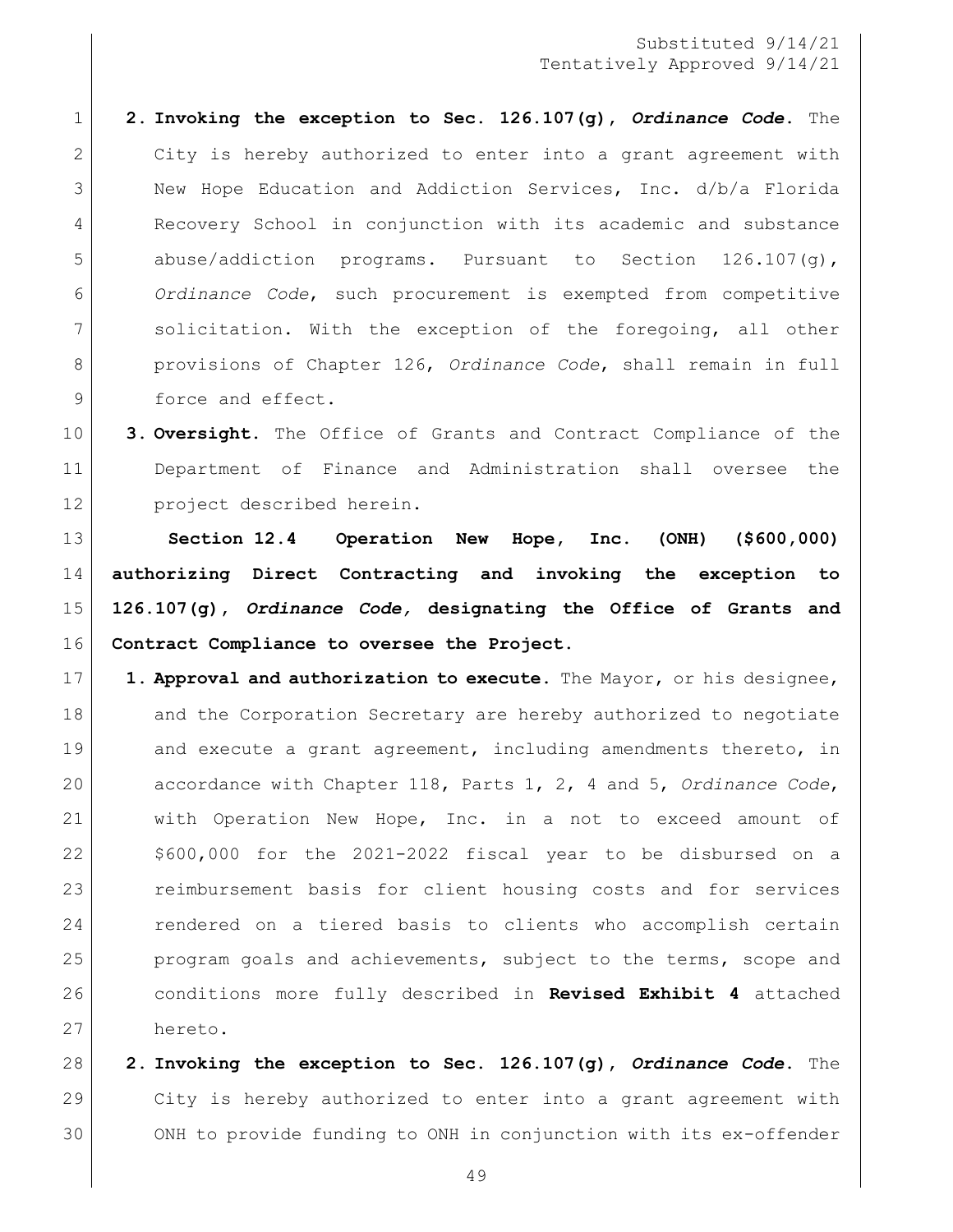re-entry program and related services as more particularly described above. Pursuant to Section 126.107(g), *Ordinance Code*, 3 Such procurement is exempted from competitive solicitation. With 4 the exception of the foregoing, all other provisions of Chapter 126, *Ordinance Code*, shall remain in full force and effect.

 **3. Oversight.** The Office of Grants and Contract Compliance of the Department of Finance and Administration shall oversee the 8 project described herein.

 **Section 12.5 Edward Waters University, Inc. for New Town Success Zone (NTSZ) (\$161,300) authorizing Direct Contracting and invoking the exception to 126.107(g),** *Ordinance Code,* **designating the Office of Grants and Contract Compliance to oversee the Project.** 

- **1. Approval and authorization to execute.** The Mayor, or his designee, 15 and the Corporation Secretary are hereby authorized to negotiate 16 and execute a grant agreement, including amendments thereto, in accordance with Chapter 118, Parts 1-5, *Ordinance Code*, with 18 | Edward Waters University, Inc. in a not to exceed amount of \$161,300 for the 2021-2022 fiscal year to be used for the New 20 Town Success Zone Program, subject to the terms, scope and conditions more fully described in **Revised Exhibit 5** attached hereto.
- **2. Invoking the exception to Sec. 126.107(g),** *Ordinance Code***.** The City is hereby authorized to enter into a grant agreement with Edward Waters University, Inc. to provide funding to NTSZ in conjunction with their children and families programs and related services. Pursuant to Section 126.107(g), *Ordinance Code*, such procurement is exempted from competitive solicitation. With the 29 exception of the foregoing, all other provisions of Chapter 126, *Ordinance Code*, shall remain in full force and effect.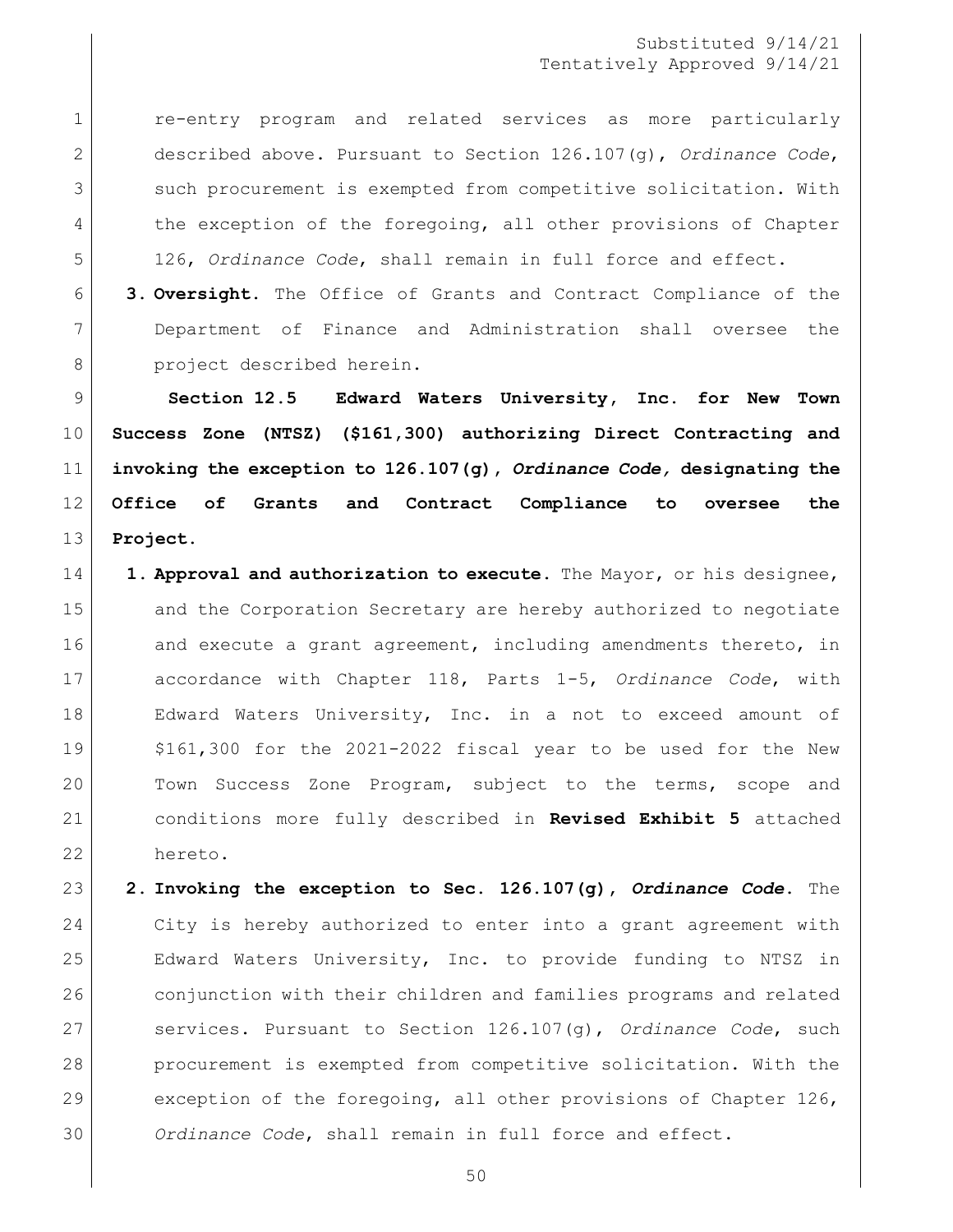**3. Oversight.** The Office of Grants and Contract Compliance of the 2 Department of Finance and Administration shall oversee the 3 project described herein.

 **Section 12.6 Groundwork Jacksonville, Inc. (GWJ) (\$50,000) authorizing Direct Contracting and invoking the exception to 126.107(g),** *Ordinance Code* **designating the Public Works Department to oversee the Project.** 

- **1. Approval and authorization to execute.** The Mayor, or his designee, 9 and the Corporation Secretary are hereby authorized to negotiate 10 and execute a funding agreement, including amendments thereto, in accordance with Chapter 118, Parts 1-5, *Ordinance Code*, with Groundwork Jacksonville, Inc. to appropriate \$50,000 for the 2021-2022 fiscal year to be used to pay for a portion of the CEO's 14 Salary, for support in applying for grants, coordination and 15 oversight of the McCoy's Creek and Hogan's Creek Improvements to 16 build and connect Jacksonville's Emerald Necklace, subject to the terms, scope and conditions more fully described in **Exhibit 6** attached hereto.
- **2. Invoking the exception to Sec. 126.107(g),** *Ordinance Code***.** The City is hereby authorized to enter into a funding agreement with GWJ to provide funding to GWJ to fund a portion of the CEO's 22 salary in conjunction with the McCoy's Creek and Hogan's Creek Improvements to build and connect Jacksonville's Emerald Necklace. Pursuant to Section 126.107(g), *Ordinance Code*, such procurement is exempted from competitive solicitation. With the exception of the foregoing, all other provisions of Chapter 126, *Ordinance Code*, shall remain in full force and effect.

 **3. Oversight.** The Public Works Department shall oversee the project described herein.

**Section 12.7 United Way of Northeast Florida, Inc. (\$150,000)**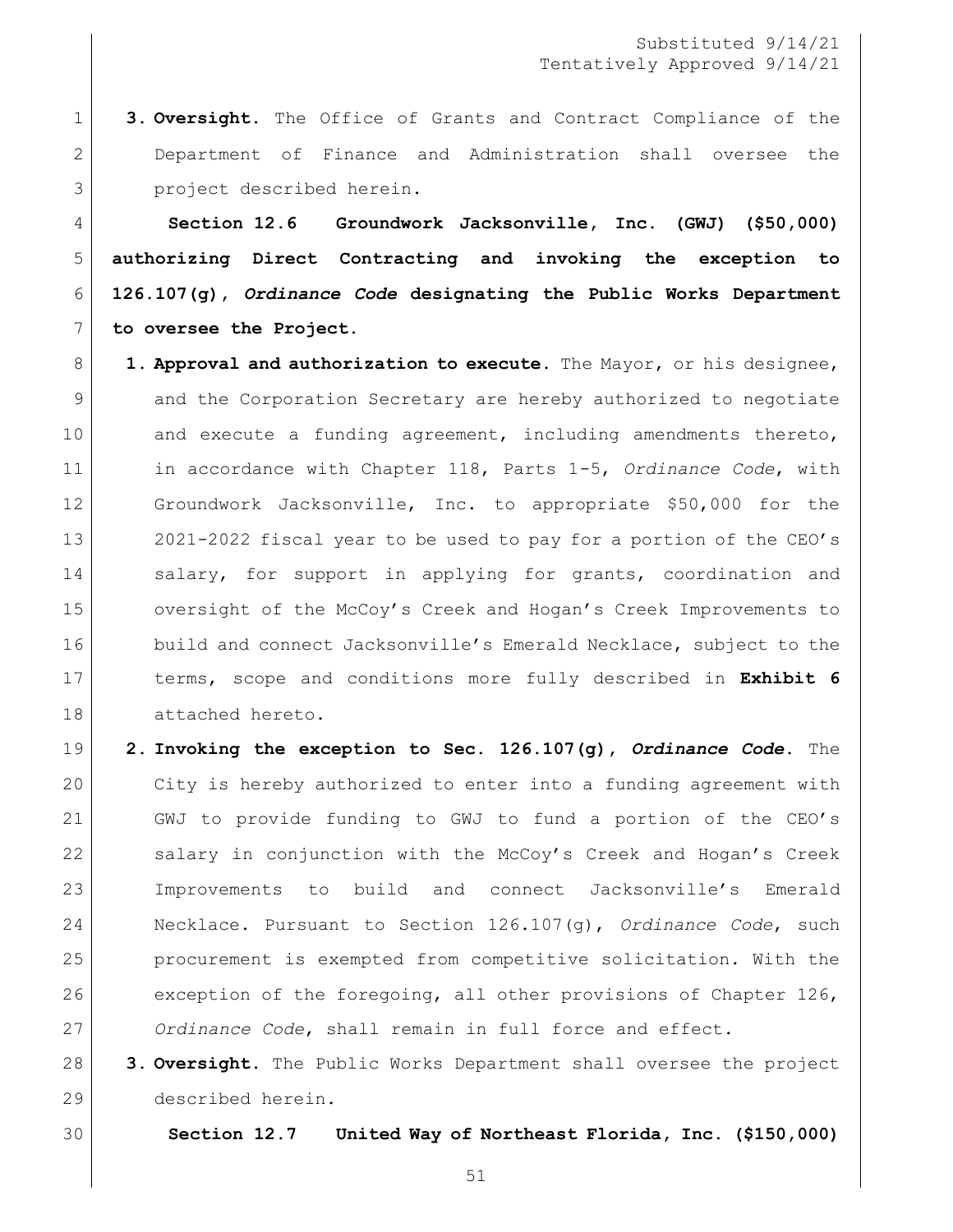**authorizing Direct Contracting and invoking the exception to 126.107(g),** *Ordinance Code,* **designating the Office of Grants and Contract Compliance to oversee the Project.** 

 **1. Approval and authorization to execute.** The Mayor, or his designee, and the Corporation Secretary are hereby authorized to negotiate and execute a grant agreement, including amendments thereto, in accordance with Chapter 118, Parts 1-5, *Ordinance Code*, with 8 United Way of Northeast Florida, Inc. in a not to exceed amount 9 of \$150,000 for the 2021-2022 fiscal year to be used for the United Way 2-1-1 program to provide a three-digit telephone number that enables people in need of services to connect with appropriate community and human resources services, subject to the terms, scope and conditions more fully described in **Revised Exhibit 7** attached hereto. Receipt of this grant shall be to the exclusion of any other city grants for the funded program for FY 2021-2022, not including funding received from the Florida's First Coast Relief Fund.

 **2. Invoking the exception to Sec. 126.107(g),** *Ordinance Code***.** The City is hereby authorized to enter into a grant agreement with United Way of Northeast Florida, Inc. (United Way) to provide funding to United Way in conjunction with their community and human resources. Pursuant to Section 126.107(g), *Ordinance Code*, 23 such procurement is exempted from competitive solicitation. With 24 the exception of the foregoing, all other provisions of Chapter 126, *Ordinance Code*, shall remain in full force and effect.

 **3. Oversight.** The Office of Grants and Contract Compliance of the Department of Finance and Administration shall oversee the 28 project described herein.

 **Section 12.8 Agape Community Health Center, Inc. (\$160,000) authorizing Direct Contracting, and invoking the exception to**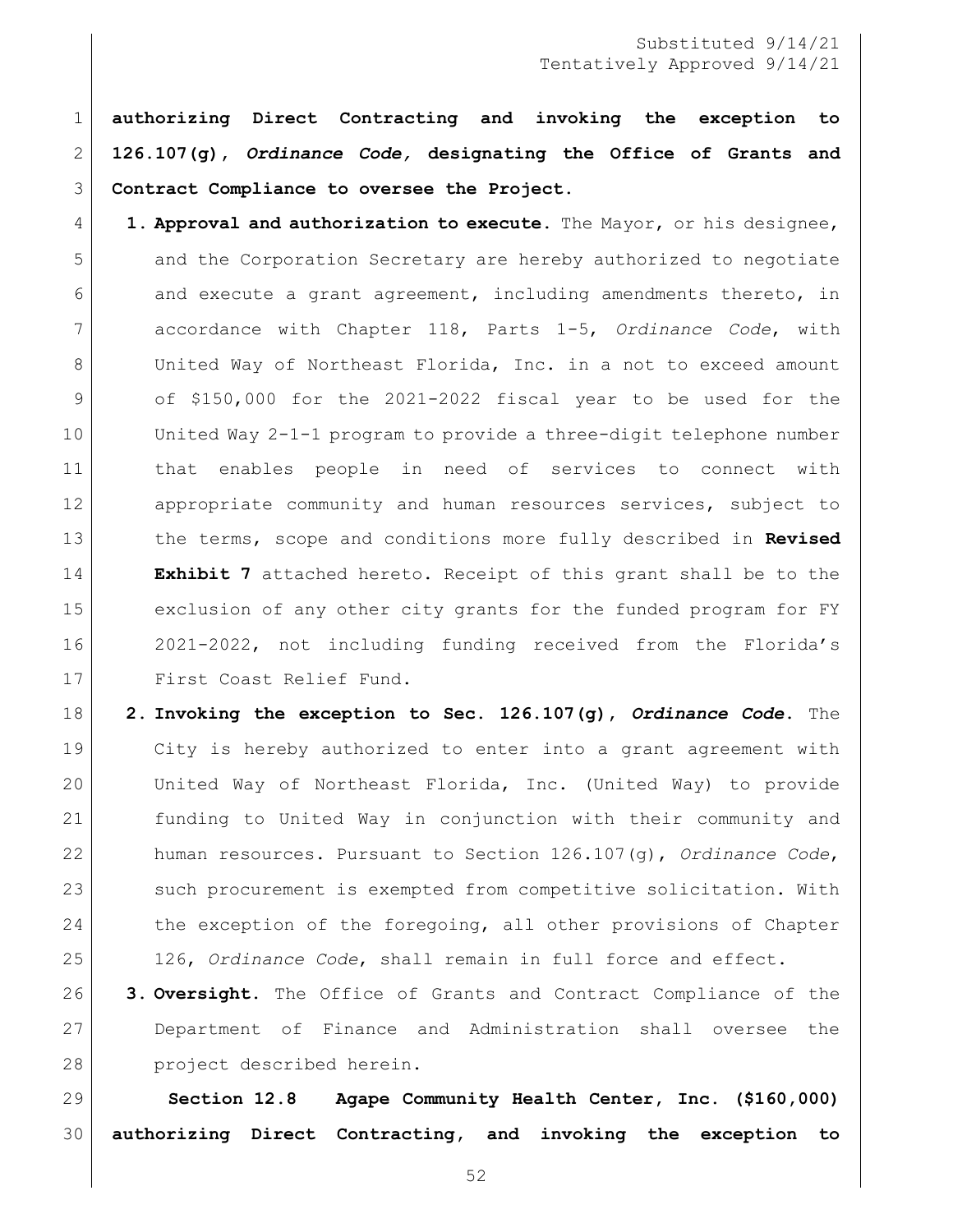**126.107(g),** *Ordinance Code,* **designating the Office of Grants and Contract Compliance to oversee the Project.** 

- **1. Approval and authorization to execute.** The Mayor, or his designee, and the Corporation Secretary are hereby authorized to execute a Letter of Agreement between the City of Jacksonville, on behalf of Agape Community Health Center, Inc. ("ACHC"), and the State of Florida Agency for Health Care 8 Administration, and a grant agreement between the City and ACHC, including amendments thereto, in accordance with Chapter 118, Parts 1-5, *Ordinance Code*, in an not to exceed amount of \$160,000 11 for an intergovernmental transfer to be used for one time funding during the 2021-2022 fiscal year to provide matching funding for 13 health services for some of the City's neediest individuals and families, diverting them from Emergency Rooms to a primary care medical home, subject to the terms, scope and conditions more fully described in **Revised Exhibit 8** attached hereto.
- **2. Invoking the exception to Sec. 126.107(g),** *Ordinance Code***.** The City is hereby authorized to enter into a grant agreement with 19 Agape Community Health Center, Inc. to provide health services involving examination, diagnosis, treatment, prevention, and medical consultation and administration. Pursuant to Section 126.107(g), *Ordinance Code*, such procurement is exempted from 23 competitive solicitation. With the exception of the foregoing, all other provisions of Chapter 126, *Ordinance Code*, shall 25 remain in full force and effect.
- **3. Oversight.** The Office of Grants and Contract Compliance of the Department of Finance and Administration shall oversee the 28 project described herein.

 **Section 12.9 I.M. Sulzbacher Center for the Homeless, Inc. (\$270,000) authorizing Direct Contracting and invoking the exception**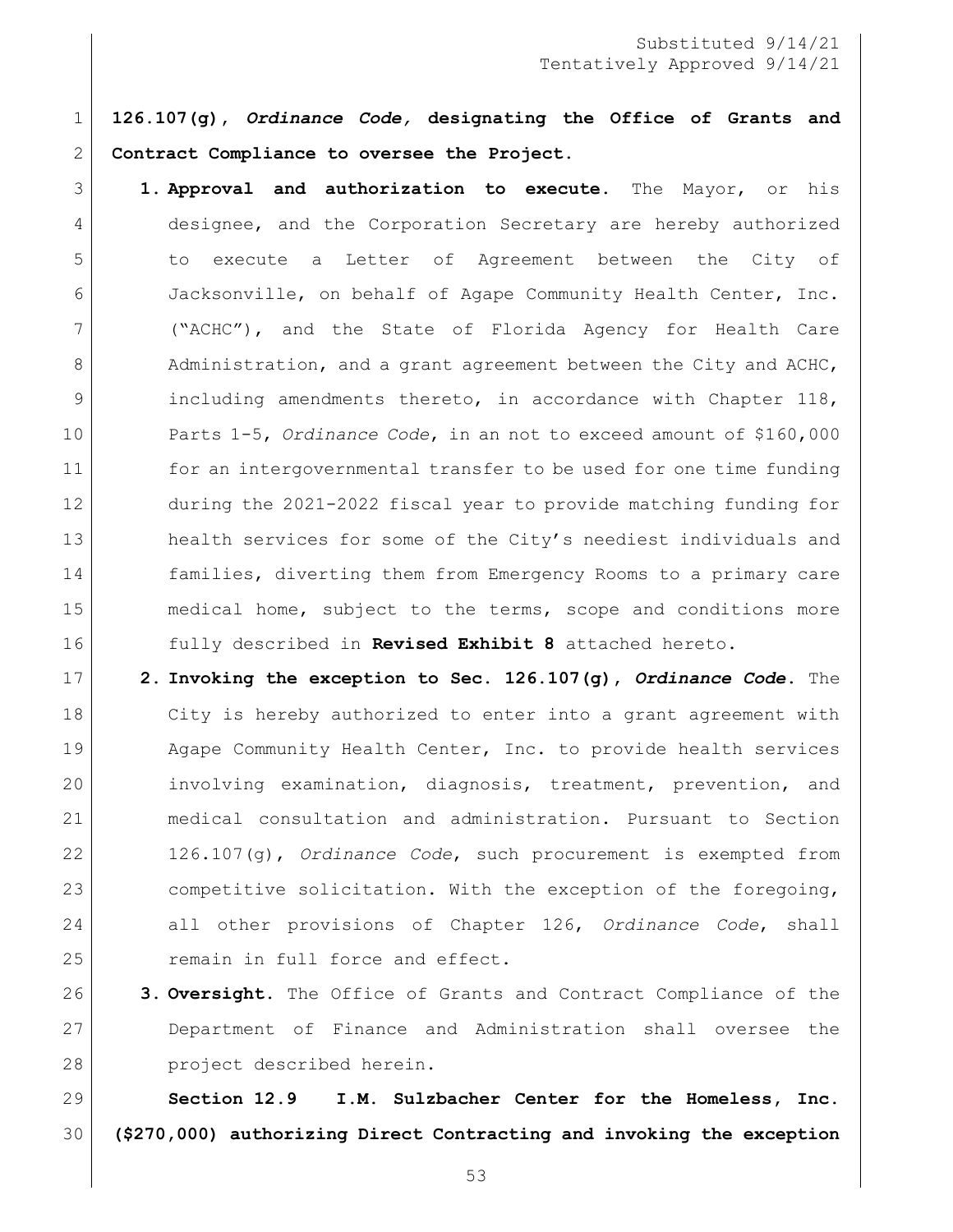**to 126.107(g),** *Ordinance Code,* **designating the Office of Grants and Contract Compliance to oversee the Project and Waiving Conflicting Provisions of Section 118.805 (Eligibility to apply for public service grants),** *Ordinance Code***.** 

- **1. Approval and authorization to execute.** The Mayor, or his designee, and the Corporation Secretary are hereby authorized to negotiate and execute a grant agreement, including 8 amendments thereto, in accordance with Chapter 118, Parts 1-5, *Ordinance Code*, with I.M. Sulzbacher Center for the Homeless, Inc. in a not to exceed amount of \$270,000 for the 2021-2022 fiscal year to be used to partner with Mental Health Resource Center to continue building and providing an Urban Rest Stop Program and to continue providing emergency shelter, rapid 14 rehousing, permanent supportive housing, case management, meals, life skills, employment assistance and referrals, career 16 education, primary health and dental care, mental health care, 17 Substance abuse counseling, showers, laundry and mail access to 18 the City's street homeless, subject to terms, scope and conditions more fully described in **Exhibit 9** attached hereto.
- **2. Invoking the exception to Sec. 126.107 (g),** *Ordinance Code***.** The City is hereby authorized to enter into a grant agreement with I.M. Sulzbacher Center for the Homeless, Inc. to provide added personnel and security in the amount of \$129,568 and temporary 24 housing, utilities, supplies, and administrative costs in the amount of \$140,432. Pursuant to Section 126.107(g), *Ordinance Code*, such procurement is exempted from competitive 27 solicitation. With the exception of the foregoing, all other provisions of Chapter 126, *Ordinance Code*, shall remain in full 29 force and effect.
- **3. Oversight.** The Office of Grants and Contract Compliance of the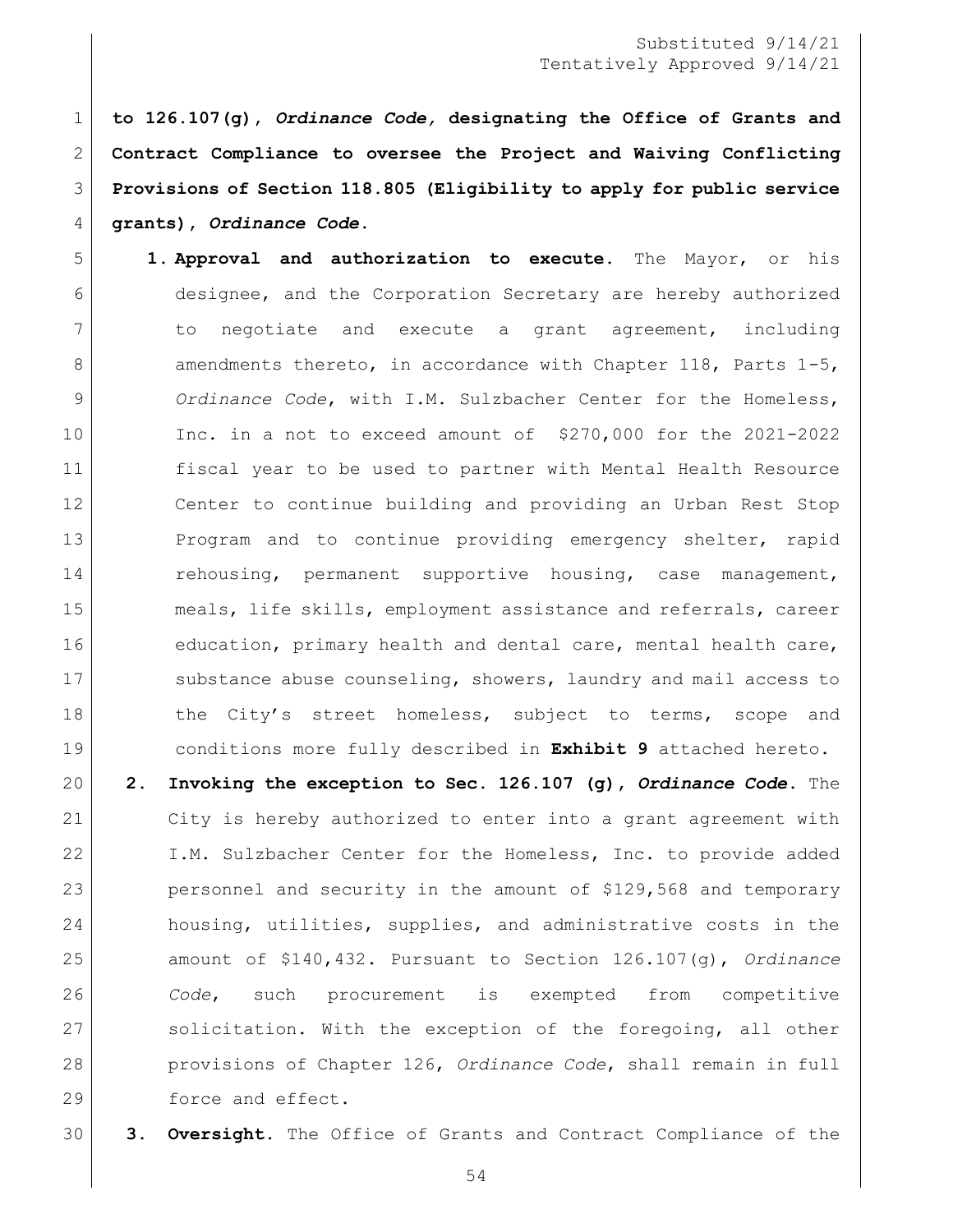Department of Finance and Administration shall oversee the 2 project described herein.

 **4. Waiving Section 118.805 (Eligibility to Apply for Public Service Grants),** *Ordinance Code***.** Receipt of this Direct City Grant will not disqualify the recipient from eligibility to apply for funding under other City grant programs. The provisions of Section 118.805, *Ordinance Code*, to the contrary are hereby waived.

 **Section 12.10 I.M. Sulzbacher Center for the Homeless, Inc. ("Sulzbacher"), authorizing the execution of a Letter of Agreement with the State of Florida Agency for Health Care Administration ("AHCA") and a Letter of Agreement between the City and Sulzbacher allowing up to \$300,000 of City funds to be remitted to AHCA for Sulzbacher programs, designating the Social Services Division of the Department Of Parks, Recreation and Community Services to oversee the project.**

- **1. Approval and authorization to execute.** The Mayor, or his 18 designee, and the Corporation Secretary are hereby authorized to execute a Letter of Agreement between the City of Jacksonville, on behalf of Sulzbacher, and AHCA, and a funding agreement between the City and Sulzbacher, allowing the City to process an intergovernmental transfer in an amount not to exceed  $\frac{23}{100}$ ,000 for the 2021-2022 fiscal year to be used for funding to provide an increased provision of charity care health 25 services through Sulzbacher. The agreement with Sulzbacher shall acknowledge that the amount remitted to AHCA (\$300,000) shall be considered a portion of its total 2021-2022 Social Services Division funding of \$591,738.
- **2. Confirmation of program participation.** No agreements between the City and Sulzbacher will be executed, and no funding disbursed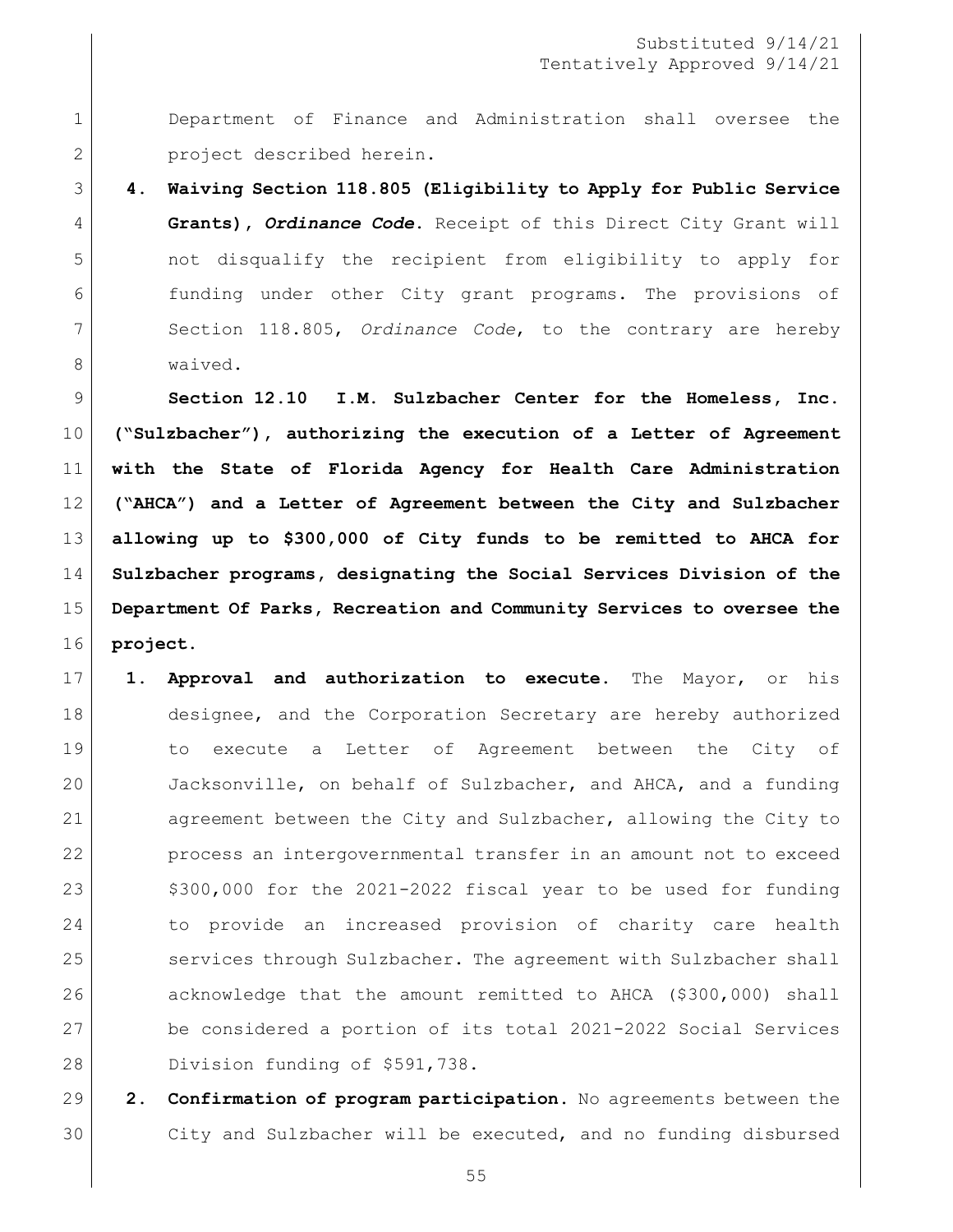1 by the City to the State until the City confirms adequate participation in the Intergovernmental Transfers Program by other counties and government entities in the State to ensure 4 that Sulzbacher will receive at least \$300,000 from AHCA.

 **3. Oversight.** The Social Services Division of the Department of Parks, Recreation and Community shall oversee the project described herein.

 **Section 12.11 Mental Health Resource Center, Inc. ("MHRC"), authorizing the execution of a Letter of Agreement with the State of Florida Agency for Health Care Administration ("AHCA") and a Letter of Agreement between the City and MHRC allowing up to \$773,322 of City funds to be remitted to AHCA for MHRC programs, designating the Social Services Division of the Department Of Parks, Recreation and Community Services and the Office of Grants and Contract Compliance to oversee the project.**

 **1. Approval and authorization to execute.** The Mayor, or his designee, and the Corporation Secretary are hereby authorized 18 18 to execute a Letter of Agreement between the City of Jacksonville, on behalf of MHRC, and AHCA, and a funding agreement between the City and MHRC, allowing the City to process an intergovernmental transfer in an amount not to exceed  $\mid$  \$773,322 for the 2021-2022 fiscal year to be used for funding to provide an increased provision of charity care health 24 services through MHRC. The agreement with MHRC shall acknowledge 25 that the amount remitted to AHCA (\$773,322) shall be considered a portion of its total 2021-2022 contract funding of \$2,228,632. **2. Confirmation of program participation.** No agreements between the City and AHCA will be executed and no funding disbursed by the City to the State until the City confirms adequate participation in the Intergovernmental Transfers Program by other counties and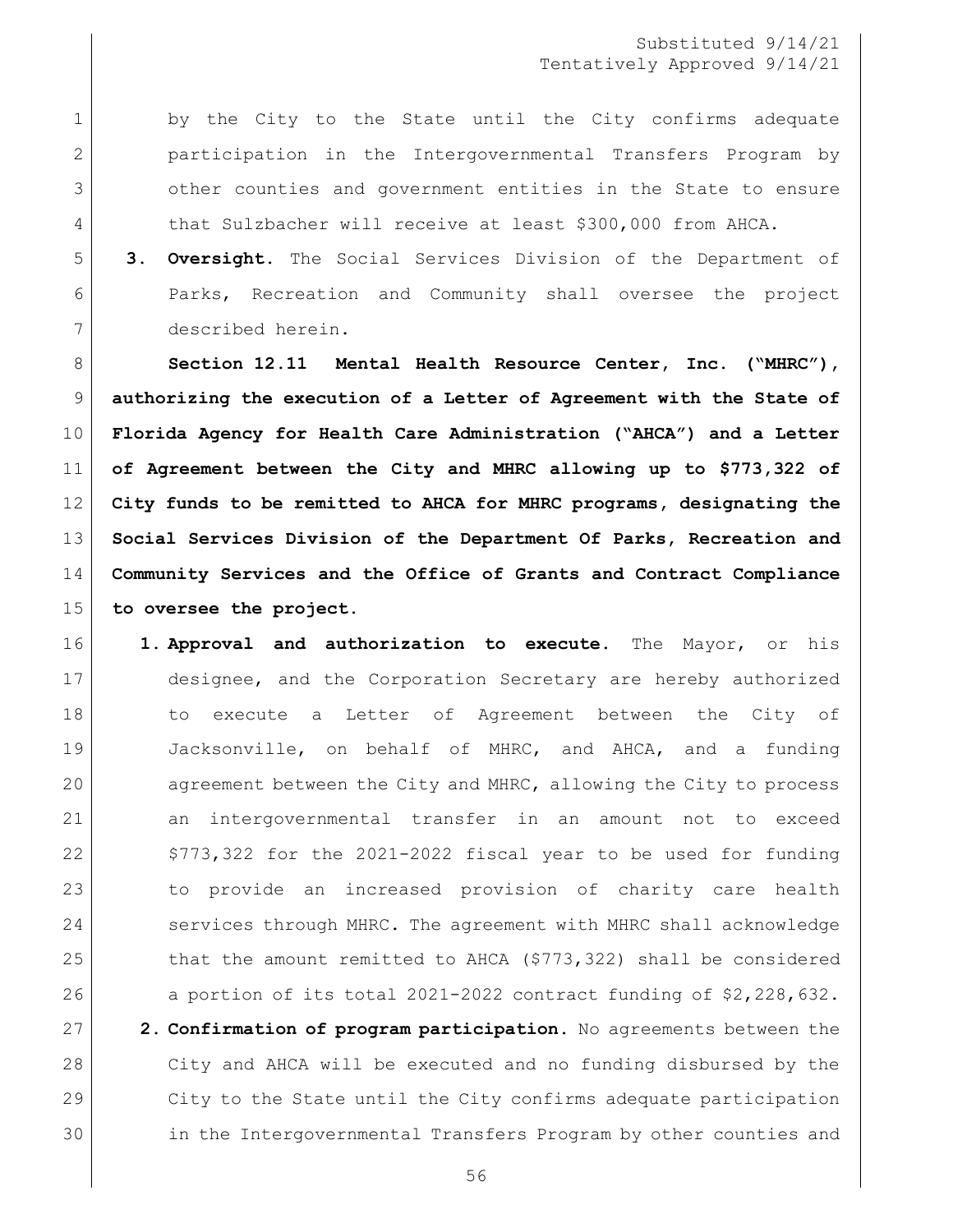**government entities in the State to ensure that MHRC will receive** at least \$773,322 from AHCA.

 **3. Oversight.** The Social Services Division of the Department of Parks, Recreation and Community Services and the Office of Grants and Contract Compliance of the Department of Finance and 6 Administration shall oversee the project described herein.

 **Section 12.12 Goodwill Industries of North Florida, Inc. (\$225,000) authorizing Direct Contracting, and invoking the exception to 126.107(g),** *Ordinance Code,* **designating the Office of Grants and Contract Compliance to oversee the Project.** 

- **1. Approval and authorization to execute.** The Mayor, or his designee, and the Corporation Secretary are hereby authorized 13 13 to negotiate and execute an agreement, including amendments thereto, in accordance with Chapter 118, Parts 1-5, *Ordinance Code*, with Goodwill Industries of North Florida, Inc. in a not to exceed amount of \$225,000 to continue funding an adult workforce preparation program known as "A-STEP" in northwest 18 Jacksonville. Funding will be used for candidate assistance, a full-time college navigator position, Chief Mission Officer, financial coaching, program manager, GED classes and workshops, 21 and supplies, subject to the terms, scope and conditions more fully described in **Exhibit 10** attached hereto.
- **2. Invoking the exception to Sec. 126.107(g),** *Ordinance Code***.** The City is hereby authorized to enter into a grant agreement with Goodwill Industries of North Florida, Inc. to provide for the establishment of a Workforce training program in northwest Jacksonville, which will provide employment assistance, GED assistance, career planning, coaching, college enrollment, financial counseling, and career placement. Pursuant to Section 126.107(g), *Ordinance Code*, such procurement is exempted from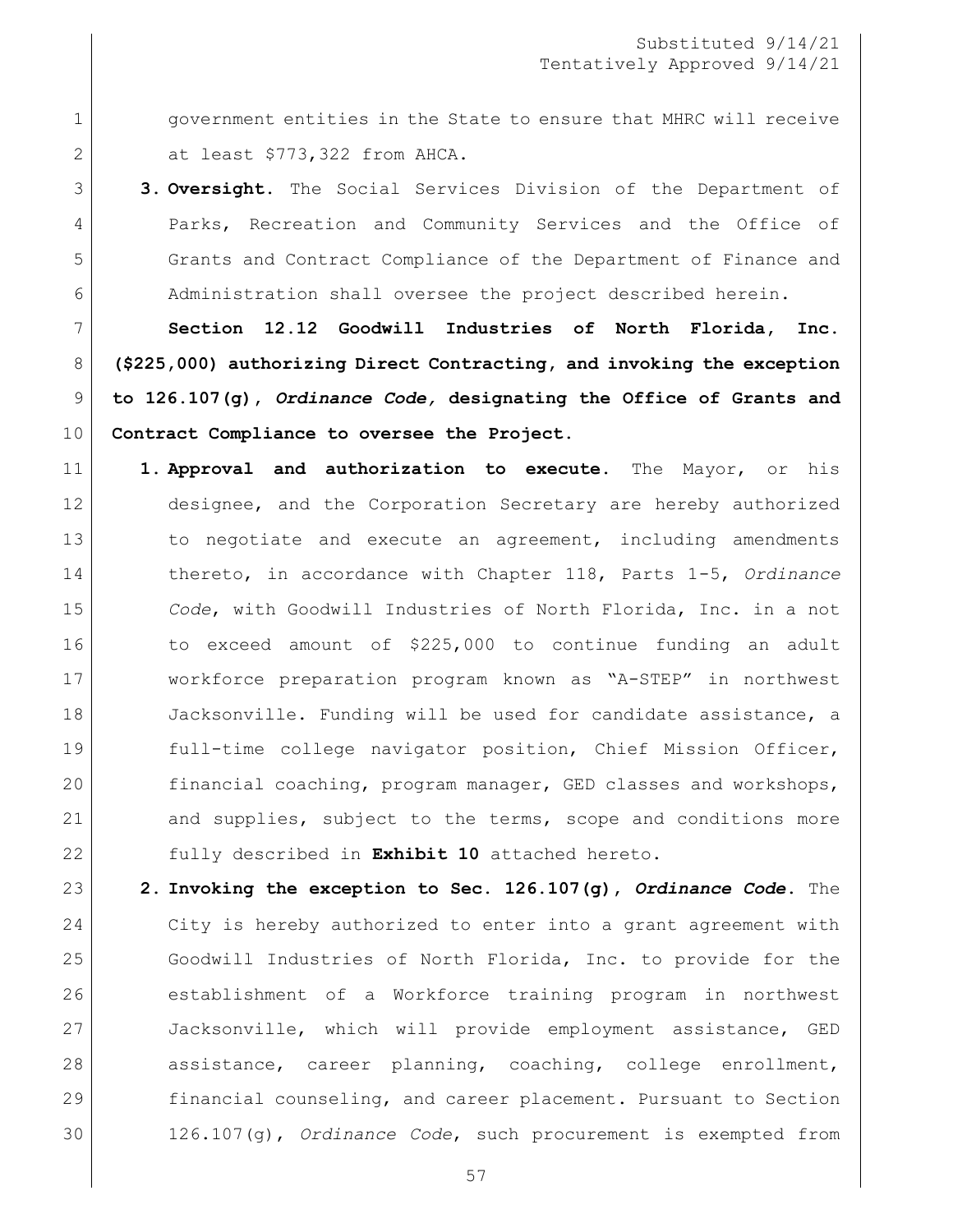1 competitive solicitation. With the exception of the foregoing, all other provisions of Chapter 126, *Ordinance Code*, shall 3 remain in full force and effect.

 **3. Oversight.** The Office of Grants and Contract Compliance of the Department of Finance and Administration shall oversee the project described herein.

 **Section 12.13 First Coast Crime Stoppers, Inc. (\$150,000) authorizing Direct Contracting and invoking the exception to 126.107(g),** *Ordinance Code,* **designating the Office of Grants and Contract Compliance to oversee the Project and Waiving Conflicting Provisions of Section 118.805 (Eligibility to apply for public service grants),** *Ordinance Code***.** 

- **1. Approval and authorization to execute.** The Mayor, or his 14 designee, and the Corporation Secretary are hereby authorized 15 to negotiate and execute a grant agreement, including amendments thereto, in accordance with Chapter 118, Parts 1-5, *Ordinance Code*, with First Coast Crime Stoppers, Inc. (Crime Stoppers) in 18 a not to exceed amount of \$150,000 for the 2021-2022 fiscal year 19 to be used to support the Crime Stoppers' program through which informants provide information about crime and criminals to law enforcement, while maintaining the anonymity of informants, 22 subject to the terms, scope and conditions more fully described in **Exhibit 11** attached hereto.
- **2. Invoking the exception to Sec. 126.107(g),** *Ordinance Code***.** The City is hereby authorized to enter into a grant agreement with First Coast Crime Stoppers, Inc. to provide funding to support 27 the Crime Stoppers program by funding costs for advertising and promotional materials. Pursuant to Section 126.107(g), *Ordinance Code*, such procurement is exempted from competitive 30 solicitation. With the exception of the foregoing, all other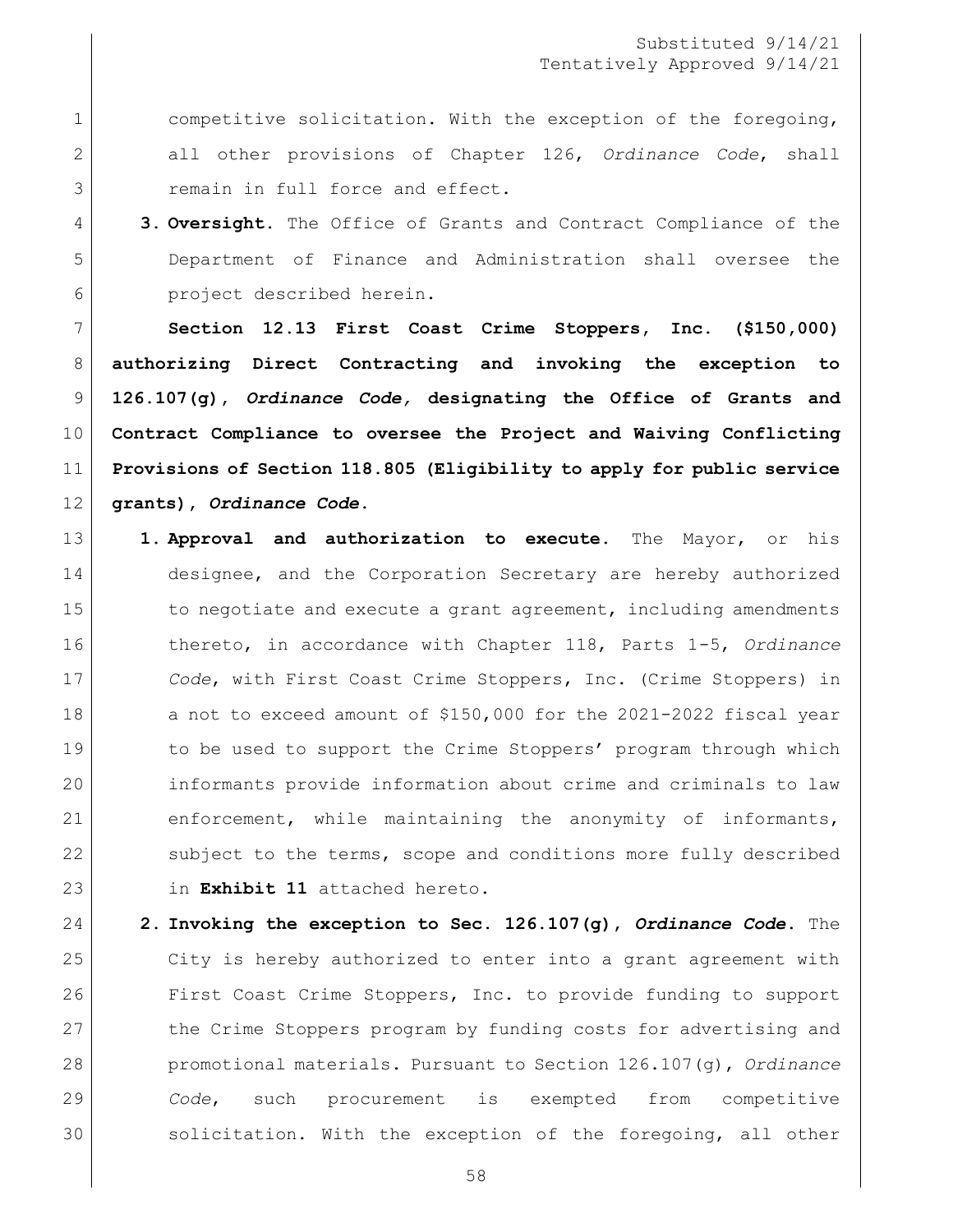provisions of Chapter 126, *Ordinance Code*, shall remain in full 2 force and effect.

# **3. Oversight.** The Office of Grants and Contract Compliance of the Department of Finance and Administration shall oversee the project described herein.

 **4. Waiving Section 118.805 (Eligibility to Apply for Public Service Grants),** *Ordinance Code***.** Receipt of this Direct City Grant will 8 and 8 not disqualify the recipient from eligibility to apply for funding under other City grant programs. The provisions of Section 118.805, *Ordinance Code*, to the contrary are hereby waived.

 **Section 12.14 Cure Violence Program ("Program") and five contractors (\$2,730,000), authorizing Direct Contracting and invoking the exception to 126.107(g),** *Ordinance Code,* **providing for expenditure of public funds on food pursuant to Section 106.203(b),** *Ordinance Code,* **designating the Office of Grants and Contract Compliance to oversee the Project.**

 **1. Approval and authorization to execute.** The Mayor, or his designee, and the Corporation Secretary are hereby authorized to execute separate contracts with five contractors to provide services in support of the Program, which was established to 22 reduce and prevent shootings and killings in Jacksonville, said 23 contracts to cover the period from October 1, 2021 through September 30, 2022 and to appropriate \$2,730,000 to provide 25 funding for the provision of services in support of the Program. 26 Additionally, the Mayor, or his designee, and the Corporation 27 Secretary are hereby authorized to execute additional technical 28 amendments to these contracts, provided no modification to the contracts may increase the financial obligations or the liability of the City and any such modification shall be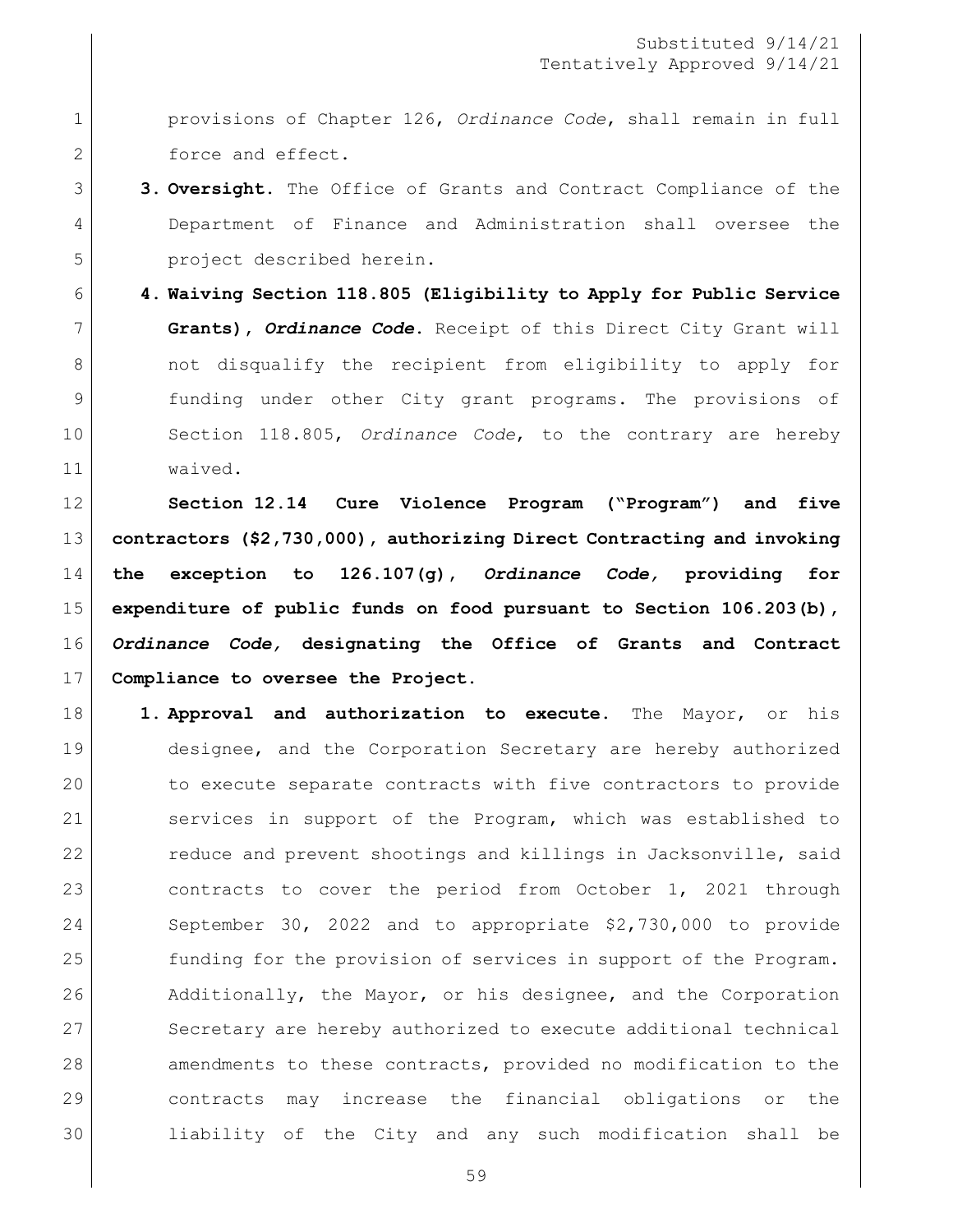1 1 technical only and shall be subject to appropriate legal review 2 and approval of the General Counsel, or his or her designee, and 3 all other appropriate action required by law.

 **2. Approval and authorization to execute agreements with up to five contractors.** The Mayor, or his designee, and the Corporation 6 Secretary, are hereby authorized to negotiate and execute contracts with Cure Violence Global through its fiscal agent 8 Public Health Institute of Metropolitan Chicago in an amount not to exceed \$150,000, Bridges to the Cure, LLC in an amount not to exceed \$800,000, Reintegration Solutions, Inc. d/b/a Noah's 11 Ark Project in an amount not to exceed \$800,000, The Potter's 12 House Community Development Empowering Center, Inc. in an amount not to exceed \$800,000 and Family Foundations of Northeast Florida, Inc. in an amount not to exceed \$180,000 to accomplish 15 the intent of the Cure Violence Program and subject to the terms, scope and conditions as more fully described in **Exhibit 12** attached hereto.

18 **3. Invoking the exception to Section 126.107(g),** *Ordinance Code***.** 19 The City is hereby authorized to enter into agreements with Cure 20 Violence Global through its fiscal agent Public Health Institute 21 of Metropolitan Chicago, Bridges to the Cure, LLC, Reintegration 22 Solutions, Inc. d/b/a Noah's Ark Project, The Potter's House 23 Community Development Empowering Center, Inc. and Family 24 Foundations of Northeast Florida, Inc., to provide services in 25 support of the Program. Pursuant to Section  $126.107(q)$ , 26 *Ordinance Code*, such procurement is exempted from competitive 27 | solicitation. With the exception of the foregoing, all other 28 provisions of Chapter 126, *Ordinance Code*, shall remain in full 29 force and effect.

30 **4. Expenditure of Public Funds on Food, pursuant to Section**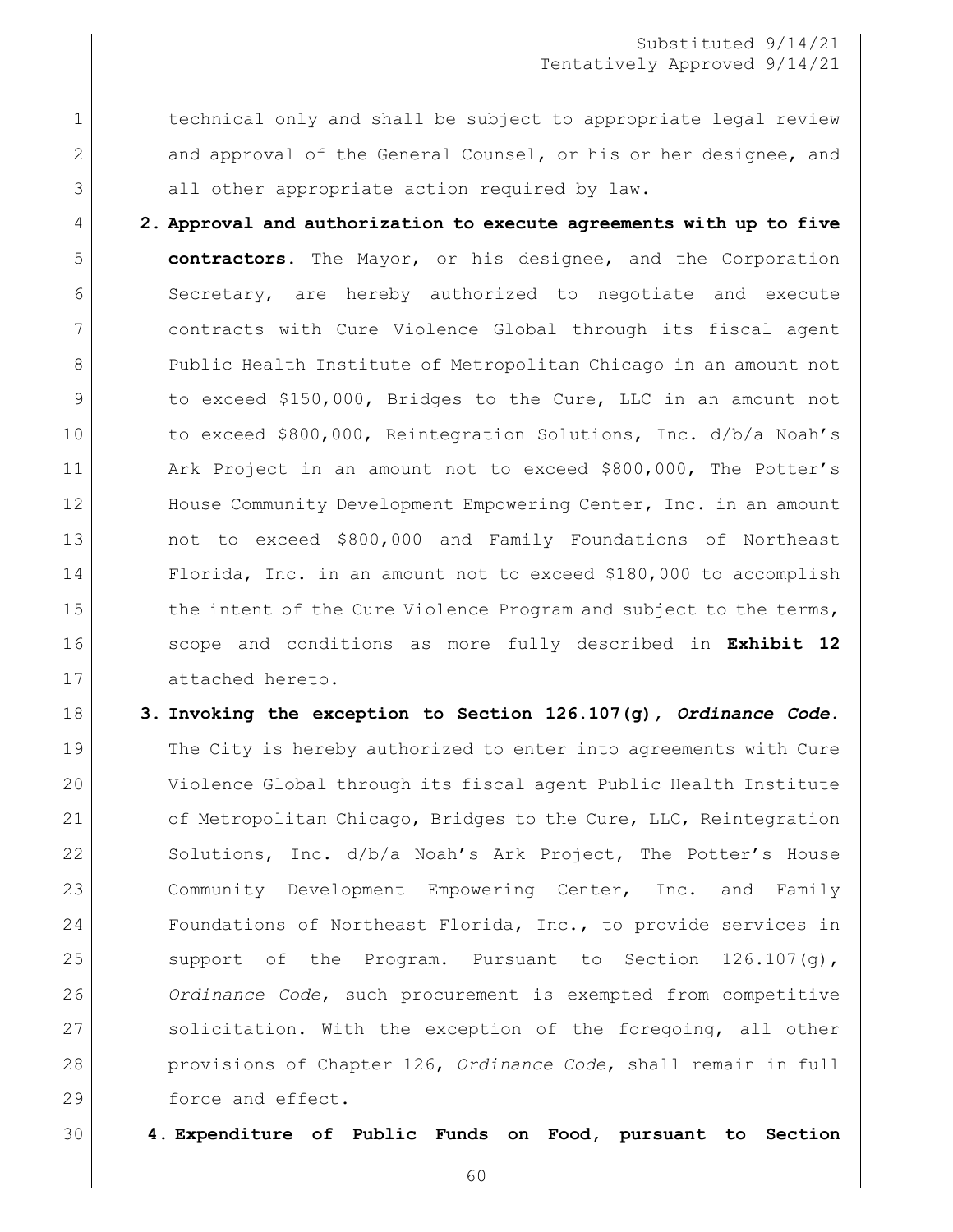**106.203(b),** *Ordinance Code***.** The Program is authorized to expend funds (up to 5% of the total grant in the aggregate) on food 3 and beverage. The purpose of the Cure Violence grant is outreach 4 to the community to effectuate change with the goal of reducing violence. The food will be one source of interacting with the community at large to implement the Program.

 **5. Oversight.** The Office of Grants and Contract Compliance of the Department of Finance and Administration shall oversee the 9 Program described herein.

 **Section 12.15 Jacksonville Local Initiatives Support Corporation ("LISC") Small Business Grant Program ("Program") (\$1,000,000), authorizing Direct Contracting and invoking the exception to 126.107(g),** *Ordinance Code,* **designating the Office of Grants and Contract Compliance to oversee the Project and Waiving Conflicting Provisions of Section 118.805 (Eligibility to apply for public service grants),** *Ordinance Code***.**

- **1. Approval and authorization to execute.** The Mayor, or his 18 designee, and the Corporation Secretary are hereby authorized 19 19 to negotiate and execute a grant agreement, including amendments thereto, in accordance with Chapter 118, Parts 1-5, *Ordinance Code*, with Jacksonville Local Initiatives Support Corporation ("LISC") in a not to exceed amount of \$1,000,000 for the 2021- 23 2022 fiscal year to be used to fund salaries, benefits, and re-24 grants in its Small Business Grant Program ("Program"), more fully described in **Revised Exhibit 13** attached hereto.
- **2. Invoking the exception to Sec. 126.107(g),** *Ordinance Code***.** The City is hereby authorized to enter into a grant agreement with 28 LISC to provide funding for costs for salaries, benefits, and re-grants. Pursuant to Section 126.107(g), *Ordinance Code*, such procurement is exempted from competitive solicitation. With the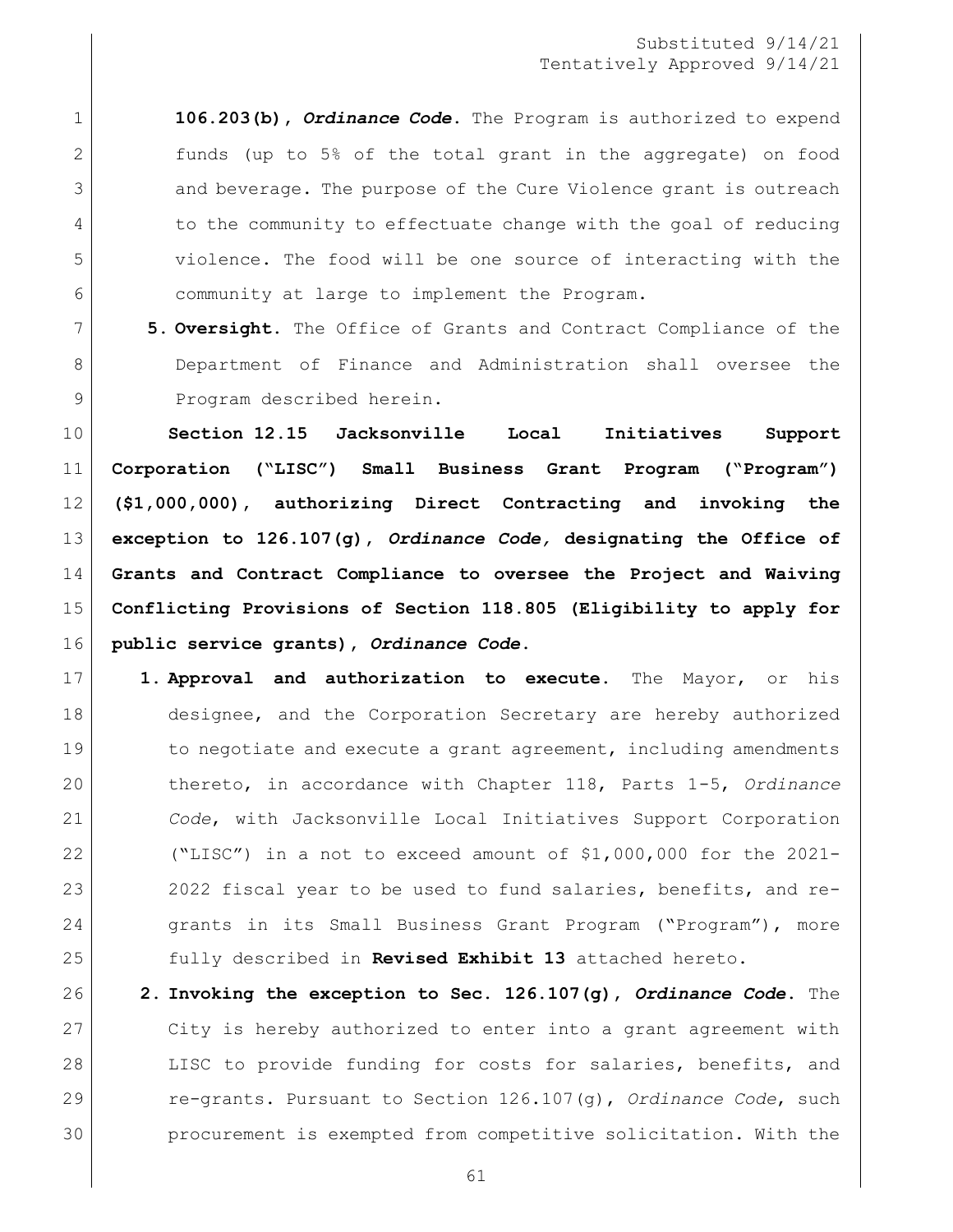1 exception of the foregoing, all other provisions of Chapter 126, *Ordinance Code*, shall remain in full force and effect.

- **3. Oversight.** The Office of Grants and Contract Compliance of the Department of Finance and Administration shall oversee the project described herein.
- **4. Waiving Section 118.805 (Eligibility to Apply for Public Service Grants),** *Ordinance Code***.** Receipt of this Direct City Grant will 8 | contract on the recipient from eligibility to apply for funding under other City grant programs. The provisions of Section 118.805, *Ordinance Code*, to the contrary are hereby waived.

 **Section 12.16 Volunteers in Medicine Jacksonville, Inc. (\$144,065), authorizing Direct Contracting and invoking the exception to 126.107(g),** *Ordinance Code,* **designating the Office of Grants and Contract Compliance to oversee the Project and Waiving Conflicting Provisions of Section 118.805 (Eligibility to apply for public service grants),** *Ordinance Code***.**

- **1. Approval and authorization to execute.** The Mayor, or his designee, and the Corporation Secretary are hereby authorized 20 to negotiate and execute a grant agreement, including amendments thereto, in accordance with Chapter 118, Parts 1-5, *Ordinance Code*, with Volunteers in Medicine Jacksonville, Inc. in a not 23 to exceed amount of \$144,065 for the 2021-2022 fiscal year to 24 be used to support the Volunteers in Medicine Jacksonville, Inc. program more fully described in **Exhibit 14** attached hereto.
- **2. Invoking the exception to Sec. 126.107(g),** *Ordinance Code***.** The City is hereby authorized to enter into a grant agreement with Volunteers in Medicine Jacksonville, Inc. to provide funding to support the Volunteers in Medicine Jacksonville, Inc. program 30 by funding costs for salaries, occupancy expenses, office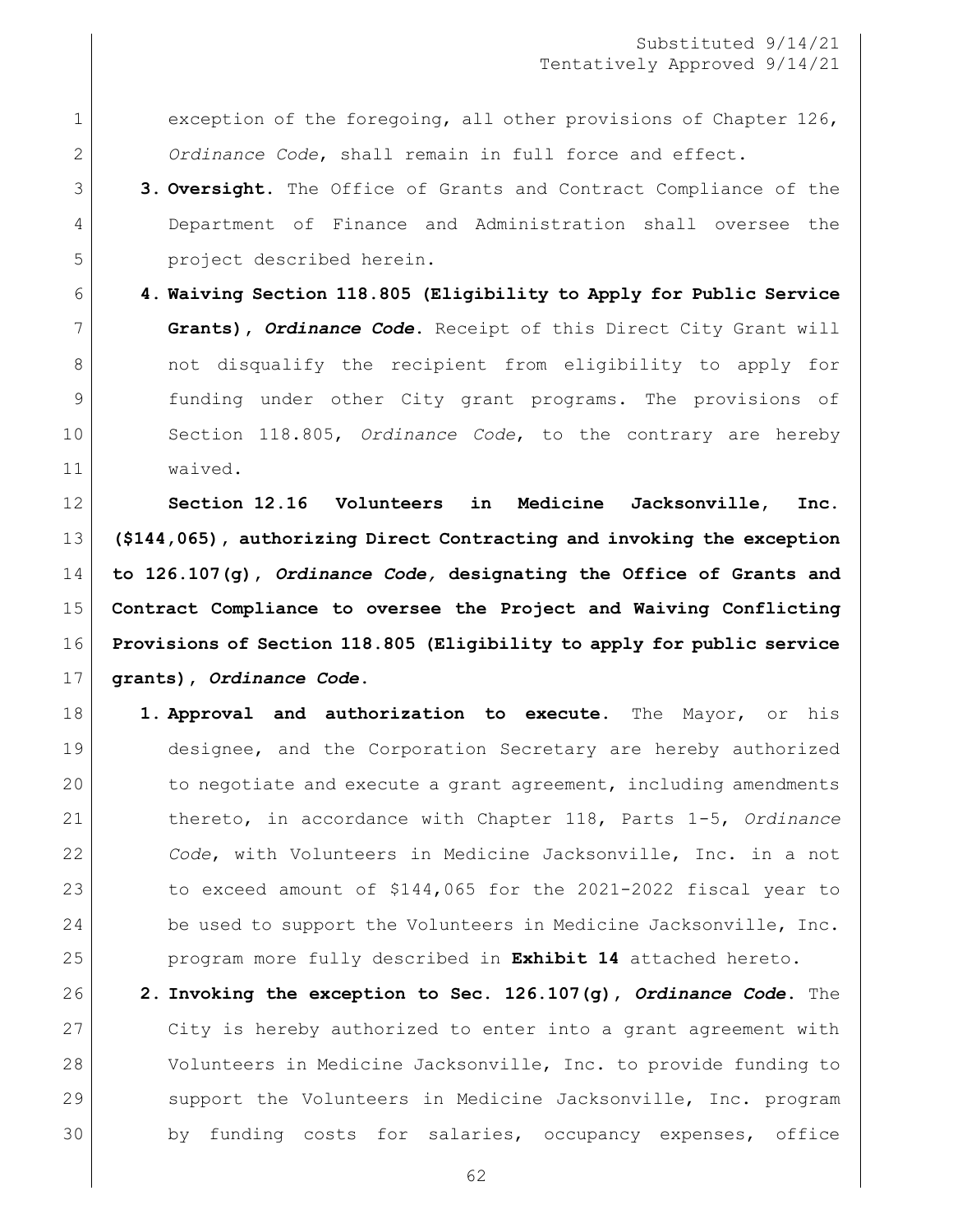expenses, and client medical expenses. Pursuant to Section 126.107(g), *Ordinance Code*, such procurement is exempted from competitive solicitation. With the exception of the foregoing, all other provisions of Chapter 126, *Ordinance Code*, shall 5 remain in full force and effect.

- **3. Oversight.** The Office of Grants and Contract Compliance of the Department of Finance and Administration shall oversee the 8 project described herein.
- **4. Waiving Section 118.805 (Eligibility to Apply for Public Service Grants),** *Ordinance Code***.** Receipt of this Direct City Grant will not disqualify the recipient from eligibility to apply for funding under other City grant programs. The provisions of Section 118.805, *Ordinance Code*, to the contrary are hereby waived.

 **Section 12.17 The Fire Watch Project, Inc. ("Project") (\$100,000), authorizing Direct Contracting and invoking the exception to 126.107(g),** *Ordinance Code,* **designating the Office of Grants and Contract Compliance to oversee the Project and Waiving Conflicting Provisions of Section 118.805 (Eligibility to apply for public service grants),** *Ordinance Code***.**

- **1. Approval and authorization to execute.** The Mayor, or his designee, and the Corporation Secretary are hereby authorized 23 to negotiate and execute a grant agreement, including amendments thereto, in accordance with Chapter 118, Parts 1-5, *Ordinance Code*, with The Fire Watch Project, Inc. in a not to exceed amount of \$100,000 for the 2021-2022 fiscal year to be used to support the project more fully described in **Revised Exhibit 15** attached hereto.
- **2. Invoking the exception to Sec. 126.107(g),** *Ordinance Code***.** The City is hereby authorized to enter into a grant agreement with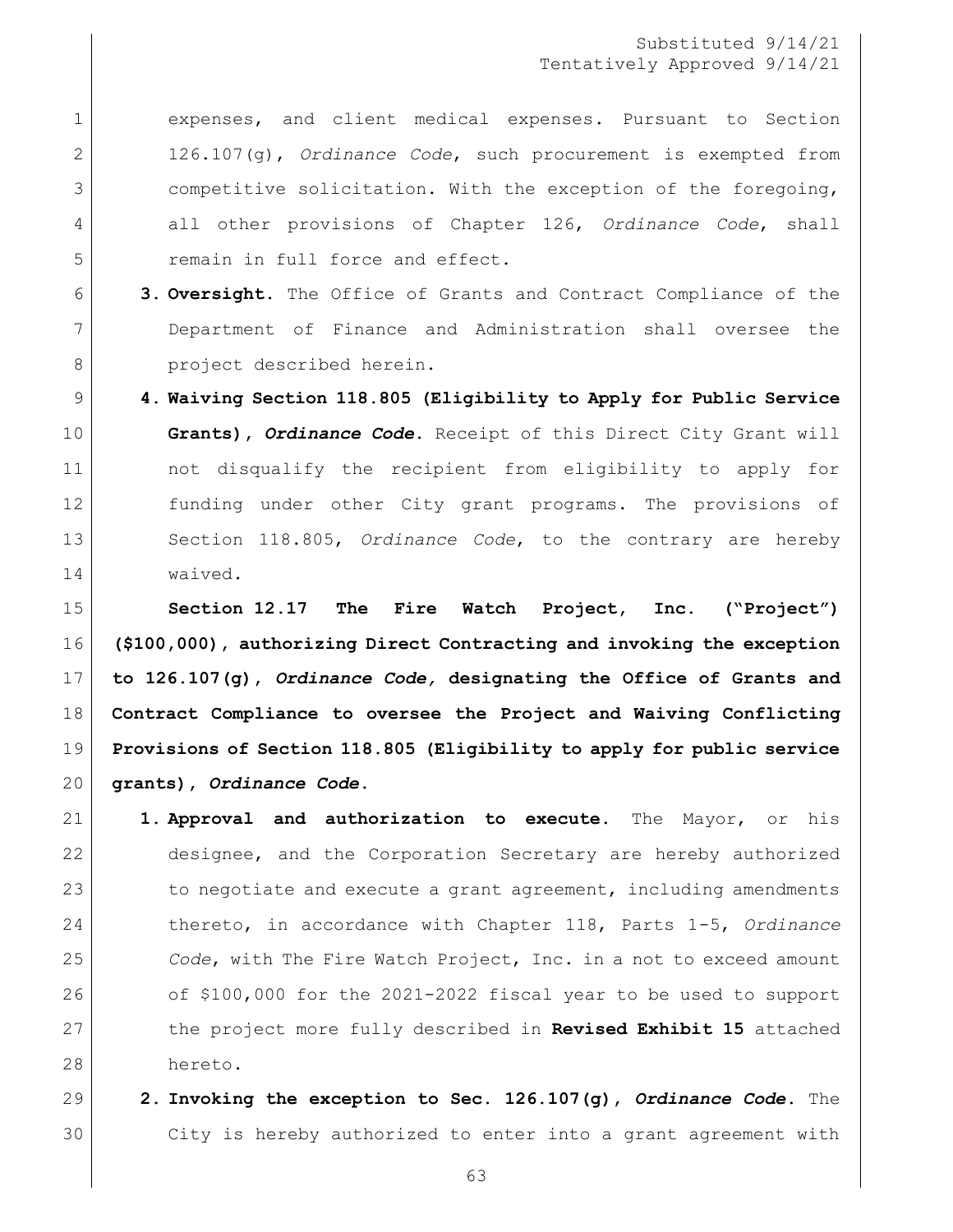1 The Fire Watch Project, Inc. to provide funding to support the 2 project by funding costs for salaries, printing and advertising, outreach, digital and social media, micro-grants, payroll and accounting services, and parking and tools. Pursuant to Section 126.107(g), *Ordinance Code*, such procurement is exempted from competitive solicitation. With the exception of the foregoing, all other provisions of Chapter 126, *Ordinance Code*, shall 8 remain in full force and effect.

- **3. Oversight.** The Office of Grants and Contract Compliance of the Department of Finance and Administration shall oversee the project described herein.
- **4. Waiving Section 118.805 (Eligibility to Apply for Public Service Grants),** *Ordinance Code***.** Receipt of this Direct City Grant will not disqualify the recipient from eligibility to apply for funding under other City grant programs. The provisions of Section 118.805, *Ordinance Code*, to the contrary are hereby waived.

 **Section 12.18 The Pollock Group, LLC for the Florida Black Expo ("Program") (\$25,000), authorizing Direct Contracting and invoking the exception to 126.107(g),** *Ordinance Code,* **Designating the Office of Grants and Contract Compliance to oversee the Project and Waiving Conflicting Provisions of Section 118.805 (Eligibility to apply for public service grants),** *Ordinance Code***.**

 **1. Approval and authorization to execute.** The Mayor, or his designee, and the Corporation Secretary are hereby authorized 26 to negotiate and execute a grant agreement, including amendments thereto, in accordance with Chapter 118, Parts 1-5, *Ordinance Code*, with The Pollock Group, LLC for the Florida Black Expo in a not to exceed amount of \$25,000 for the 2021-2022 fiscal year to be used to support the Florida Black Expo more fully described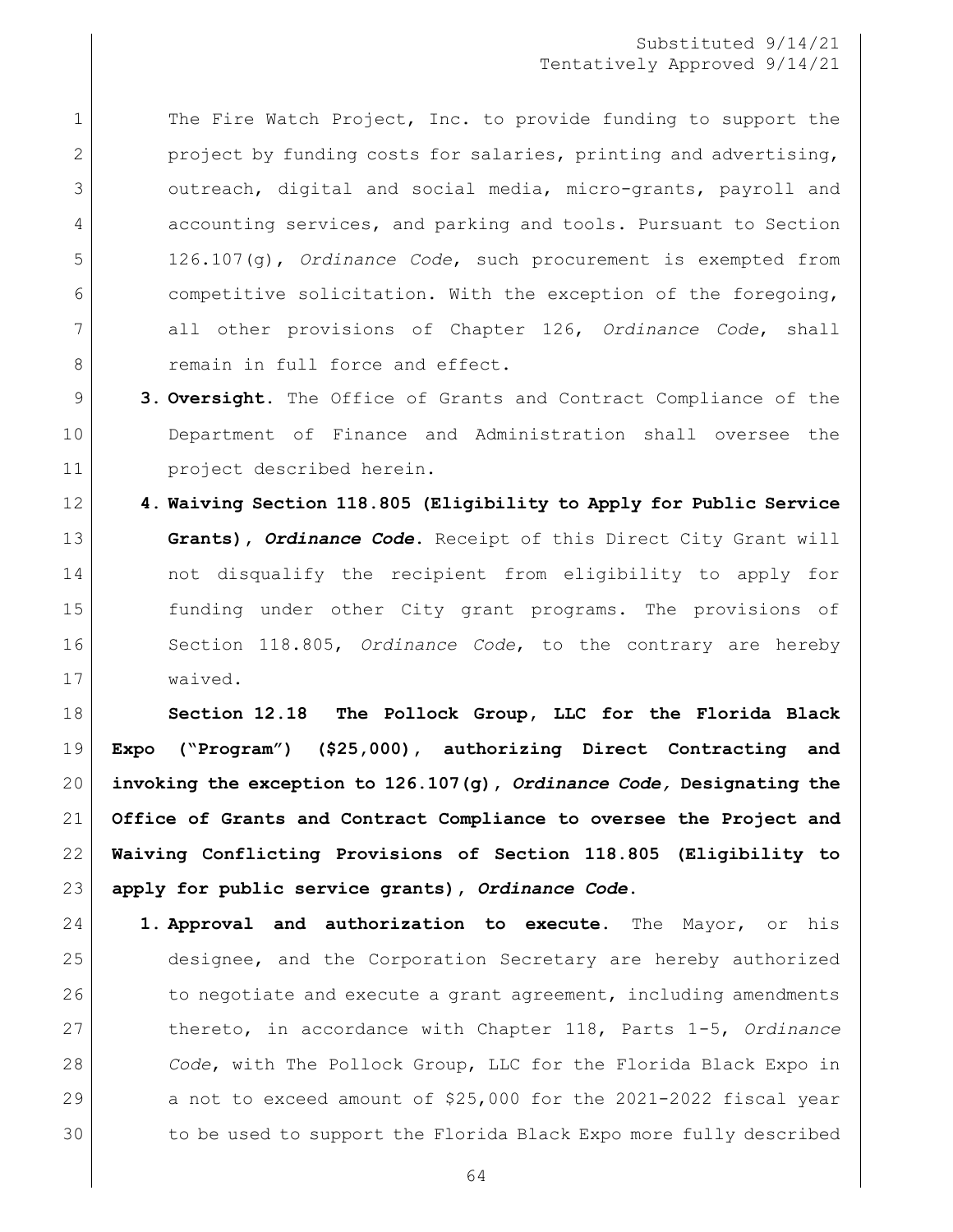1 in **Revised Exhibit 16** attached hereto.

- **2. Invoking the exception to Sec. 126.107(g),** *Ordinance Code***.** The City is hereby authorized to enter into a grant agreement with The Pollock Group, LLC for the Florida Black Expo to provide funding to support the program by funding costs for salaries, benefits, facility rental, and expo-related event costs. Pursuant to Section 126.107(g), *Ordinance Code*, such procurement 8 is exempted from competitive solicitation. With the exception of the foregoing, all other provisions of Chapter 126, *Ordinance Code*, shall remain in full force and effect.
- **3. Oversight.** The Office of Grants and Contract Compliance of the Department of Finance and Administration shall oversee the 13 project described herein.
- **4. Waiving Section 118.805 (Eligibility to Apply for Public Service Grants),** *Ordinance Code***.** Receipt of this Direct City Grant will 16 and the not disqualify the recipient from eligibility to apply for funding under other City grant programs. The provisions of Section 118.805, *Ordinance Code*, to the contrary are hereby waived.

 **Section 12.19 Farm Share, Inc. (\$1,100,000) authorizing Direct Contracting and invoking the exception to 126.107(g),** *Ordinance Code,*  **Designating the Office of Economic Development to oversee the Project.** 

 **1. Approval and authorization to execute.** The Mayor, or his designee, and the Corporation Secretary are hereby authorized 26 to negotiate and execute a grant agreement, including amendments thereto, in accordance with Chapter 118, Parts 1-5, *Ordinance Code*, with Farm Share, Inc. in a not to exceed amount of  $$1,100,000$  for the 2021-2022 fiscal year to be used for the 30 occupancy and warehousing for the Farm Share program, subject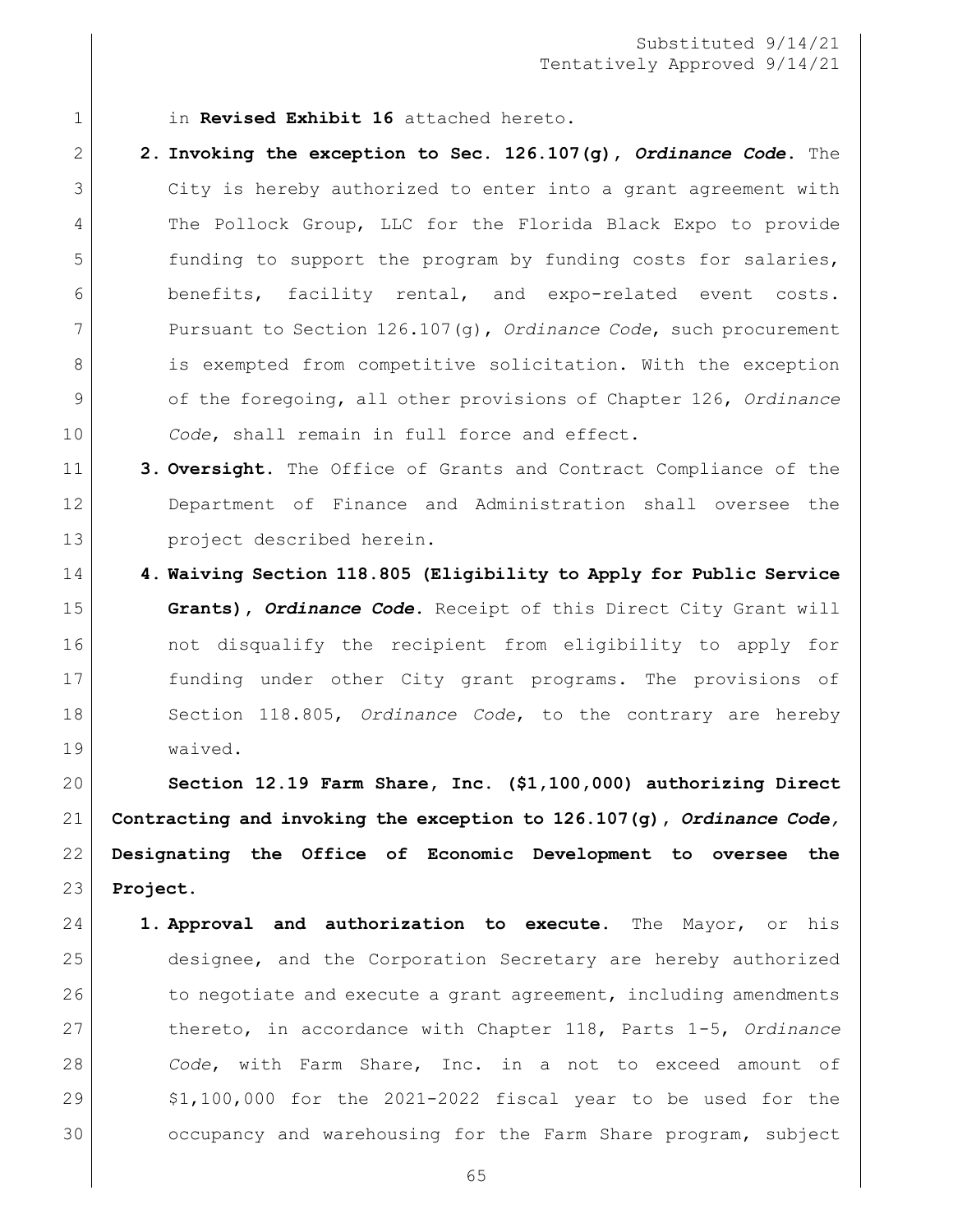1 1 to the terms, scope and conditions more fully described in **Exhibit 17** attached hereto.

 **2. Invoking the exception to Sec. 126.107(g),** *Ordinance Code***.** The City is hereby authorized to enter into a grant agreement with Farm Share, Inc. to provide funding for the occupancy and warehousing for the Farm Share program. Pursuant to Section 126.107(g), *Ordinance Code*, such procurement is exempted from 8 competitive solicitation. With the exception of the foregoing, all other provisions of Chapter 126, *Ordinance Code*, shall 10 remain in full force and effect.

 **3. Oversight.** The Office of Economic Development shall oversee the 12 agreement described herein.

 **Section 12.20 Regional Food Bank of Northeast Florida, Inc. d/b/a Feeding Northeast Florida (\$1,200,000) authorizing Direct Contracting and invoking the exception to 126.107(g),** *Ordinance Code***, Designating the Office of Economic Development to oversee the Project.** 

- **1. Approval and authorization to execute.** The Mayor, or his designee, and the Corporation Secretary are hereby authorized 20 to negotiate and execute a grant agreement, including amendments thereto, in accordance with Chapter 118, Parts 1-5, *Ordinance Code*, with Regional Food Bank of Northeast Florida, Inc. d/b/a Feeding Northeast Florida in a not to exceed amount of \$1,200,000 24 for the 2021-2022 fiscal year to be used for the acquisition, 25 renovation and equipping of the Beaver Street Farmers Market, 26 subject to the terms, scope and conditions more fully described in **Revised Exhibit 18** attached hereto.
- **2. Invoking the exception to Sec. 126.107(g),** *Ordinance Code***.** The City is hereby authorized to enter into a grant agreement with Regional Food Bank of Northeast Florida, Inc. d/b/a Feeding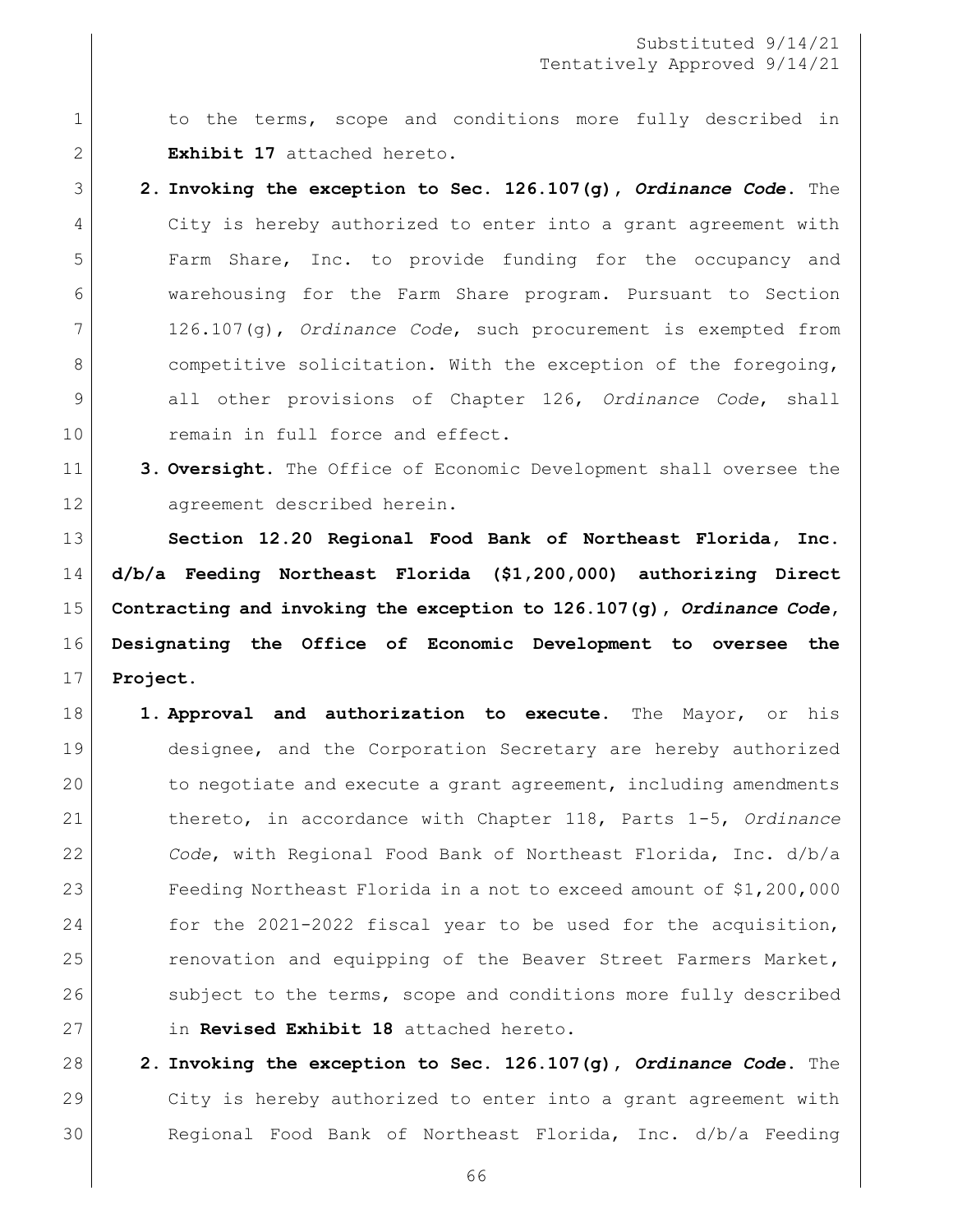1 | Northeast Florida to provide funding for the acquisition, **canovation** and equipping of the Beaver Street Farmers Market. Pursuant to Section 126.107(g), *Ordinance Code*, such procurement is exempted from competitive solicitation. With the exception of the foregoing, all other provisions of Chapter 126, *Ordinance Code*, shall remain in full force and effect.

 **3. Oversight.** The Office of Economic Development shall oversee the 8 agreement described herein.

 **Section 12.21 Friends of the Brentwood Public Library, Inc. (\$25,000), authorizing Direct Contracting and invoking the exception to 126.107(g),** *Ordinance Code,* **providing for expenditure of public funds on food pursuant to Section 106.203(b),** *Ordinance Code***.**

- **1. Approval and authorization to execute.** The Mayor, or his 14 designee, and the Corporation Secretary are hereby authorized 15 to negotiate and execute a grant agreement, including amendments 16 thereto, in accordance with Chapter 118, Parts 1, 2, 4 and 5, *Ordinance Code*, with Friends of the Brentwood Public Library, Inc. for the James Weldon Johnson Writer's Festival in a not to exceed amount of \$25,000 for the 2021-2022 fiscal year as more fully described in **Exhibit 20** attached hereto.
- **2. Invoking the exception to Sec. 126.107(g),** *Ordinance Code***.** The City is hereby authorized to enter into a grant agreement with 23 Friends of the Brentwood Public Library, Inc. for programming associated with the James Weldon Johnson Writer's Festival. Pursuant to Section 126.107(g), *Ordinance Code*, such procurement is exempted from competitive solicitation. With the exception of the foregoing, all other provisions of Chapter 126, *Ordinance Code*, shall remain in full force and effect.
- **3. Expenditure of Public Funds on Food, pursuant to Section 106.203(b),** *Ordinance Code***.** The Program is authorized to expend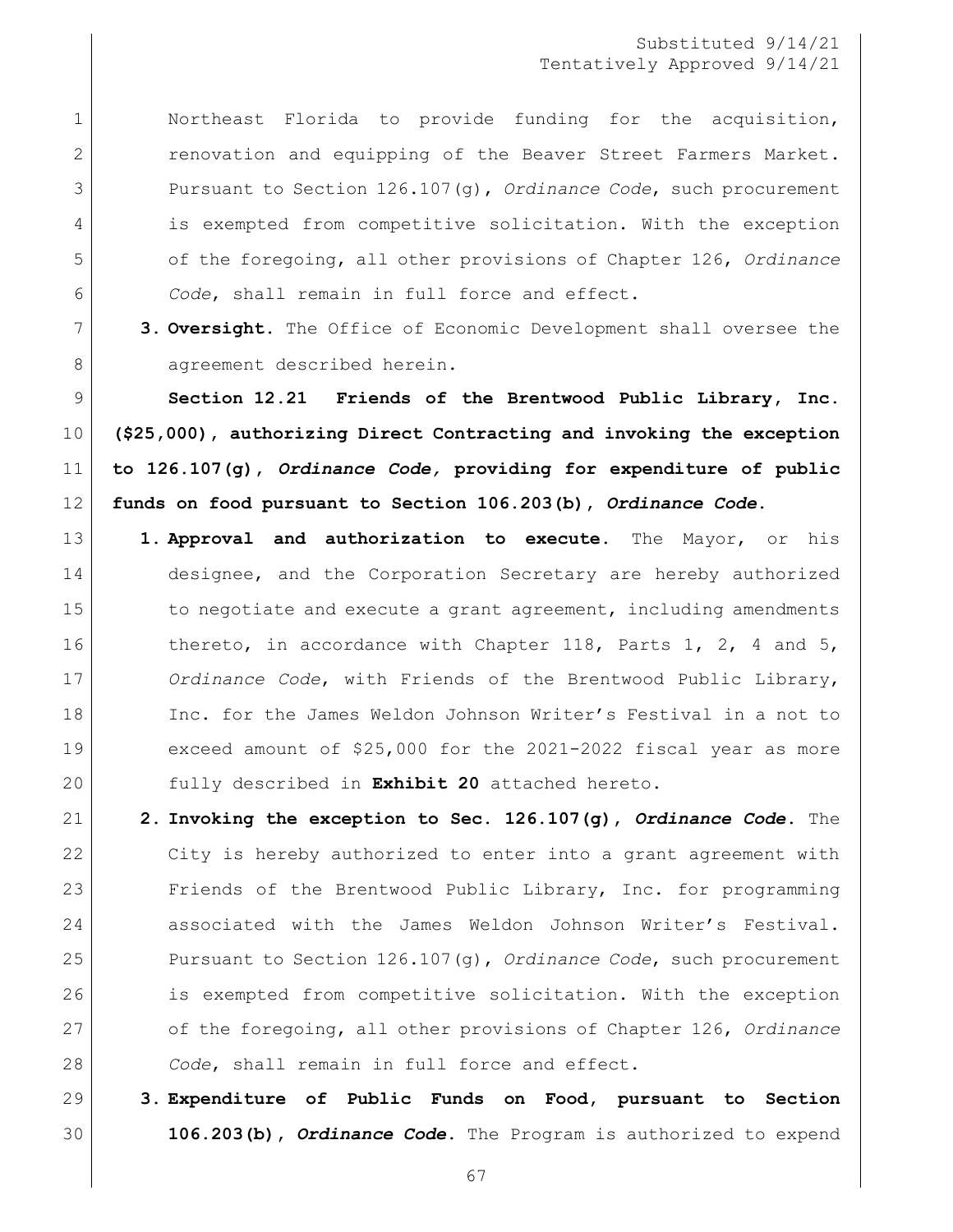1 funds (up to 5% of the total grant in the aggregate) on food and beverage. The purpose of the James Weldon Johnson Writer's Festival is outreach to the community to effectuate change with 4 the goal of increasing interest in reading. The food will be one source of interacting with the community at large to implement the program.

- **4. Oversight.** The Jacksonville Public Library shall oversee the 8 project described herein.
- **5. Waiving Section 118.805 (Eligibility to Apply for Public Service Grants),** *Ordinance Code***.** Receipt of this Direct City Grant will not disqualify the recipient from eligibility to apply for funding under other City grant programs. The provisions of Section 118.805, *Ordinance Code*, to the contrary are hereby waived.

 **Section 12.22 NE Florida Sober Living Alliance, Inc. (\$25,000), authorizing Direct Contracting and invoking the exception to 126.107(g),** *Ordinance Code,* **Designating the Office of Grants and Contract Compliance of the Department of Finance and Administration to oversee the Project, Waiving Section 118.805 (Eligibility to Apply for Public Service Grants),** *Ordinance Code***.**

- **1. Approval and authorization to execute.** The Mayor, or his designee, and the Corporation Secretary are hereby authorized 23 to negotiate and execute a grant agreement, including amendments thereto, in accordance with Chapter 118, Parts 1 - 5, *Ordinance Code*, with NE Florida Sober Living Alliance, Inc. for the 26 administration of the Jumpstart program in a not to exceed amount 27 of  $$25,000$  for the 2021-2022 fiscal year, which may be expended 28 over a two year term through fiscal year 2022-2023, as more fully described in **Exhibit 21** attached hereto.
- **2. Invoking the exception to Sec. 126.107(g),** *Ordinance Code***.** The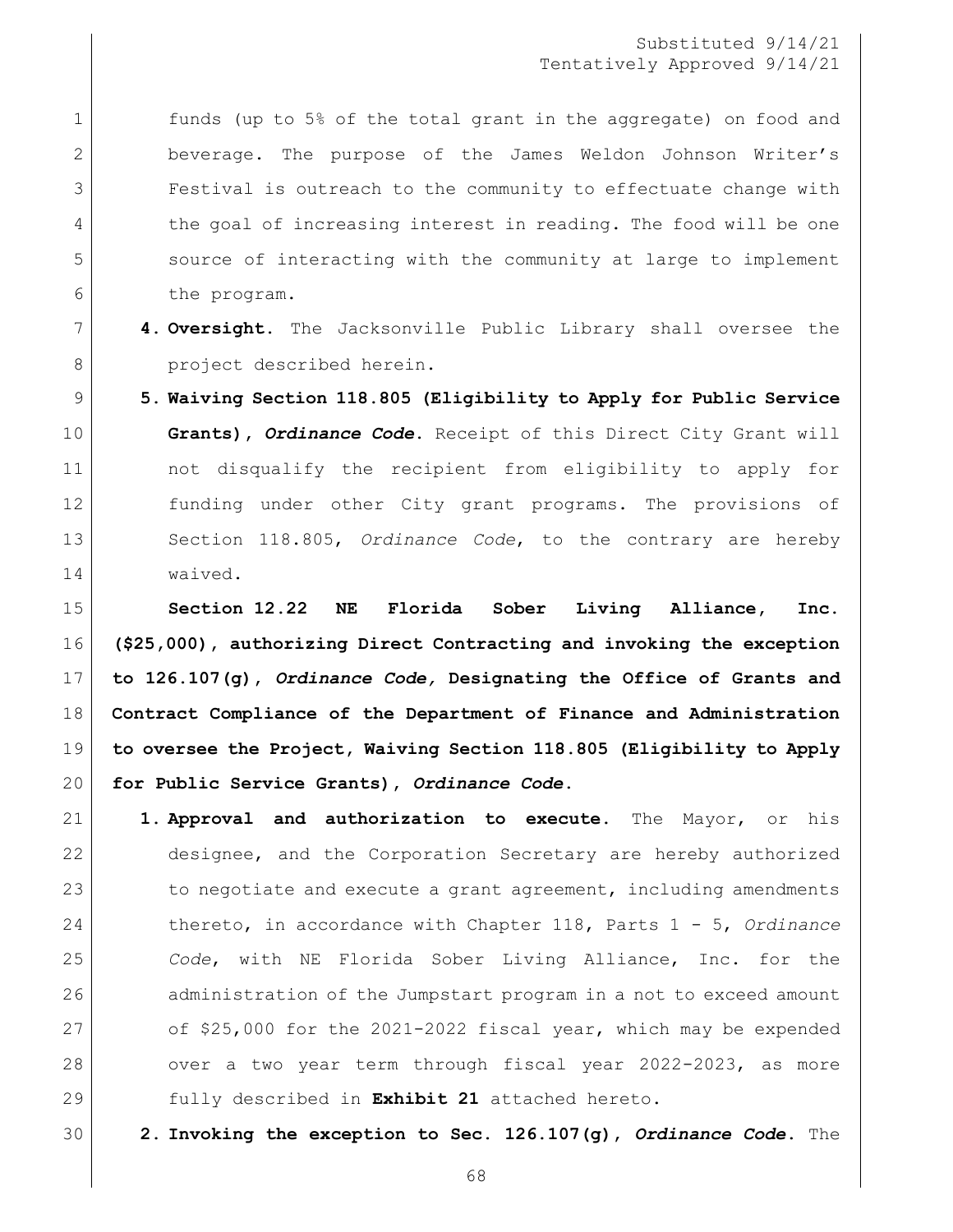1 city is hereby authorized to enter into a grant agreement with 2 NE Florida Sober Living Alliance, Inc. for continuation of the Jumpstart program. Pursuant to Section 126.107(g), *Ordinance Code*, such procurement is exempted from competitive 5 solicitation. With the exception of the foregoing, all other provisions of Chapter 126, *Ordinance Code*, shall remain in full 7 force and effect.

- **3. Oversight.** The Office of Grants and Contract Compliance of the Department of Finance and Administration shall oversee the 10 project described herein.
- **4. Waiving Section 118.805 (Eligibility to Apply for Public Service Grants),** *Ordinance Code***.** Receipt of this Direct City Grant will 13 and the recipient from eligibility to apply for funding under other City grant programs. The provisions of Section 118.805, *Ordinance Code*, to the contrary are hereby waived.

 **Section 12.23 M.A.D. D.A.D.S., Jacksonville Chapter, Inc. (\$15,000), authorizing Direct Contracting and invoking the exception to 126.107(g),** *Ordinance Code,* **providing for expenditure of public funds on food pursuant to Section 106.203(b), designating the Office of Grants and Contract Compliance to oversee the Project.**

- **1. Approval and authorization to execute.** The Mayor, or his designee, and the Corporation Secretary are hereby authorized 24 to negotiate and execute a grant agreement, including amendments 25 thereto, in accordance with Chapter 118, Parts 1, 2, 4 and 5, *Ordinance Code*, with M.A.D. D.A.D.S., Jacksonville Chapter, Inc. in a not to exceed amount of \$15,000 for the 2021-2022 fiscal year to be used for the Sankofa program as more fully described in **Exhibit 22** attached hereto.
- **2. Invoking the exception to Sec. 126.107(g),** *Ordinance Code***.** The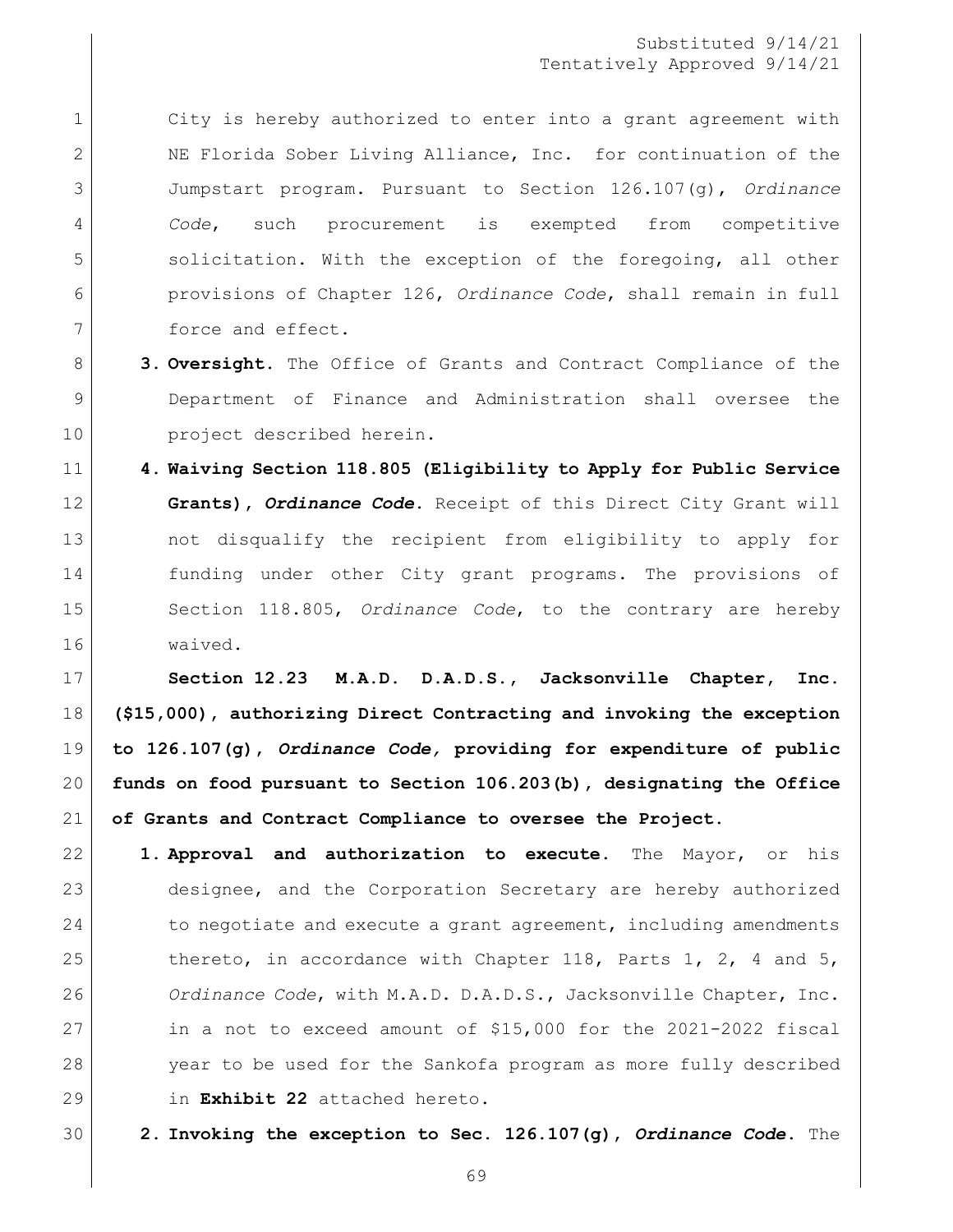1 city is hereby authorized to enter into a grant agreement with 2 M.A.D. D.A.D.S., Jacksonville Chapter, Inc. for the Sankofa program. Pursuant to Section 126.107(g), *Ordinance Code*, such procurement is exempted from competitive solicitation. With the 5 exception of the foregoing, all other provisions of Chapter 126, *Ordinance Code*, shall remain in full force and effect.

- **3. Expenditure of Public Funds on Food, pursuant to Section 106.203(b),** *Ordinance Code***.** The Program is authorized to expend funds (up to 5% of the total grant in the aggregate) on food and beverage. The purpose of this 8-week curriculum 11 concentrates on the daily problems facing each participant, learning skills and goal setting while building strong values and principles that will ultimately enable participants to function in everchanging neighborhoods within the city. Upon completion of the program, there is graduation dinner to celebrate the end of the course. The food will be provided 17 during the graduation dinner.
- **4. Oversight.** The Office of Grants and Contract Compliance of the Department of Finance and Administration shall oversee the project described herein.
- **5. Waiving Section 118.805 (Eligibility to Apply for Public Service Grants),** *Ordinance Code***.** Receipt of this Direct City Grant will not disqualify the recipient from eligibility to apply for funding under other City grant programs. The provisions of Section 118.805, *Ordinance Code*, to the contrary are hereby waived.

 **Section 12.24 Angela Spears Communications, LLC. (\$100,000), authorizing Direct Contracting and invoking the exception to 126.107(g),** *Ordinance Code,* **providing for expenditure of public funds on food pursuant to Section 106.203(b), designating the Office of**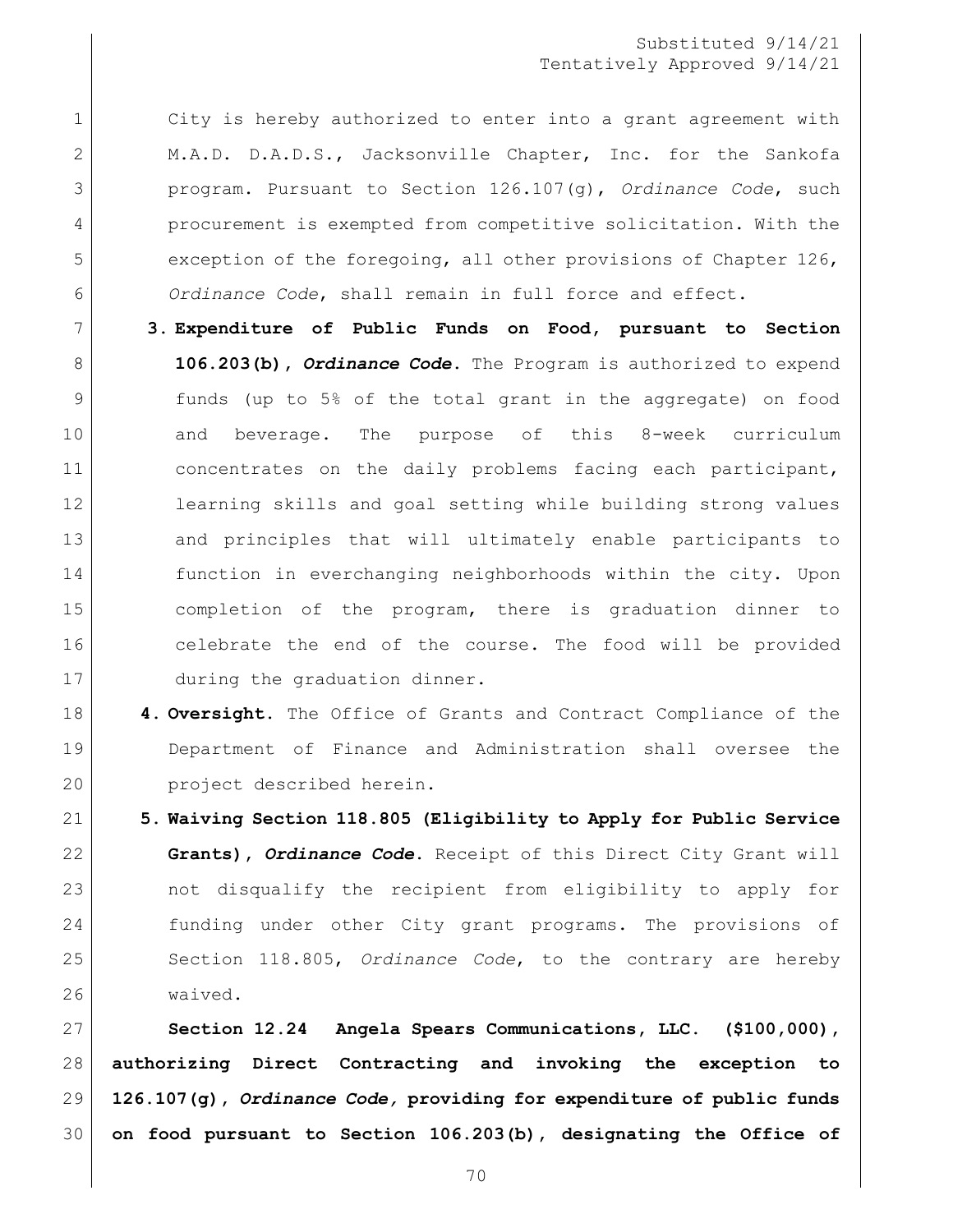**Grants and Contract Compliance to oversee the Project.**

 **1. Approval and authorization to execute.** The Mayor, or his designee, and the Corporation Secretary are hereby authorized 4 to negotiate and execute a grant agreement, including amendments 5 thereto, in accordance with Chapter 118, Parts 1, 2, 4 and 5, *Ordinance Code*, with Angela Spears Communications, LLC. for a public awareness campaign in a not to exceed amount of \$100,000 8 for the 2021-2022 fiscal year to be used for a program entitled "Violent Crime, Trauma and Mental Health: Impact on the Community" as more fully described in **Exhibit 23** attached hereto.

 **2. Invoking the exception to Sec. 126.107(g),** *Ordinance Code***.** The City is hereby authorized to enter into a grant agreement with Angela Spears Communications, LLC. for a public awareness campaign entitled "Violent Crime, Trauma and Mental Health: Impact on the Community". Pursuant to Section 126.107(g), *Ordinance Code*, such procurement is exempted from competitive 18 solicitation. With the exception of the foregoing, all other provisions of Chapter 126, *Ordinance Code*, shall remain in full 20 force and effect.

 **3. Expenditure of Public Funds on Food, pursuant to Section 106.203(b),** *Ordinance Code***.** The Program is authorized to expend funds (up to 5% of the total grant in the aggregate) on food and beverage. The purpose of the public awareness campaign is outreach to the community to effectuate change with the goal of reducing violence and improving mental health. The food will be one source of interacting with the community at large to 28 implement the public awareness campaign.

 **4. Oversight.** The Office of Grants and Contract Compliance of the Department of Finance and Administration shall oversee the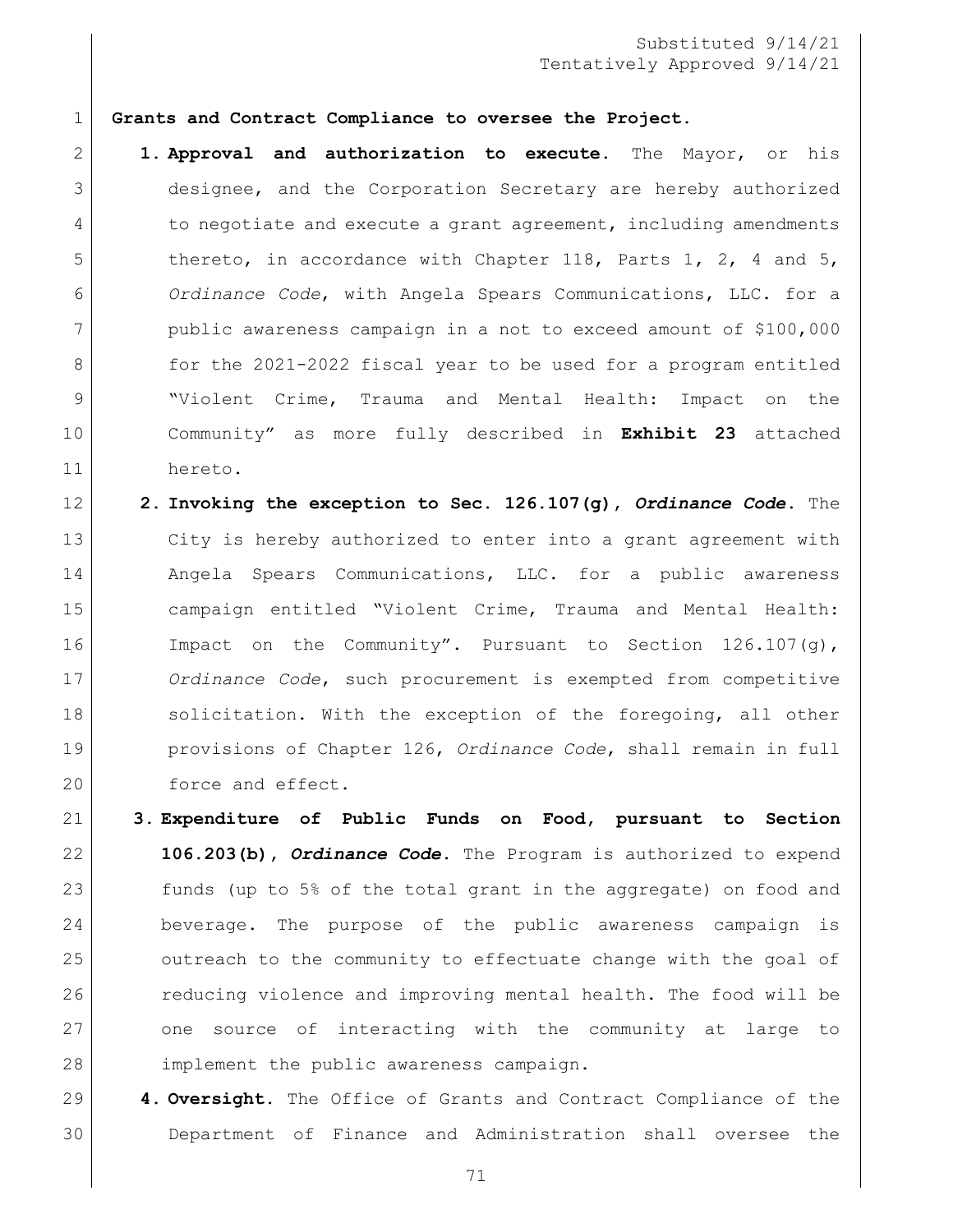project described herein.

#### **Part XIII. Community Redevelopment Agency Budgets.**

 **Section 13.1 Renew Arlington Community Redevelopment Agency budget and carryover language.**

 The Jacksonville City Council seated as the Renew Arlington Community Redevelopment Agency ("Renew Arlington CRA"), pursuant to §163.357, F.S., for the Renew Arlington Community Redevelopment Area has approved the Renew Arlington CRA 2021-2022 budget. From the estimated operating and other revenues set forth on **Revised Schedule S**, there are hereby appropriated the sums set forth on **Revised Schedule S** for the indicated purposes of the Renew Arlington CRA. The estimated revenues and appropriations provided therein, together with 13 | the other applicable provisions of this ordinance, shall constitute the annual budget and appropriations for the Renew Arlington CRA for its fiscal year beginning October 1, 2021 and ending September 30, 2022, which budget is hereby adopted and approved by the Council.

 **Section 13.2 KingSoutel Crossing Community Redevelopment Agency budget and carryover language.**

 The Jacksonville City Council seated as the KingSoutel Crossing Community Redevelopment Agency ("KingSoutel Crossing CRA"), pursuant to §163.357, F.S., for the KingSoutel Crossing Community Redevelopment Area has approved the KingSoutel Crossing CRA 2021-2022 budget. From the estimated operating and other revenues set forth on **Schedule T**, there are hereby appropriated the sums set forth on **Schedule T** for the indicated purposes of the KingSoutel Crossing CRA. The estimated revenues and appropriations provided therein, together with the other applicable provisions of this ordinance, shall constitute the annual budget and appropriations for the KingSoutel Crossing CRA for its fiscal year beginning October 1, 2021 and ending September 30, 2022, which budget is hereby adopted and approved by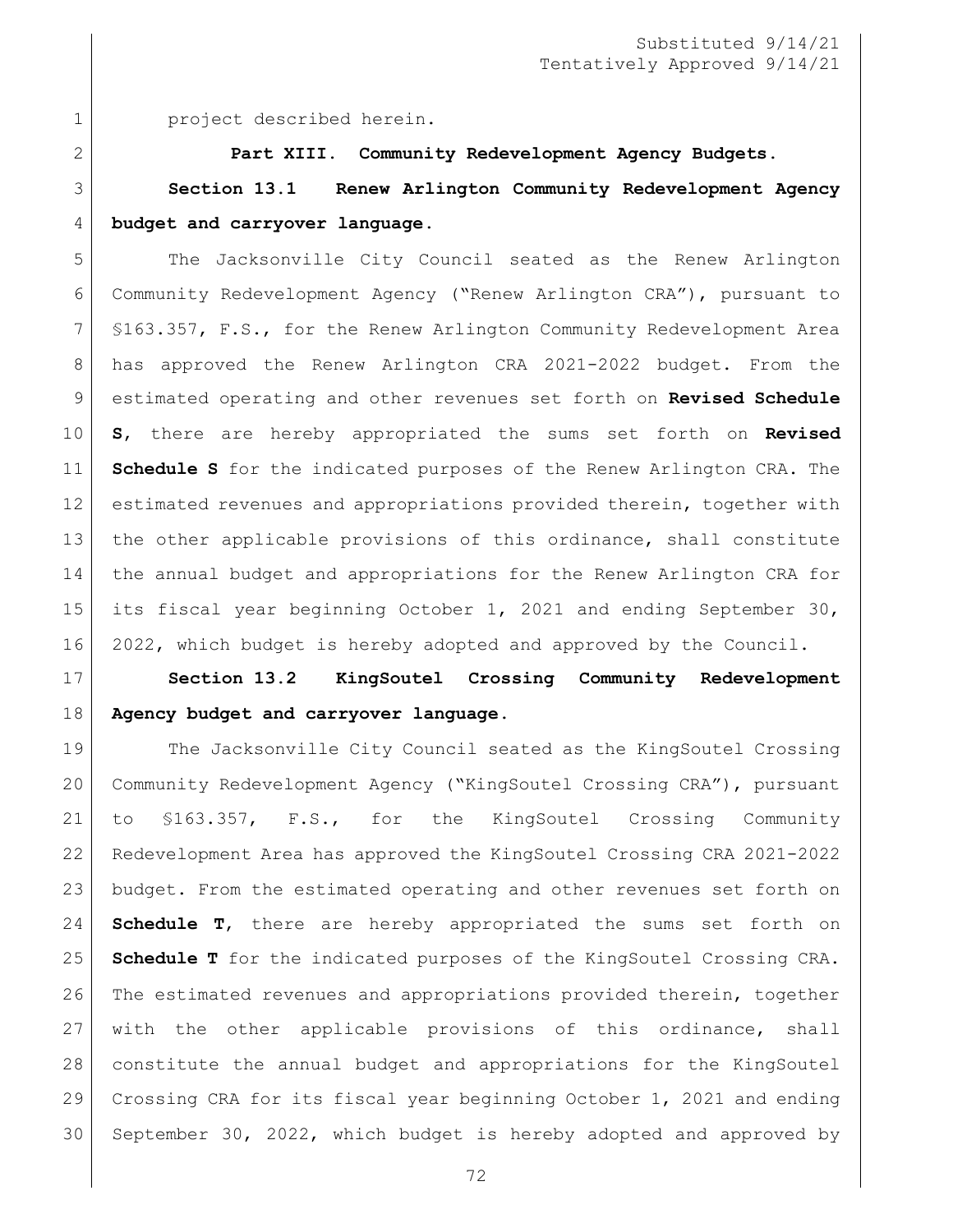the Council.

# **Section 13.3 Jacksonville International Airport Community Redevelopment Agency budget and carryover language.**

 The Jacksonville City Council seated as the Jacksonville International Airport Community Redevelopment Agency ("JIA CRA"), pursuant to §163.357, *F.S.*, for the Jacksonville International Airport Community Redevelopment Area has approved the JIA CRA 2021- 2022 budget. From the estimated operating and other revenues set forth on **Schedule U**, there are hereby appropriated the sums set forth on **Schedule U** for the indicated purposes of the JIA CRA. The estimated revenues and appropriations provided therein, together with the other 12 applicable provisions of this ordinance, shall constitute the annual budget and appropriations for the JIA CRA for its fiscal year beginning October 1, 2021 and ending September 30, 2022, which budget is hereby adopted and approved by the Council.

## **Section 13.4 DIA Community Redevelopment Agency and carryover language.**

18 | The Downtown Investment Authority seated as the Community Redevelopment Agency ("DIA CRA") for the Downtown Northbank Community Redevelopment Area and the Southside Community Redevelopment Area has approved the 2021-2022 budget for the Community Redevelopment Agency. From the estimated operating and other revenues set forth on **Revised Schedule V**, there are hereby appropriated the sums set forth on **Revised Schedule V** for the indicated purposes of the Downtown Northbank Community Redevelopment Area and the Southside Community Redevelopment Area. The estimated revenues and appropriations provided therein, together with the other applicable provisions of this ordinance, shall constitute the annual budget and appropriations for the Downtown Investment Authority Community Redevelopment Areas for its fiscal year beginning October 1, 2021 and ending September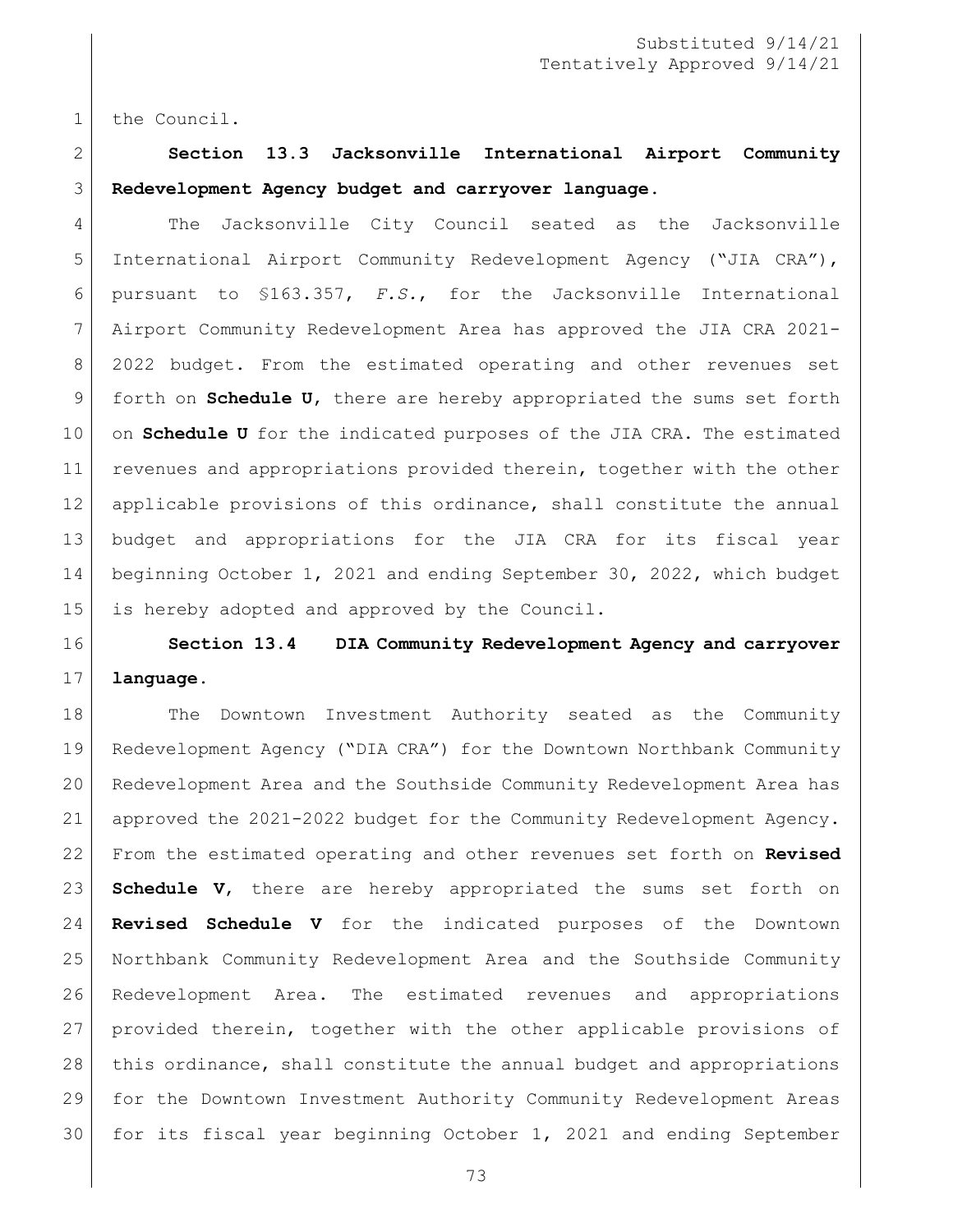1 30, 2022, which budget is hereby adopted and approved by the Council.

**Part XIV. Duval County Tourist Development Council.**

 **Section 14.1 Duval County Tourist Development Council (TDC) budget.**

 Pursuant to Section 70.105, *Ordinance Code*, the Tourist Development Council (TDC) shall annually submit a proposed budget to the Mayor, to be included as part of the annual budget. The Tourist Development Council shall administer the budget approved by the City Council in accordance with the Tourist Development Plan, subject to the provisions of [Chapter 106](https://library.municode.com/fl/jacksonville/codes/code_of_ordinances?nodeId=TITVADPE_CH106BUACCO) and [Chapter 666.](https://library.municode.com/fl/jacksonville/codes/code_of_ordinances?nodeId=TITXVIIILIRE_CH666DUCOTODEPL) The TDC budget for the 2021-2022 fiscal year is as set forth in **Revised Schedule W**.

- 
- 

# **Part XV. Schedules Incorporated, Severability, Document Reconciliation, Effective Date.**

#### **Section 15.1 Incorporation of Schedules.**

16 All Schedules, Attachments and Exhibits attached hereto are incorporated herein by this reference and made a part hereof.

#### **Section 15.2 Severability.**

19 If any part, section, subsection or other portion of this ordinance or any application thereof to any person or circumstances is declared to be void, unconstitutional or invalid for any reason, 22 such part, section, subsection or other portion, or the proscribed application thereof, shall be severable and the remaining provisions of this ordinance and all applications thereof not having been declared void, unconstitutional or invalid shall remain in full force and effect. The Council declares that no invalid or proscribed provision of application was an inducement to the enactment of this ordinance and that it would have enacted this ordinance regardless 29 of the invalid or proscribed provision or application.

**Section 15.3 Reconciliation of schedules, text,**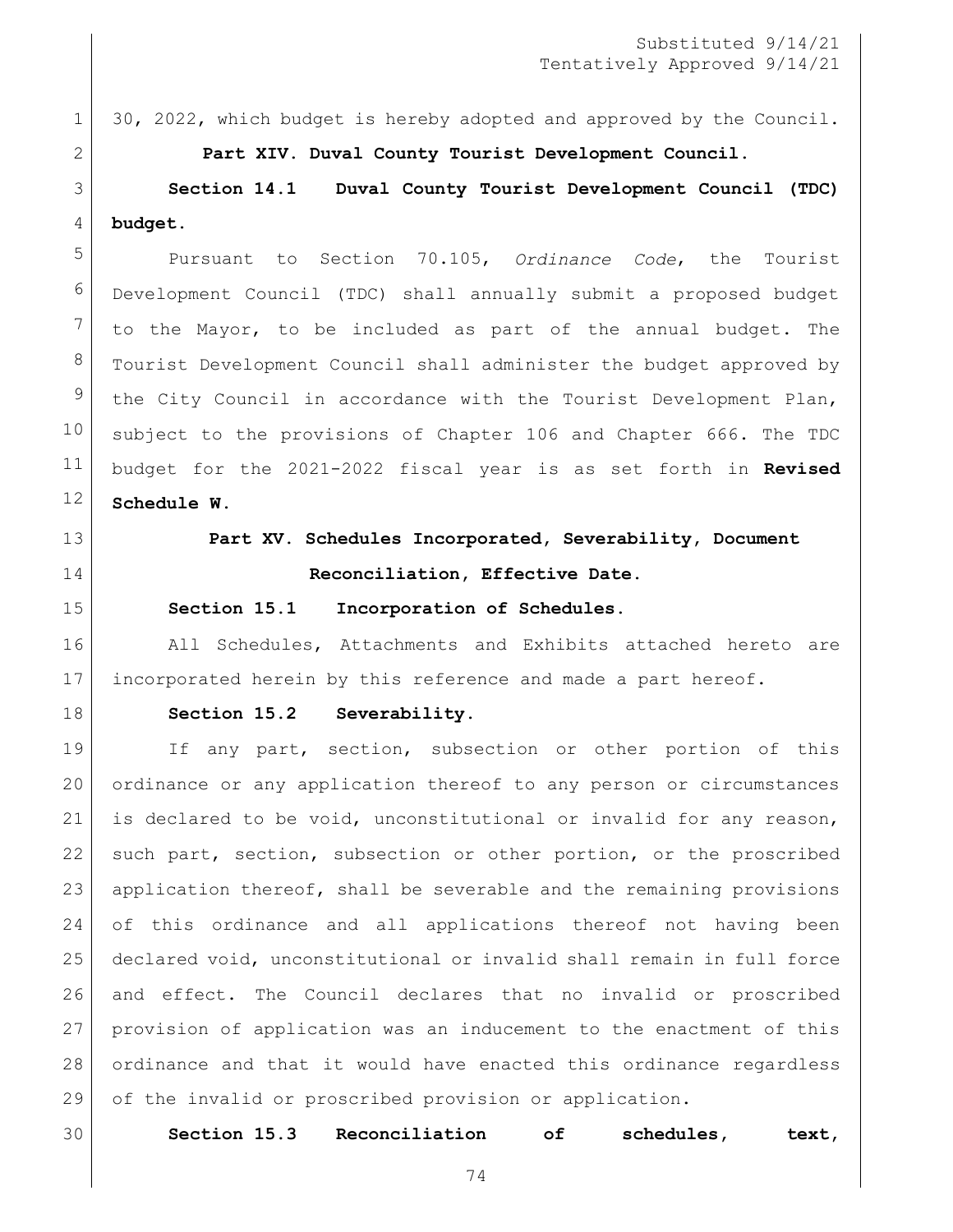#### **codification, journal entries.**

2 The Office of General Counsel and the Council Auditor's Office 3 are authorized to make all changes to titles, tables of content, *Ordinance Code*, journal entries, schedules, attachments, editorial and text changes consistent with the changes set forth herein to effectuate the Council's action.

#### **Section 15.4 Effective Date.**

8 This Ordinance shall become effective upon signature by the Mayor or upon becoming effective without the Mayor's signature.

Form Approved:

13 | /s/ Paige H. Johnston

Office of General Counsel

Legislation Prepared By: Margaret M. Sidman

16 GC-#1454008-v1-2021-504 Tentatively Approved Finance Substitute.docx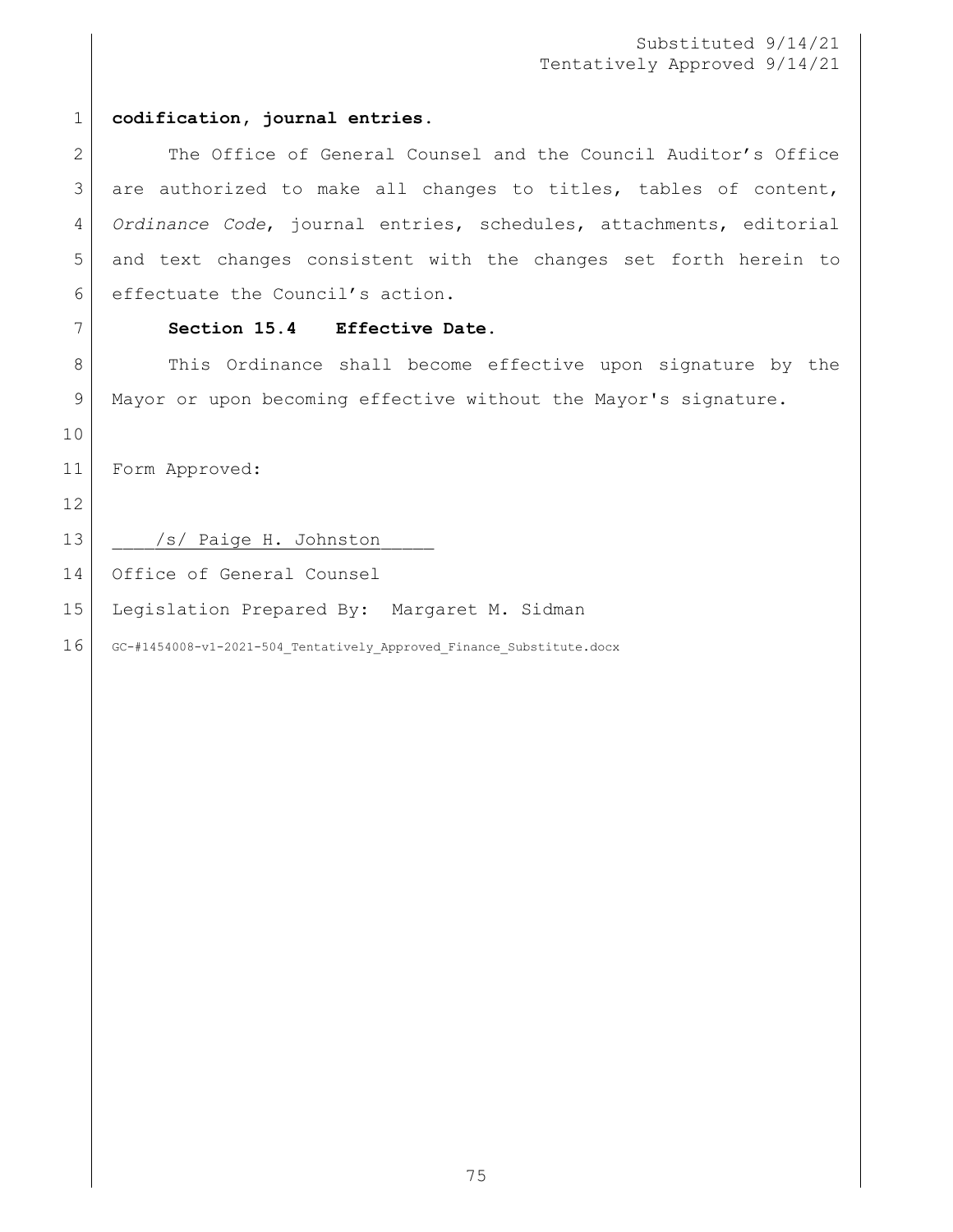|                             | List of Schedules                       |
|-----------------------------|-----------------------------------------|
| <b>Revised Schedule A</b>   | City of Jacksonville Budgeted           |
|                             | Revenue and Appropriation Summary       |
| <b>Revised Schedule A-1</b> | FY 2021 Capital Improvement Plan Budget |
| Revised Schedule A-2        | City Grants                             |
| Schedule A-3                | Federal Public Service Grants           |
| Revised Schedule A-4        | IT Systems Development Program          |
| Revised Schedule AB         | Police and Fire Pension Fund Budget     |
|                             | Estimated Revenues                      |
| Revised Schedule AC         | Police and Fire Pension Fund Budget     |
|                             | Appropriations                          |
| Revised Schedule AD         | Downtown Vision Business Improvement    |
|                             | District Estimated Revenues             |
| Schedule AE                 | Downtown Vision Business Improvement    |
|                             | District Appropriations                 |
| Revised Schedule AF         | Capital Outlay Expenditures Not Lapsed  |
| Schedule AG                 | [Intentionally Omitted]                 |
| Revised Schedule B          | City of Jacksonville Appropriations     |
|                             | by Division                             |
| Revised Schedule B1-A       | Grants Requiring No Match Schedule      |
| Revised Schedule B1-B       | Continuation Grant / City Match         |
|                             | Required Schedule                       |
| Revised Schedule B1-C       | Schedule of FIND Grants - City          |
|                             | Participation                           |
| Schedule B-2                | Positions, Redlined list                |
| Schedule B-3                | [Intentionally Omitted - General Fund   |
|                             | Revenue and Expenditure Projections]    |
| Revised Schedule B-4        | Debt Management                         |
| Schedule B4-a               | Technology Replacements                 |
| Revised Schedule B4-b       | FY 2021 Capital Improvement Projects    |
|                             |                                         |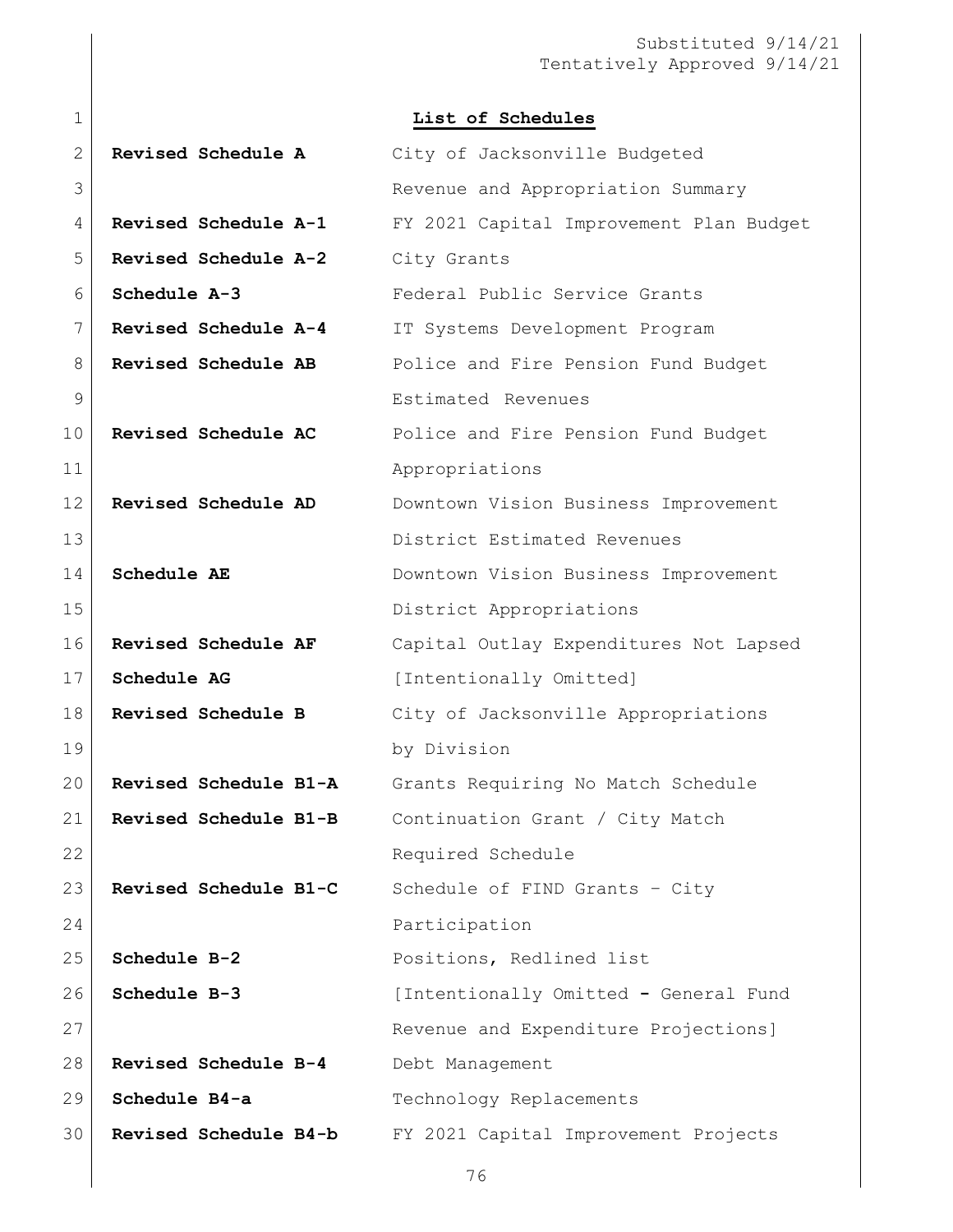| $\mathbf 1$  |                    | Funded via Debt Management                 |
|--------------|--------------------|--------------------------------------------|
| $\mathbf{2}$ | Schedule B4-c      | FY 2021 Vehicle Replacements               |
| 3            | Schedule B-5       | Septic Tank                                |
| 4            | Schedule B-6       | Program Match between City of Jacksonville |
| 5            |                    | and the Health Administration / State      |
| 6            |                    | Department of Health                       |
| 7            | Schedule C         | JEA Operating Budget                       |
| 8            | Schedule D         | JEA Capital Budget                         |
| $\mathsf 9$  | Schedule E         | [Intentionally Omitted]                    |
| 10           | Schedule F         | [Intentionally Omitted]                    |
| 11           | Revised Schedule G | Jacksonville Aviation Authority            |
| 12           |                    | Operating Budget                           |
| 13           | Revised Schedule H | Jacksonville Aviation Authority Capital    |
| 14           |                    | Budget                                     |
| 15           | Revised Schedule I | Jacksonville Port Authority Operating      |
| 16           | Budget             |                                            |
| 17           | Revised Schedule J | Jacksonville Port Authority Capital        |
| 18           |                    | Budget                                     |
| 19           | Schedule K         | [Intentionally Omitted]                    |
| 20           | Schedule L         | [Intentionally Omitted]                    |
| 21           | Schedule M         | [Intentionally Omitted]                    |
| 22           | Revised Schedule N | Jacksonville Housing Finance Authority     |
| 23           | Revised Schedule O | Jacksonville Transportation                |
| 24           |                    | Authority - Estimated Operating Revenues   |
| 25           | Revised Schedule P | Jacksonville Transportation                |
| 26           |                    | Authority - Operating Appropriations       |
| 27           | Revised Schedule Q | Jacksonville Transportation                |
| 28           |                    | Authority - Estimated Capital Revenues     |
| 29           | Revised Schedule R | Jacksonville Transportation                |
| 30           |                    | Authority - Capital Appropriations         |
|              |                    |                                            |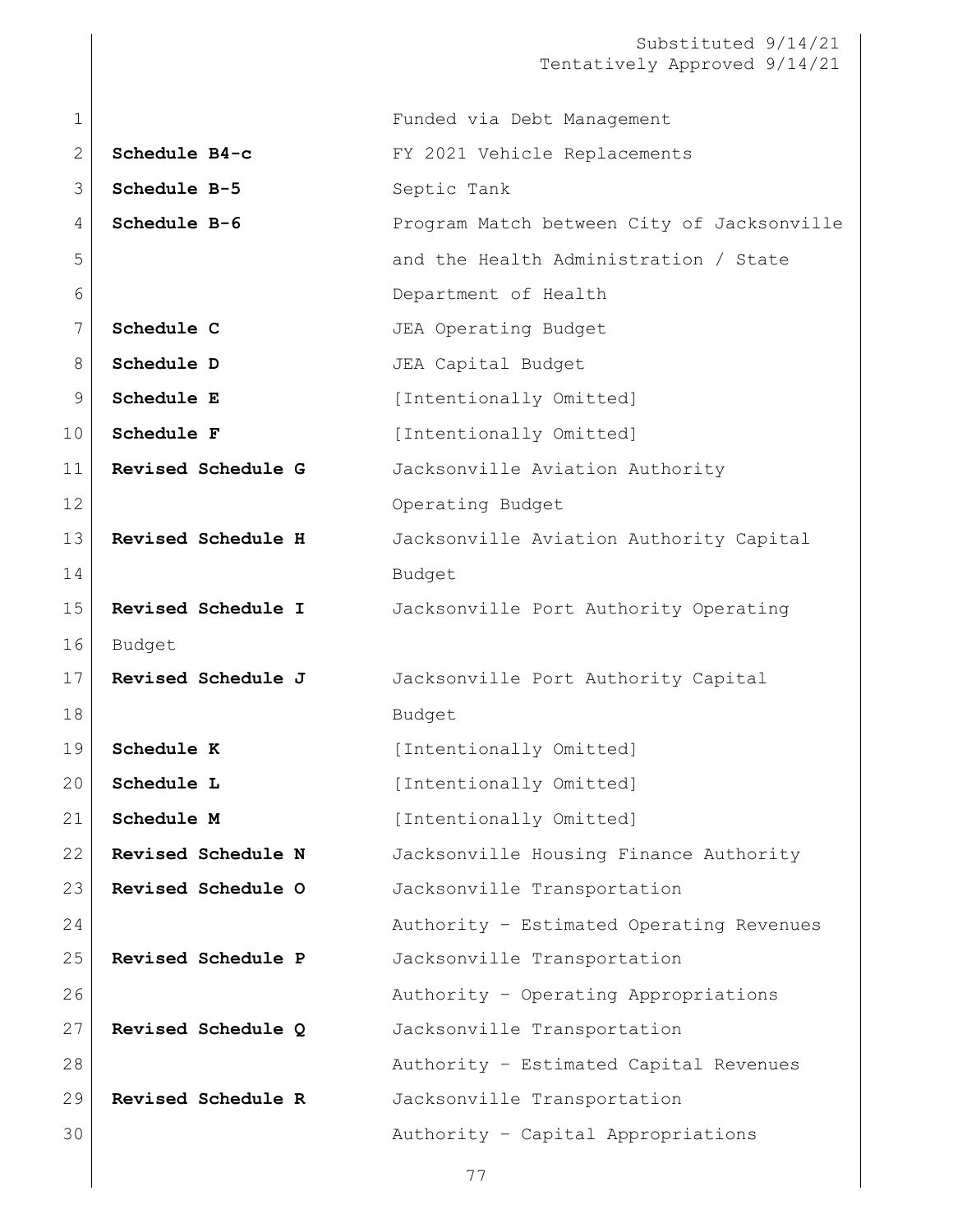| 1              | Revised Schedule S       | Renew Arlington Community                       |
|----------------|--------------------------|-------------------------------------------------|
| 2              |                          | Redevelopment Area Budget                       |
| 3              | Schedule T               | KingSoutel Crossing Community                   |
| 4              |                          | Redevelopment Area Budget                       |
| 5              | Schedule U               | Jacksonville International Airport              |
| 6              |                          | Community Redevelopment Area Budget             |
| 7              | Revised Schedule V       | Downtown Investment Authority                   |
| 8              |                          | Community Redevelopment Area Budgets            |
| 9              | Revised Schedule W       | Tourist Development Council Budget              |
| 10             |                          |                                                 |
| 11             |                          | List of Attachments                             |
| 12             | Attachment A             | Food and Beverage Appropriation and             |
| 13             |                          | Municipal Purpose                               |
| 14             | Attachment B             | Veterans Memorial Arena Trust Fund Recipients   |
| 15             |                          |                                                 |
| 16             |                          | List of Exhibits                                |
| 17             | Exhibit 1                | Gateway Community Services Scope of Services    |
|                |                          |                                                 |
| 18             | Exhibit 2                | Prisoners of Christ, Inc. Scope of Services     |
| 19             | Revised Exhibit 3        | New Hope Education and Addiction Services,      |
| 20             |                          | Inc. Scope of Services                          |
| 21             | Revised Exhibit 4        | Operation New Hope, Inc. Scope of Services      |
| 22             | <b>Revised Exhibit 5</b> | Edward Waters University, Inc. Scope of         |
| 23             |                          | Services                                        |
| 24             | Exhibit 6                | Groundwork Jacksonville, Inc. Scope of Services |
| 25             | Revised Exhibit 7        | United Way Of Northeast Florida 2-1-1 Scope of  |
| 26             |                          | Service                                         |
|                | Revised Exhibit 8        | Agape Community Health Center, Inc. Scope of    |
|                |                          | Service                                         |
| 27<br>28<br>29 | Exhibit 9                | I.M. Sulzbacher Center for the Homeless, Inc.,  |
| 30             |                          | Scope of Service                                |